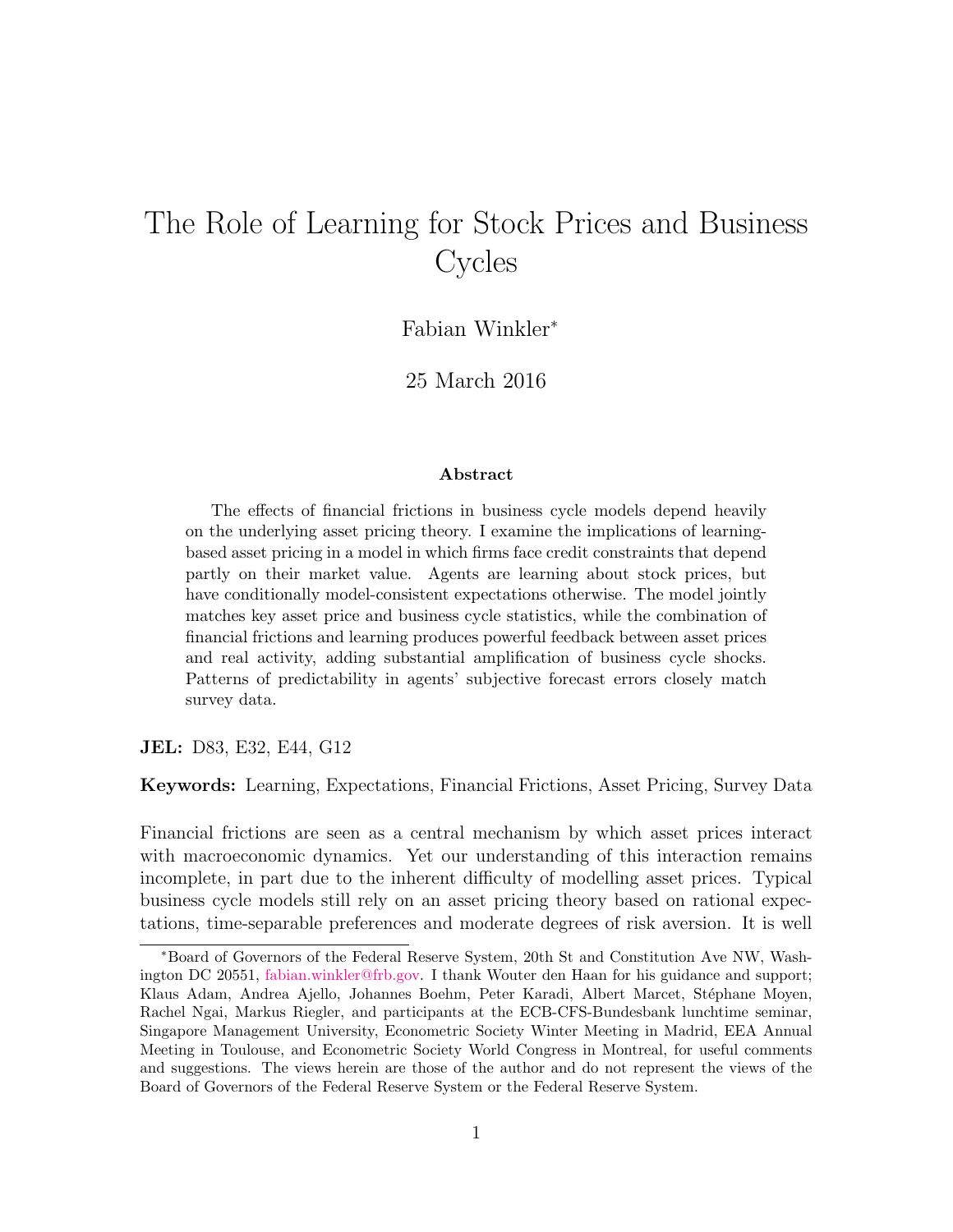<span id="page-1-0"></span>

Figure 1: Return expectations and expected returns.

Expected nominal returns (left) are the mean response in the Graham-Harvey survey, realized nominal returns (right) and P/D ratio are from the S&P 500. Data period 2000Q32012Q4. Correlation coefficient for return forecasts  $\rho = .54$ , for realized returns  $\rho = -.44$ .

known that such a theory is inadequate for many empirical asset price regularities. At the same time, asset prices play a central role in macroeconomic dynamics in the presence of financial frictions. Conclusions drawn from models with financial frictions but without a good asset pricing theory are therefore questionable.

There is not a shortage of theories that aim to explain asset price dynamics. Most keep the rational expectations assumption and engineer preferences that deliver highly volatile discount factors. There are however compelling arguments for relaxing the rational expectations assumption instead. Measurements of expectations in surveys do not support the rational expectations hypothesis. The hypothesis implies, for example, that investors are fully aware of return predictability in the stock market, expecting lower returns when prices are high and vice versa. Instead, measured expectations imply they expect higher returns. This pattern has been documented extensively by [Greenwood and Shleifer](#page-37-0) [\(2014\)](#page-37-0) and is illustrated in Figure [1.](#page-1-0) The left panel plots the mean 12-month return expectation of the S&P500, as measured in the Graham-Harvey survey of American CFOs, against the value of the P/D ratio in the month preceding the survey. The correlation is strongly positive: Return expectations are more optimistic when stock valuations are high. This contrasts sharply with the actual return predictability in the right panel of the figure, where the correlation is strongly negative. Unless one rejects surveys as an unbiased measure of expectations, such a pattern cannot be reconciled with rational expectations.

Based on such observations, [Adam, Marcet and Nicolini](#page-36-0) [\(2015\)](#page-36-0) have developed an asset pricing theory based on learning. The interpretation of price dynamics there is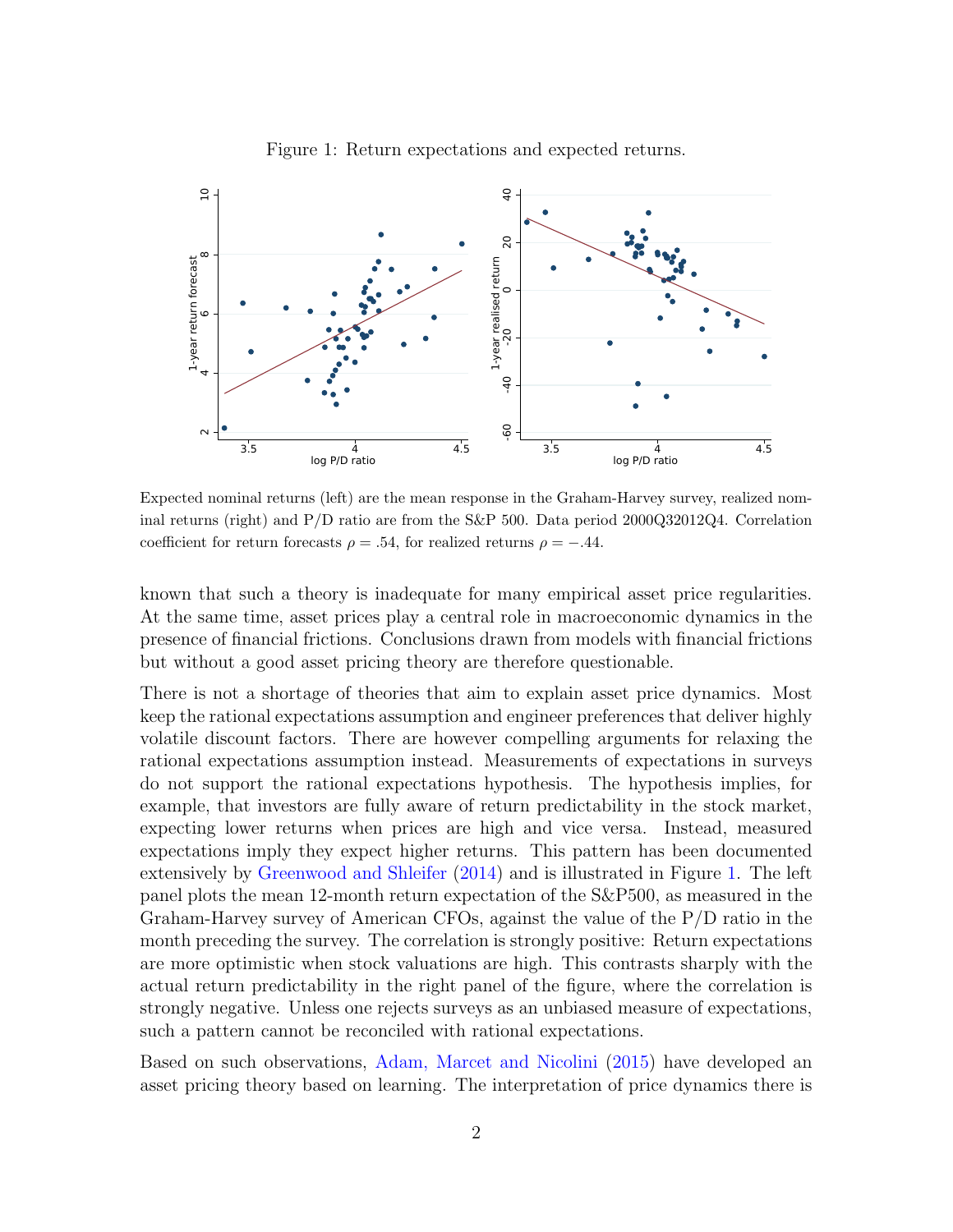quite different: Stock prices fluctuate not because of variations in discount factors and expected compensation for risk, but because of variations in subjective expectations about prices and returns. The deviation of subjective from rational expectations is a natural measure of "price misalignments." In an endowment economy, this approach is able to explain the most common asset price puzzles remarkably well.

In this paper, I examine the implications of a learning-based asset pricing theory for the business cycle. I construct a model of firm credit frictions in which agents are learning about price growth in the stock market, as in [Adam, Marcet and Nicolini](#page-36-0) [\(2015\)](#page-36-0). At the same time, the model has a "financial accelerator" mechanism in which asset prices play a key role. Firms are subject to credit constraints, the tightness of which depends on their market value. The constraints emerge from a limited commitment problem in which defaulting firms can be restructured and resold as opposed to being liquidated. It provides a mechanism by which high stock market valuations translate into easier access to credit.

Deviating from the rational expectations hypothesis is not without problems. One needs to explicitly spell out the entire belief formation process, filling many degrees of freedom. The existing learning literature often suffers from a lack of transparency in this respect, or abandons expected utility maximization altogether in favor of more reduced-form equilibrium conditions. To address this problem, I develop a restriction on expectations that I call "conditionally model-consistent expectations." It can be seen as a refinement of the "internal rationality" requirement developed by [Adam and](#page-36-1) [Marcet](#page-36-1) [\(2011\)](#page-36-1). Agents continue to maximize a well-defined stable objective function with coherent and time-consistent beliefs about the variables affecting their decisions. They can entertain arbitrary beliefs about one relative price in the economy, which in this paper is the price of equity. But their beliefs about any other variable must be consistent with the equilibrium conditions of the model. When agents endowed with these expectations evaluate their forecast errors, they find that their forecasting rules cannot be improved upon conditional on their subjective belief about stock prices. In this sense this is a minimal departure from rational expectations. What's more, spelling out a belief system for stock prices and then imposing conditionally modelconsistent expectations is all that is needed to obtain a unique dynamic equilibrium. This allows me to parsimoniously incorporate asset price learning into any forwardlooking model.

The model jointly matches key business cycle and asset price moments under learning. By contrast, the rational expectations version of the model cannot match asset price moments well, and also needs larger shocks to match the volatility of the business cycle. This points to a large amount of endogenous amplification under learning, and suggests that the relatively weak quantitative strength of the financial accelerator effect in many standard models—as discussed in [\(Cordoba and Ripoll,](#page-36-2) [2004\)](#page-36-2)—is in part due to weak endogenous asset price volatility. Under learning, a positive feedback loop emerges between asset prices and the production side of the economy. When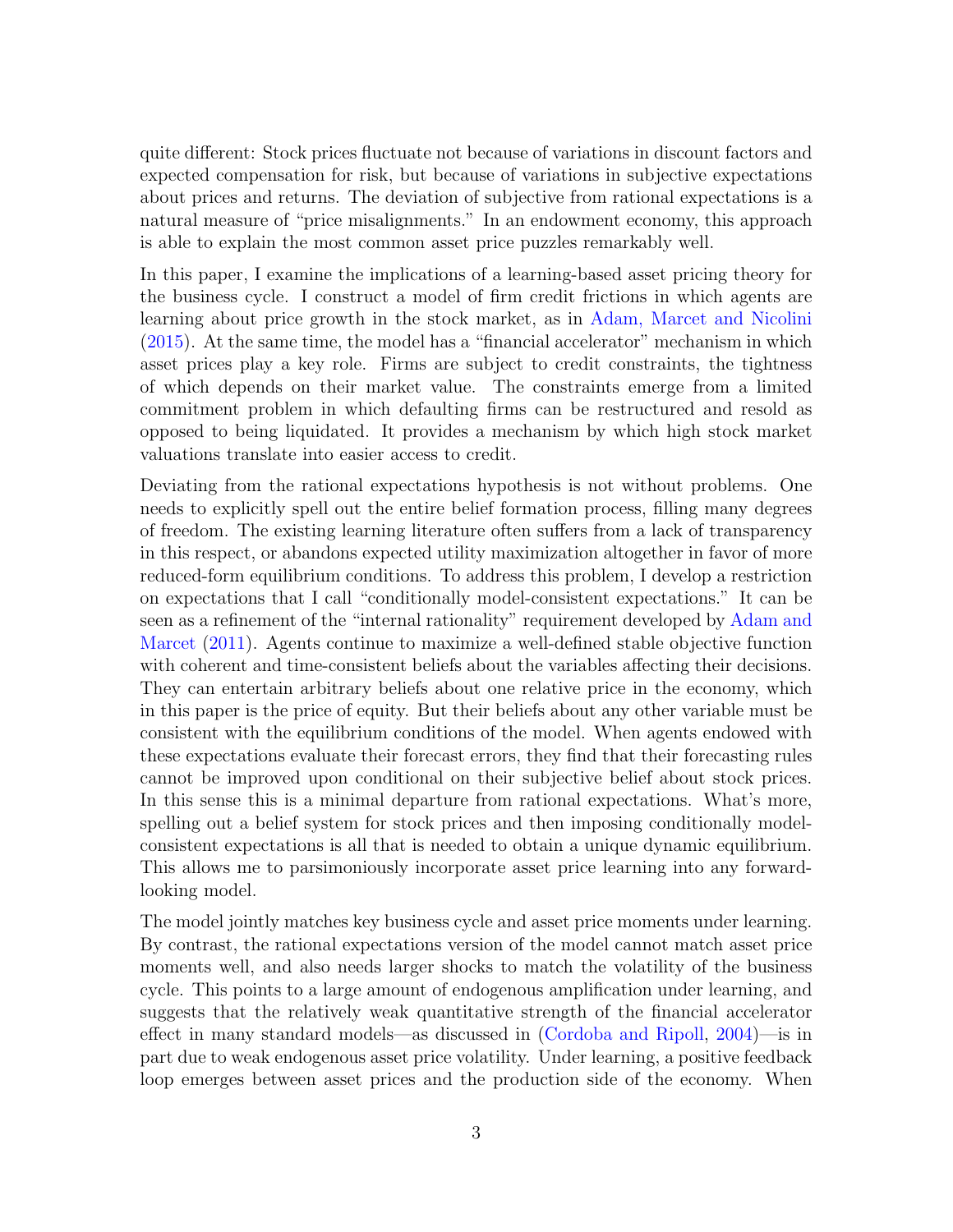beliefs of learning investors are more optimistic, their demand for stocks increases. This raises firm valuations and relaxes credit constraints, in turn allowing firms to move closer to their profit optimum. Firms are able to pay higher dividends to their shareholders, raising stock prices further and propagating investor optimism.

I then compare the subjective forecasts of agents in the model with actual forecasts in survey data. Even though agents only learn about stock prices in the model, their expectational errors spill over into forecasts of other variables. For example, when agents are too optimistic about asset prices, they also become too optimistic about the tightness of credit constraints and therefore over-predict future investment. The model-generated expectations replicate remarkably well the predictability of forecast errors for several predictors and across a range of forecast variables.

In a series of sensitivity checks, I show that nominal rigidities greatly enhance the amplification effects of the feedback loop under learning. This is in part due to their ability to generate comovement in macroeconomic aggregates following shifts in borrowing constraints. The interest rate rule followed by the monetary authority also plays a role in the amplification mechanism. In particular, a positive response of interest rates to stock price growth is able to greatly reduce endogenous volatility by effectively stabilizing asset price expectations.

The remainder of the paper is structured as follows. Section [1](#page-3-0) briefly discusses the related literature. Section [2](#page-5-0) presents a simplified version of the model that permits an analytic solution. It shows that credit frictions or asset price learning alone does not generate either amplification of shocks or interesting asset price dynamics, although their combination does. The full model is presented in Section [3.](#page-11-0) Section [4](#page-18-0) contains the quantitative results. Section [5](#page-30-0) contains sensitivity checks, including the effects of different interest rate rules. Section [6](#page-35-0) concludes.

## <span id="page-3-0"></span>1 Related literature

The early literature on financial frictions emphasized their role for amplyfing business cycle shocks [\(Kiyotaki and Moore,](#page-37-1) [1997\)](#page-37-1), but the quantitative importance of the "financial accelerator" mechanism is often found to be small [\(Quadrini,](#page-38-0) [2011\)](#page-38-0). The more recent literature on financial frictions instead emphasizes shocks to borrowing constraints as independent drivers of the business cycle (e.g. [Jermann and Quadrini,](#page-37-2) [2012\)](#page-37-2), or alternatively introduces direct shocks to asset prices. [Xu, Wang and Miao](#page-38-1) [\(2013\)](#page-38-1) develop a model in which borrowing limits depend on stock market valuations through a credit friction similar to that in my model. They prove the existence of rational liquidity bubbles and introduce a shock that governs the size of this bubble. [Liu, Wang and Zha](#page-37-3) [\(2013\)](#page-37-3) use a similar framework with land prices instead of stock prices. This paper takes a different approach by going back to the question of financial frictions as an amplification mechanism. Learning endogenously generates volatility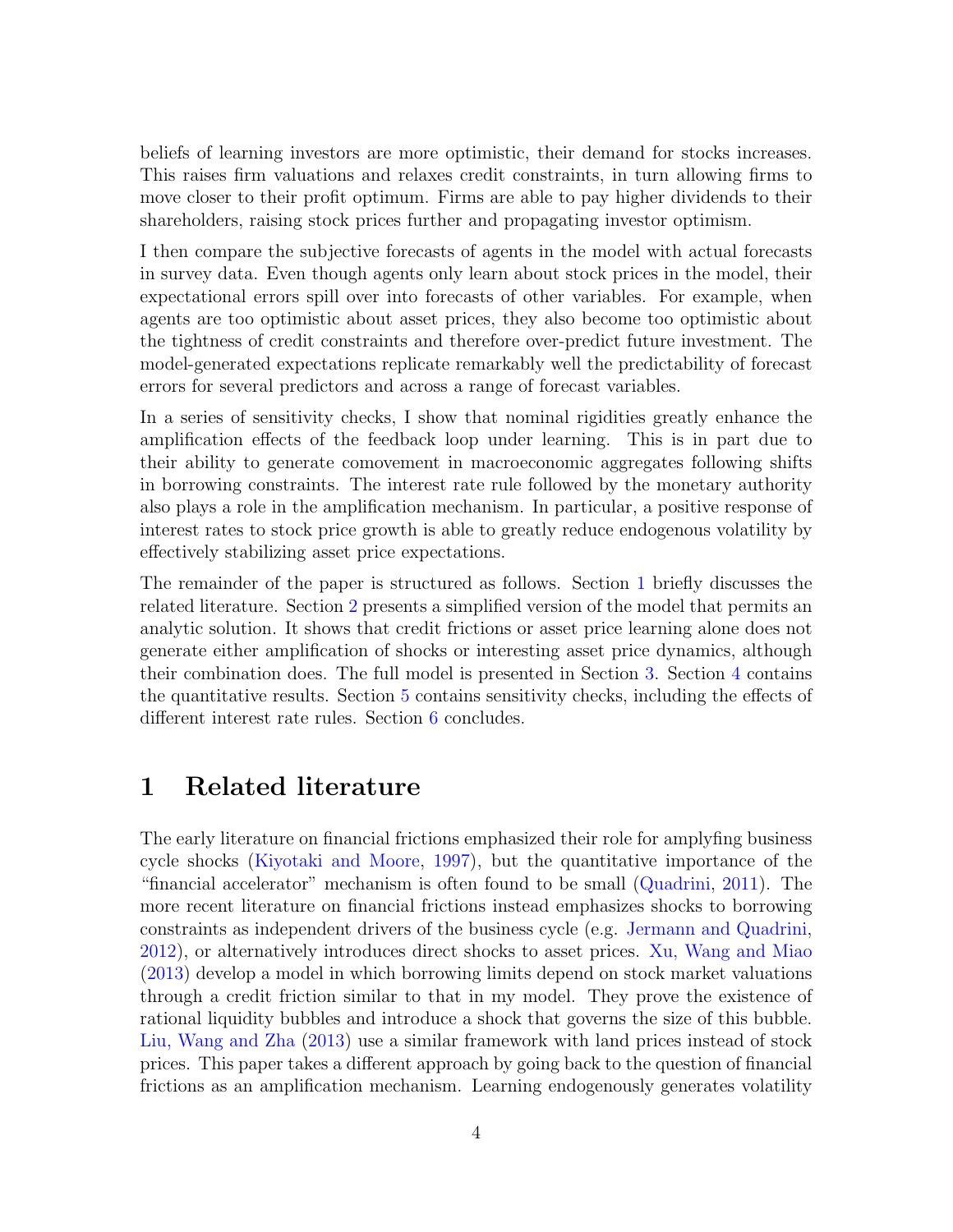in asset prices, and interacts with financial frictions to form a feedback loop that amplifies standard business cycle shocks.

Besides learning, there exist of course other asset pricing theories to address asset pricing puzzles, including habit, long-run risk, and disaster risk. Each of them has been shown to be compatible with standard business cycle moments in production economies [\(Boldrin, Christiano and Fisher,](#page-36-3) [2001,](#page-36-3) for habit; [Tallarini Jr.,](#page-38-2) [2000,](#page-38-2) for long-run risk; and [Gourio,](#page-37-4) [2012,](#page-37-4) for disaster risk). But each of them also has its problems (e.g. [Lettau and Uhlig](#page-37-5) [2000;](#page-37-5) [Epstein, Farhi and Strzalecki](#page-37-6) [2013\)](#page-37-6), and none of them is able to explain the disconnect between statistically predicted returns and expectations of returns in surveys. There is currently no consensus among economists which asset pricing theory is "best", and the goal of this paper is not to set up a horse race between learning and alternative asset pricing theories. Rather, the goal is to examine in detail the interaction of learning-based asset pricing and financial frictions.

There are a number of papers that study models of financial frictions in combination with learning [\(Caputo, Medina and Soto,](#page-36-4) [2010;](#page-36-4) [Milani,](#page-38-3) [2011;](#page-38-3) [Gelain, Lansing and](#page-37-7) [Mendicino,](#page-37-7) [2013\)](#page-37-7). Their approach consists of two steps: first, derive the linearized equilibrium conditions of the economy under rational expectations; second, replace all terms involving expectations with parameterized forecast functions, and update the parameters every period. Such an approach certainly produces very rich dynamics, but is problematic on several grounds. First, such parameterized expectation equations often do not correspond anymore to intertemporal optimization problems. Second, the analysis of these models is often complex and lack transparency. Here, I develop a more transparent and parsimonious approach. Beliefs are restricted to be conditionally model-consistent and agents make optimal choices given a consistent set of beliefs. This preserves much of the intuition of a rational expectations model, and at the same time allows for "spillovers" of forecast errors on asset prices into other forecasts. The approach also differs from that of [Fuster, Hebert and Laibson](#page-37-8) [\(2012\)](#page-37-8). There, agents learn only about exogenous variables, and endogenous outcomes can therefore not feed back into beliefs. In this model, agents learn about endogenous prices, with a feedback loop between beliefs and real activity.

Finally, the paper relates to the research on survey data on expectations. It is well known that expectations measured in surveys fail to conform to the rational expectations hypothesis because forecast errors are statistically predictable (e.g. [Croushore,](#page-37-9) [1997\)](#page-37-9). [Coibion and Gorodnichenko](#page-36-5) [\(2015\)](#page-36-5) interpret forecast error predictability as evidence in favour of rational inattention models. The model in this paper produces similar predictability statistics in a learning model.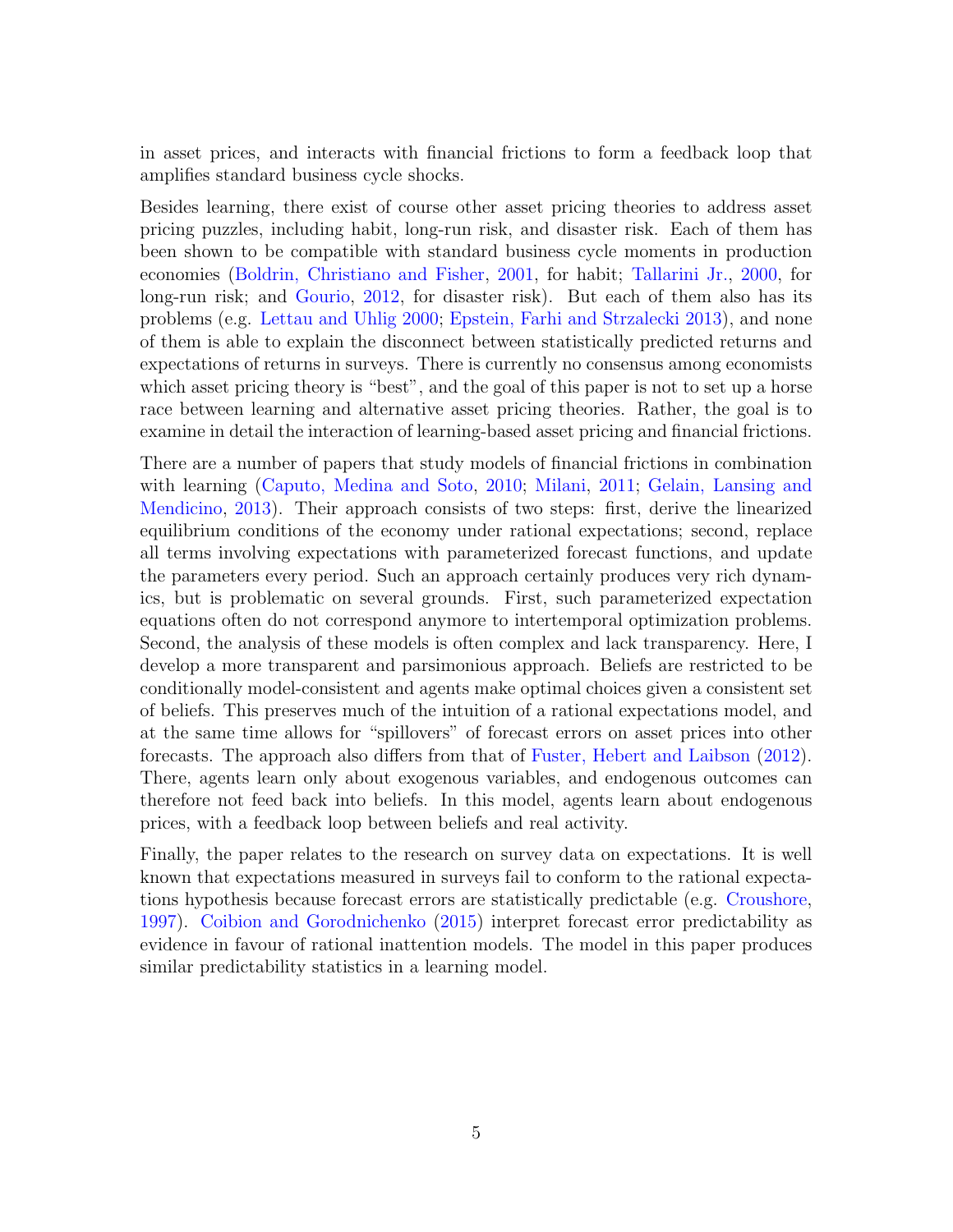## <span id="page-5-0"></span>2 Simplified model

In this section, I construct a simplified version of the model which illustrates the interaction between credit frictions and learning about asset prices. For the sake of brevity, I omit a formal description of the model, which can be found in the appendix. The key insight is that neither learning nor financial frictions alone generate sizable amplification of business cycle shocks or asset price volatility in a production economy, while in combination they do.

## 2.1 Model setup

The economy consists of a representative household and a representative firm. There are two physical goods, labor and a consumption/investment good. The household is risk-neutral with discount rate  $\beta$ . It inelastically supplies one unit of labor and also holds the debt and equity claims on the firm. Debt claims pay a gross real interest rate R. For the debt market to be in equilibrium, the interest rate has to equal  $R = 1/\beta$ . Equity claims trade at a price  $P_t$  and pay dividends  $D_t$ . For the stock market to be in equilibrium, the following Euler equation has to hold:

<span id="page-5-3"></span>
$$
P_t = \beta \mathbb{E}_t^{\mathcal{P}} \left[ P_{t+1} + D_{t+1} \right]. \tag{1}
$$

Note that the expectation operator is evaluated under the probability measure  $\mathcal{P}$ . Agents use this measure when forming their expectations to solve their optimization problems. Under learning, the distribution of outcomes expected under  $\mathcal P$  does not necessarily coincide with the distribution induced in equilibrium.

The representative firm operates a constant returns to scale technology in capital  $K_{t-1}$  and labor  $L_t$ . Labor is hired at the competitive wage rate  $w_t$ . The capital stock depreciates at the rate  $\delta$  and must be financed entirely with borrowed funds. The firm faces a leverage constraint by which its debt claims cannot exceed a fraction  $\xi$  of its total market value (equity and debt). For simplicity, all earnings are assumed to be paid out as dividends every period and the number of shares outstanding is fixed at unity. The firm maximizes expected dividends as follows:

<span id="page-5-2"></span>
$$
\mathbb{E}_{t}^{\mathcal{P}} D_{t+1} = \max_{K_{t}, L_{t+1}} \mathbb{E}_{t}^{\mathcal{P}} \left[ K_{t}^{\alpha} \left( A_{t+1} L_{t+1} \right)^{1-\alpha} - w_{t+1} L_{t+1} + (1-\delta) K_{t} - R K_{t} \right] \tag{2}
$$

<span id="page-5-1"></span>
$$
\text{s.t. } 0 \le K_t \le \frac{\xi}{1 - \xi} P_t \tag{3}
$$

Note that the borrowing constraint  $(3)$  relates the level of the capital stock  $K_t$  (equal to the value of the firm's outstanding debt) to the value of its equity. The microfoundation of this constraint is discussed in the next section. For the labor market to be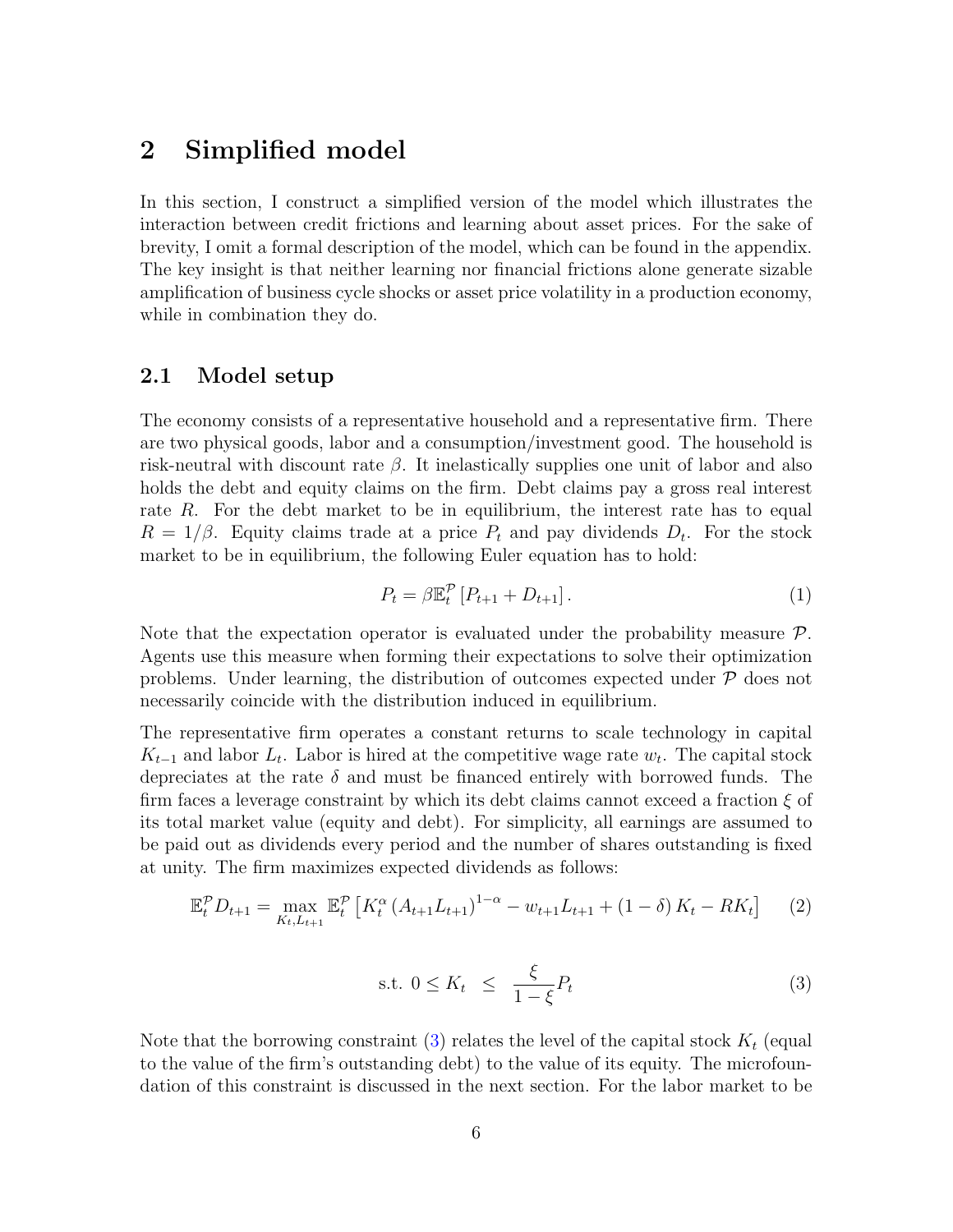in equilibrium, the wage rate  $w_t$  has to adjust such that the firm demands  $L_t = 1$ . Define the rationally expected return on capital as:

$$
R^{k}\left(K_{t}, A_{t}\right) = \alpha \left(\frac{A_{t}}{K_{t}}\right)^{1-\alpha} \mathbb{E}_{t}\left[\varepsilon_{t+1}^{1-\alpha}\right] + 1 - \delta. \tag{4}
$$

Finally, the only exogenous shock in the model is a permanent innovation to productivity, which evolves as:

$$
\log A_t = \log A_{t-1} + \varepsilon_t, \, \varepsilon_t \sim \text{iid } \mathcal{N}\left(-\frac{\sigma^2}{2}, \sigma^2\right). \tag{5}
$$

## 2.2 Rational expectations equilibrium

I first describe the equilibrium under rational expectations.<sup>[1](#page-6-0)</sup> Start with the case  $\xi = 1$ . In this limiting case, the borrowing constraint [\(3\)](#page-5-1) can never bind. The firm invests up to the efficient level where the expected return on capital equals the interest rate. As a result, capital is simply proportional to productivity:  $K_t/A_t = K^*$  for some fixed value  $K^*$ .

Once we introduce financial frictions by setting  $\xi < 1$ , how much amplification do we get? The answer is: none. For all values of  $\xi$  strictly below one, the borrowing constraint is always binding, and the equilibrium is characterized by the following two equations:

$$
P_t = A_t \bar{P} = A_t \frac{\left(R^k\left(\bar{K}, 1\right) - R\right)\bar{K}}{R - 1} \tag{6}
$$

<span id="page-6-2"></span>
$$
K_t = A_t \bar{K} = \frac{\xi}{1 - \xi} P_t \tag{7}
$$

The first equation pins down the stock market value of the firm, which depends on the capital stock through expected dividends in the enumerator. These dividends depend on capital through the size of the firm and the rate of return on capital. The second equation determines the capital stock that can be reached by exhausting the borrowing constraint that depends on the stock market value. In the unique equilibrium, the capital stock is proportional to productivity, just as was the case when  $\xi = 1$ .

Financial frictions do not lead to any amplification or propagation of shocks in the rational expectations equilibrium. They have a level effect on output, capital, etc., but the *dynamics* of the model are identical for any value of  $\xi$ . Similarly, the behavior of asset prices is entirely independent of  $\xi$ . The stock price evolves simply as:

<span id="page-6-1"></span>
$$
\log P_t = \log P_{t-1} + \varepsilon_t. \tag{8}
$$

<span id="page-6-0"></span><sup>&</sup>lt;sup>1</sup>In a rational expectations equilibrium, the distribution of outcomes under  $\mathcal P$  coincides with the equilibrium distribution of outcomes. In that case, one can write  $\mathbb{E}^{\mathcal{P}}[\cdot] = \mathbb{E}[\cdot].$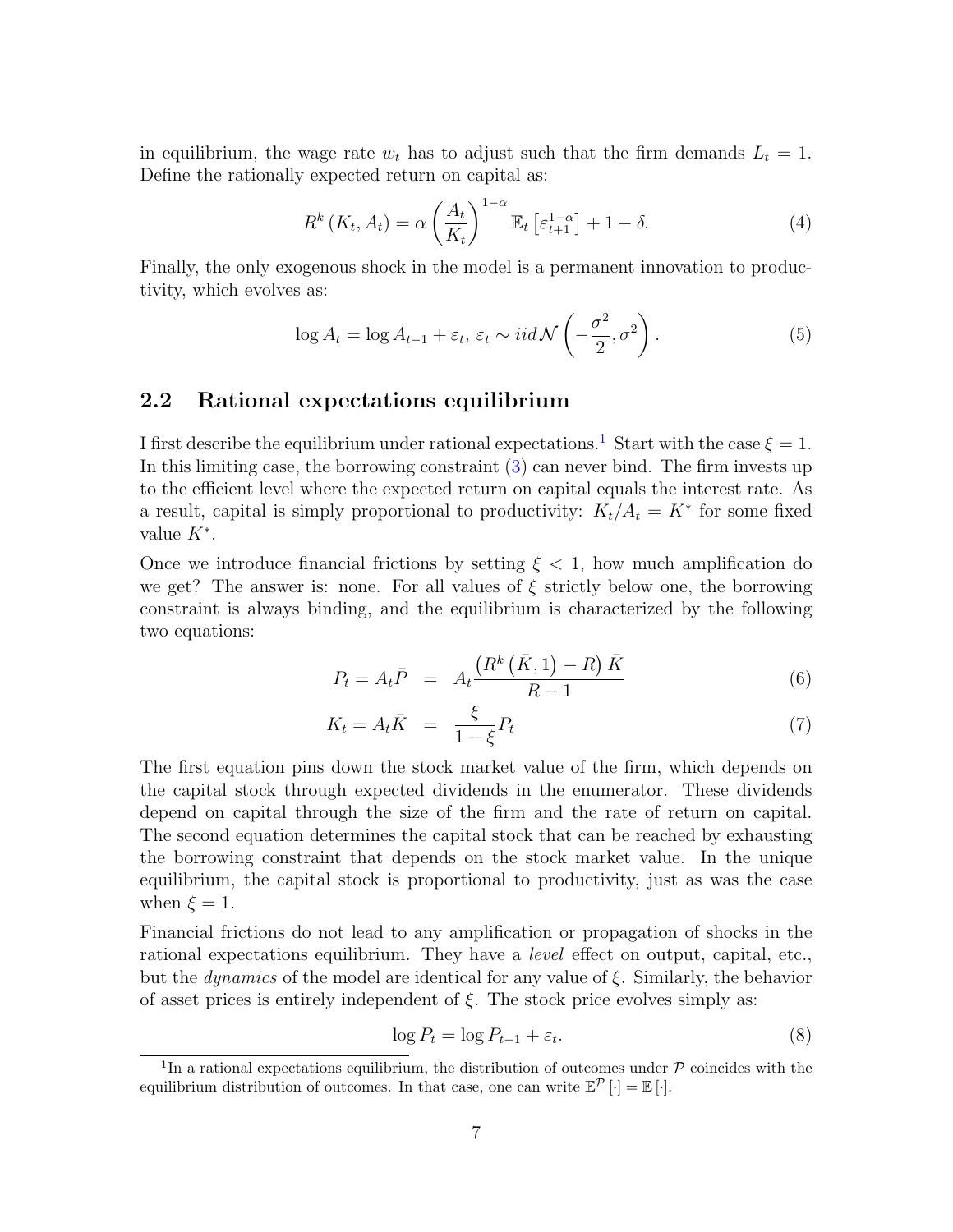Intuitively, with financial frictions, a shock to productivity raises asset prices just as much as to allow the firm to instantly adjust the capital stock proportionately. At the same time, stock returns are not volatile and unpredictable at all horizons. The complete irrelevance of financial frictions for the model dynamics is particular to the assumptions placed on the model, but it illustrates nevertheless why financial frictions often have small quantitative effects.

### <span id="page-7-2"></span>2.3 Learning equilibrium

I now describe the equilibrium under learning. Conceptually, the only difference to a rational expectations equilibrium is that the measure  $P$  under which agents evaluate expectations can differ from the actual distribution of model outcomes. Otherwise, agents continue to make optimal choices given their expectations are such that all markets clear—the equilibrium satisfies "internal rationality" [\(Adam and Marcet,](#page-36-1) [2011\)](#page-36-1).

How, then, is the subjective belief system  $P$  defined? First of all, agents are not endowed with the knowledge of the equilibrium law of motion for stock prices  $(8)^2$  $(8)^2$ Instead, under  $P$  agents believe that the stock price  $P_t$  evolves as follows:

<span id="page-7-1"></span>
$$
\log P_t = \log P_{t-1} + \mu_t + \eta_t \tag{9}
$$

$$
\mu_t = \mu_{t-1} + \nu_t \tag{10}
$$

where 
$$
\begin{pmatrix} \eta_t \\ \nu_t \end{pmatrix} \sim \text{iid } \mathcal{N} \left( -\frac{1}{2} \begin{pmatrix} \sigma_{\eta}^2 \\ \sigma_{\nu}^2 \end{pmatrix}, \begin{pmatrix} \sigma_{\eta}^2 & 0 \\ 0 & \sigma_{\nu}^2 \end{pmatrix} \right).
$$
 (11)

This specification is identical to the one in [Adam, Marcet and Nicolini](#page-36-0) [\(2015\)](#page-36-0). With an appropriate prior, Bayesian updating of this belief system amounts to a simple Kalman filtering problem where the belief about  $\mu_t$  is updated in the direction of the last forecast error: When agents see stock prices rising faster than they expected, they will also expect them to rise by more in the future.

In a forward-looking general equilibrium model such as this one, and even more so in the full model of the next section, there are many more expectations affecting the equilibrium other than those about  $P_t$ . Households need to forecast future dividends in order to determine their demand for stocks in [\(6\)](#page-6-2). Firms need to forecast future productivity and wages in order to decide their demand for capital in [\(2\)](#page-5-2). This leaves many degrees of freedom to be filled. My focus in this paper is to concentrate on the effects of stock price learning, while remaining as close as possible to rational expectations. To this end, I impose that agents know the true distribution of the exogenous shock  $\varepsilon_t$ , and that they have conditionally model-consistent expectations with respect to the stock price  $P_t$ . To be precise, I impose the following:

<span id="page-7-0"></span><sup>&</sup>lt;sup>2</sup>Intuitively, one can imagine that agents are unable to determine that the representative household is the only investor in the market, instead being unsure about the aggregate demand schedule for stocks and the resulting equilibrium price process.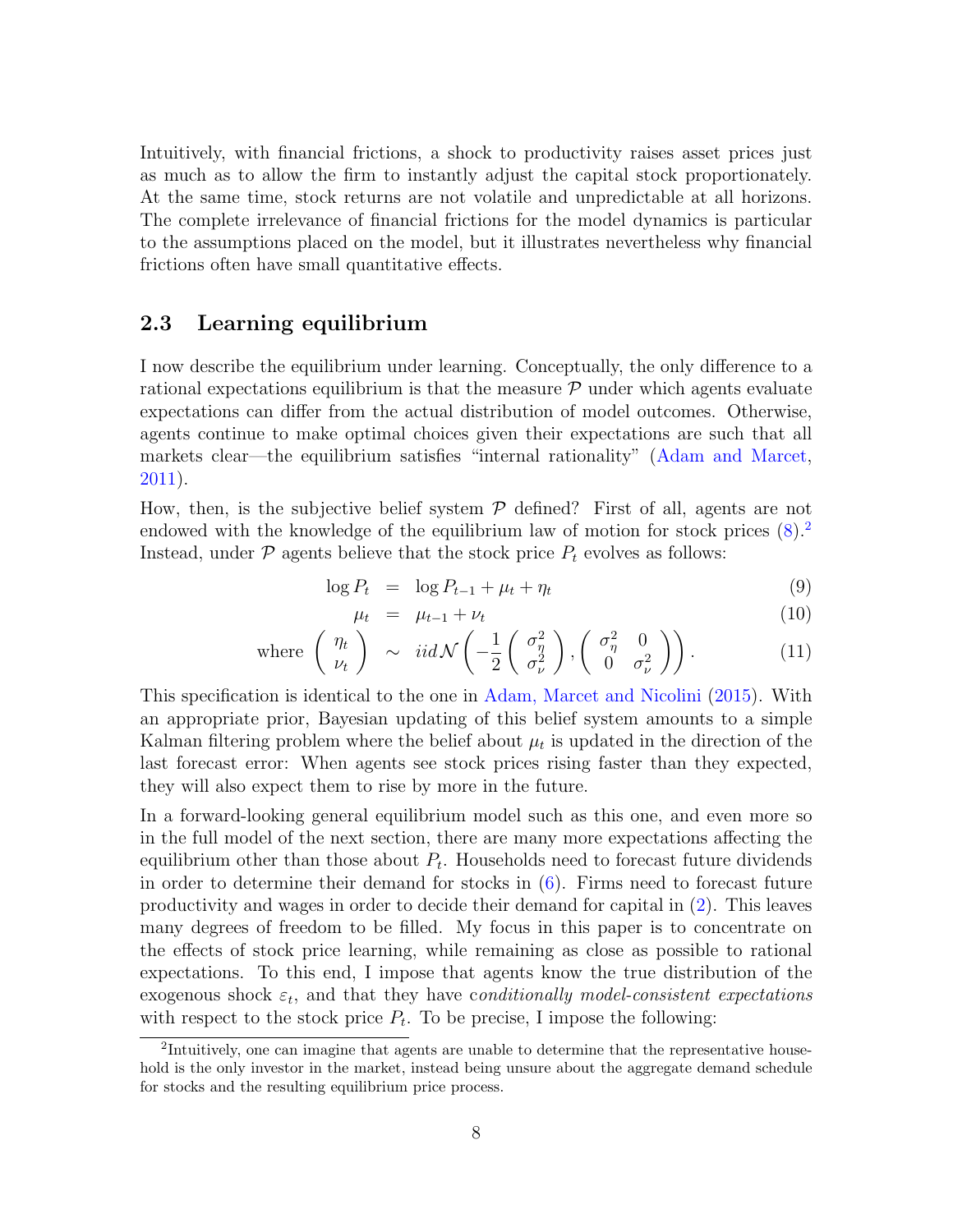**Assumption.** Let  $y_t$  be the collection of all endogenous model variables. Let g be the actual law of motion that recursively describes the equilibrium under learning:  $y_t = g(y_{t-1}, \varepsilon_t)$ , with the stock price evolving as  $P_t = g_P(y_{t-1}, \varepsilon_t)$ . Agents' subjective expectations about  $y_t$  under  $\mathcal P$  are assumed to also follow a subjective recursive law of motion  $h: y_t = h(y_{t-1}, \varepsilon_t, P_t)$ , which is such that expected and realized outcomes coincide conditional on stock prices:

$$
\mathbb{E}_{t-1}^{\mathcal{P}}\left[y_t \mid \varepsilon_t, P_t\right] = h\left(y_{t-1}, \varepsilon_t, g_P\left(y_{t-1}, \varepsilon_t\right)\right) = g\left(y_{t-1}, \varepsilon_t\right) = y_t. \tag{12}
$$

This way of restricting expectation formation is new to the learning literature. It implies that, while agents do not know the equilibrium pricing function  $q_P$ , they make the smallest possible expectational errors consistent with their subjective view about the evolution of stock prices. The subjective law of motion  $h$  can be derived from the equilibrium equations of the model, taking out the market clearing condition in the stock market (and that in the final goods market, by Walras' law) and replacing it with the subjective law of motion  $(9)$ – $(11)$ . The solution procedure is further discussed in Section [3.3.](#page-17-0)

In this simple model, the equilibrium under learning is easy to compute. It consists of the following three equations:

$$
P_t = \frac{\left(R^k\left(K_t, A_t\right) - R\right)K_t}{R - \exp\left(\hat{\mu}_t + \frac{1}{2}\sigma_\mu^2\right)}\tag{13}
$$

<span id="page-8-1"></span>
$$
K_t = \frac{\xi}{1 - \xi} P_t \tag{14}
$$

$$
\hat{\mu}_{t+1} = \hat{\mu}_t - \frac{\sigma_\nu^2}{2} + g \left( \log \frac{P_t}{P_{t-1}} - \hat{\mu}_t + \frac{\sigma_\eta^2 + \sigma_\nu^2}{2} \right) \tag{15}
$$

The second equation is the borrowing constraint. The third equation is the updating equation of the Kalman filtering problem solved by an agent who believes  $(9)$ – $(11)$ , with  $\hat{\mu}_t = \mathbb{E}_{t-1}^{\mathcal{P}} [\mu_t]$ . Some comment is necessary on the first equation. It is obtained by imposing equilibrium in the stock market, i.e. solving Equation  $(1)$  for  $P_t$ under the subjective belief measure  $P$ . The expectation of future prices  $\mathbb{E}_t^{\hat{P}} P_{t+1}$  is easily substituted with the perceived law of motion [\(9\)](#page-7-1). The expectation of future dividends  $\mathbb{E}_t^{\mathcal{P}} D_{t+1}$  is found by applying conditionally model-consistent expectations. These imply that i) all agents share the same belief system, so that the household expects dividend payments consistent with the firm's expected optimal choice; ii) the firm itself correctly forecasts future productivity  $A_{t+1}$  and expects future wages  $w_{t+1}$ 

<span id="page-8-0"></span><sup>&</sup>lt;sup>3</sup>I effectively impose that forecasts of stock prices are updated only after equilibrium prices are determined. This "lagged belief updating" is common in the learning literature. It makes all feedback between forecasts and prices inter- rather than intratemporal. For further discussion see [Adam, Beutel and Marcet](#page-36-6) [\(2014\)](#page-36-6).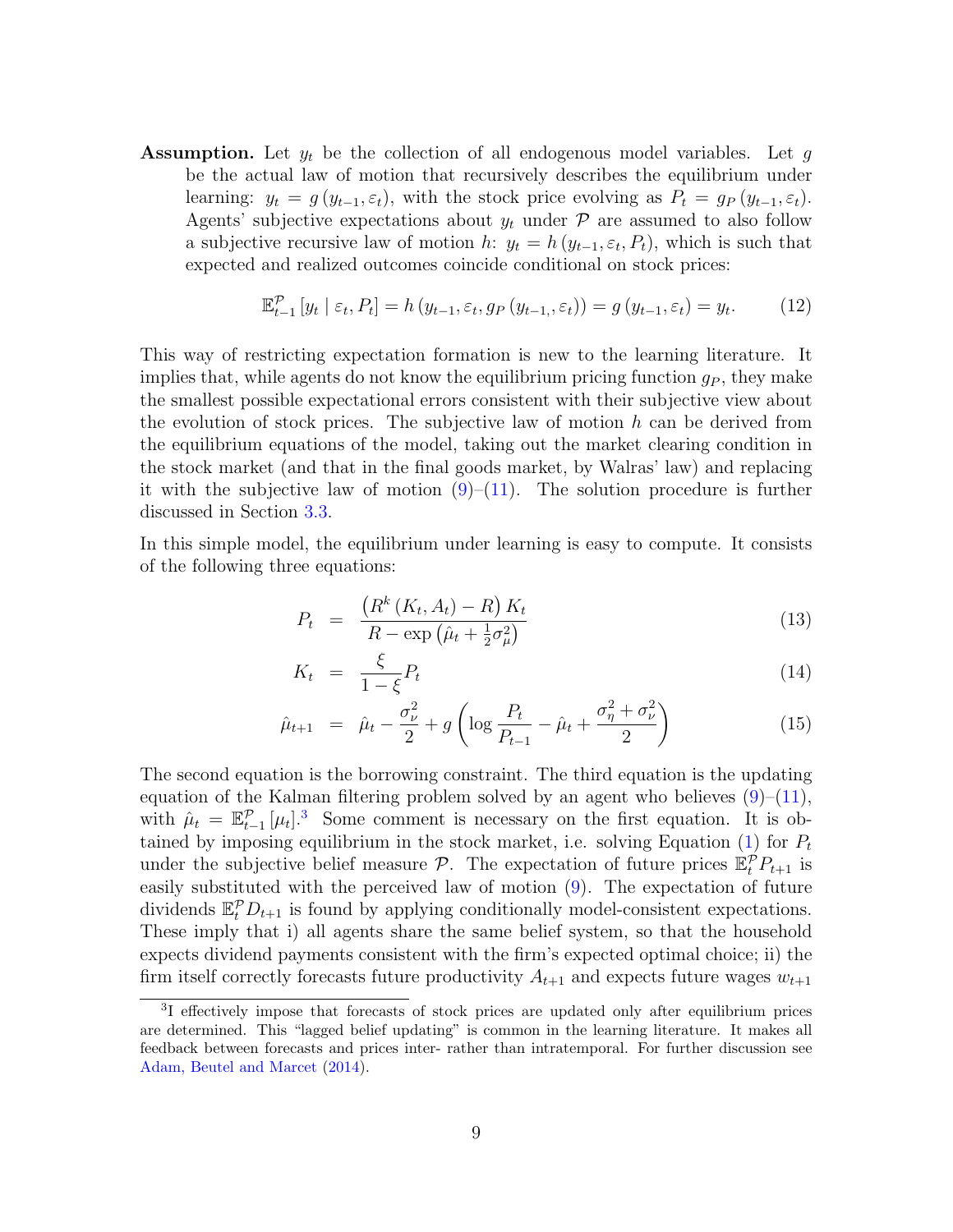<span id="page-9-1"></span>Figure 2: Stock price dynamics under learning.



that are consistent with labor market clearing. As a result, the one period-ahead expectation of dividends coincides with rational expectations.[4](#page-9-0)

Figure [2](#page-9-1) depicts the dynamics of stock prices after a positive productivity innovation  $\varepsilon_1 > 0$ . The initial shock at  $t = 1$  raises stock prices and the capital stock proportionally to productivity through Equations [\(13\)](#page-8-1) and [\(14\)](#page-8-1), just as under rational expectations. Learning investors observe the rise in  $P_1$  and are unsure whether it is due to a transitive shock  $(\eta_1 > 0)$  or a permanent increase in the growth rate of stock prices ( $\nu_1 > 0$ ). They therefore revise their beliefs  $\hat{\mu}_2$  upward in Equation [\(15\)](#page-8-1). In the next period  $t = 2$ , the more optimistic beliefs increase the demand for stocks, and the market clearing price Equations [\(13\)](#page-8-1) has to be higher, in turn relaxing credit constraints and fueling investment. Beliefs continue to rise in subsequent periods as long as observed asset price growth (dashed black line in Figure [2\)](#page-9-1) is higher than the current belief  $\hat{\mu}_t$  (solid red line). The differences between observed and expected price growth are the subjective forecast errors (dotted red lines). In the figure, the increase in prices and beliefs ends at  $t = 3$ , when the forecast error is zero. There is no need for a further belief revision. But in the absence of subsequent shocks, no change in  $\hat{\mu}_t$  implies no change in the price  $P_t$ , so that realized asset price growth is zero at  $t = 4$ , at a time when agents expect strongly positive price growth. This triggers a downward revision in beliefs and an endogenous reversal in prices. Ultimately prices return to their steady-state level.

These learning dynamics lead to return volatility and predictability. To see this, it is convenient to look at the forward P/D ratio:

$$
\frac{P_t}{\mathbb{E}_t^{\mathcal{P}} D_{t+1}} = \frac{1}{R - \exp\left(\hat{\mu}_{t-1} + \frac{1}{2}\sigma_{\mu}^2\right)}.
$$

<span id="page-9-0"></span><sup>&</sup>lt;sup>4</sup>However, the *n*-period ahead expectation  $\mathbb{E}_t^{\mathcal{P}} D_{t+n}$  for  $n \geq 2$  does not coincide with rational expectations, as it depends on the expectation of  $P_{t+n-1}$ .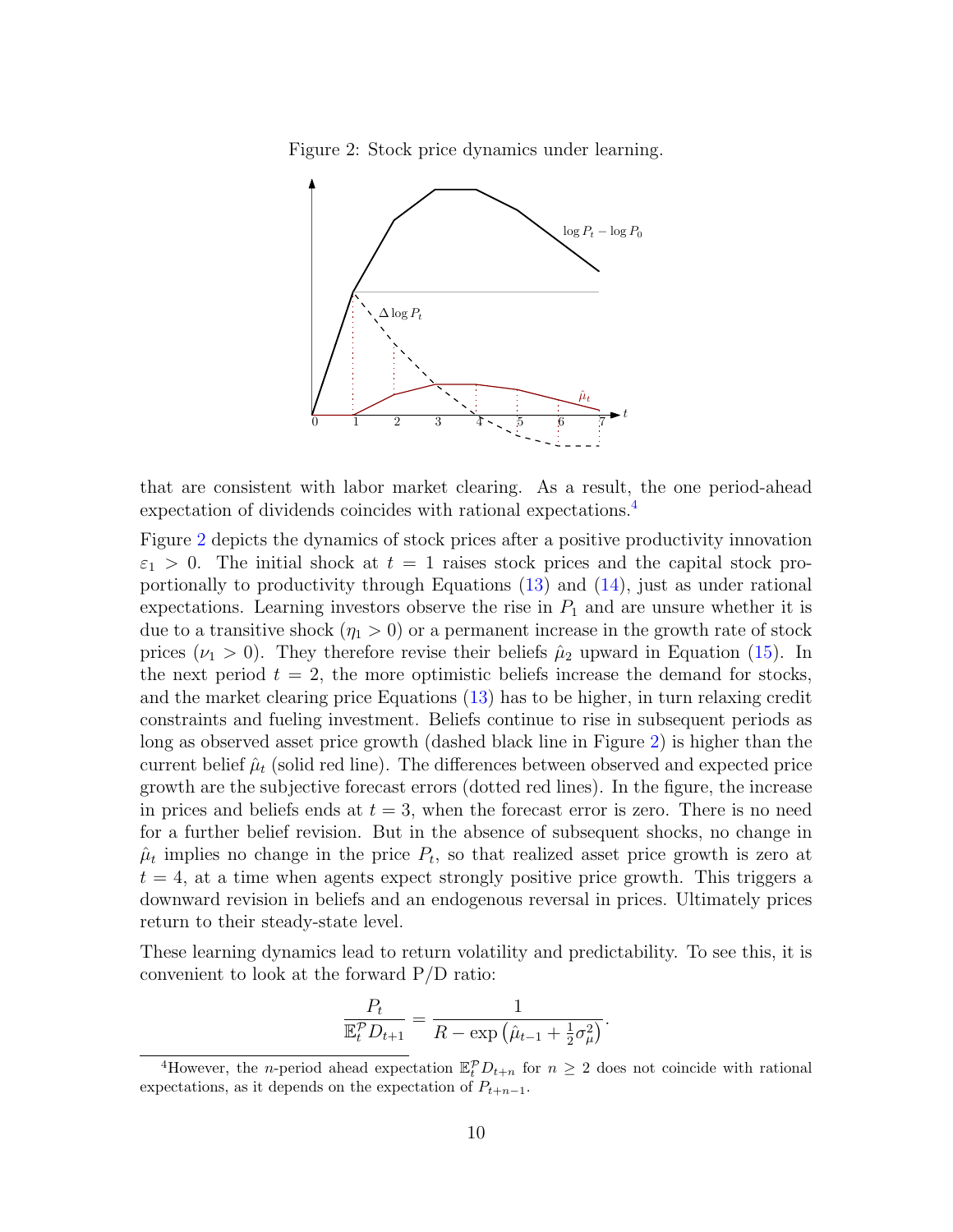<span id="page-10-0"></span>

Figure 3: Endogenous response of dividends.

The forward  $P/D$  ratio is directly related to the belief  $\hat{\mu}_t$ , and even small changes in this belief can have a large impact on the  $P/D$  ratio as the denominator is close to zero. Furthermore, since the system  $(13)-(14)$  $(13)-(14)$  is stationary, a high  $P/D$  ratio predicts a future decline in  $\hat{\mu}_t$  and therefore falling prices and low returns.

Learning affects economic activity because it influences current stock prices and therefore the tightness of the borrowing constraint. But the feedback in this model is twosided, as real activity affects stock prices through dividend payments. The strength of this channel depends on general equilibrium effects. Equation  $(13)$  shows that  $K_t$ enters the expression for expected dividends twice. The multiplying factor  $K_t$  captures a partial equilibrium effect which is internalized by the firm. The internal rate of return on capital is higher than the cost of debt and the firm therefore wants to increase its capital stock until it exhausts the borrowing constraint, increasing expected dividends. At the same time though, higher levels of capital lower its marginal return  $R^k(K_t, A_t)$  because of decreasing returns to scale at the aggregate level, increasing wages and decreasing expected dividends.

When financial frictions are severe enough  $(\xi \text{ is low})$ , the partial equilibrium effect dominates. This case is depicted in Panel (a) of Figure [3.](#page-10-0) The figure plots the stock pricing equation [\(13\)](#page-8-1) and the credit constraint [\(14\)](#page-8-1). When the degree of financial frictions is high, the credit constraint line is steep. Consider the effect of a positive productivity shock at  $t = 1$  as before, when the initial equilibrium is at  $P_1$  and  $\hat{\mu}_1$ . The immediate effect will be a proportionate rise in stock prices and capital, together with a rise in beliefs from  $\hat{\mu}_1$  to  $\hat{\mu}_2$ . This leads to higher stock prices at  $t = 2$  and allows the firm to invest more and increase its expected profits—the partial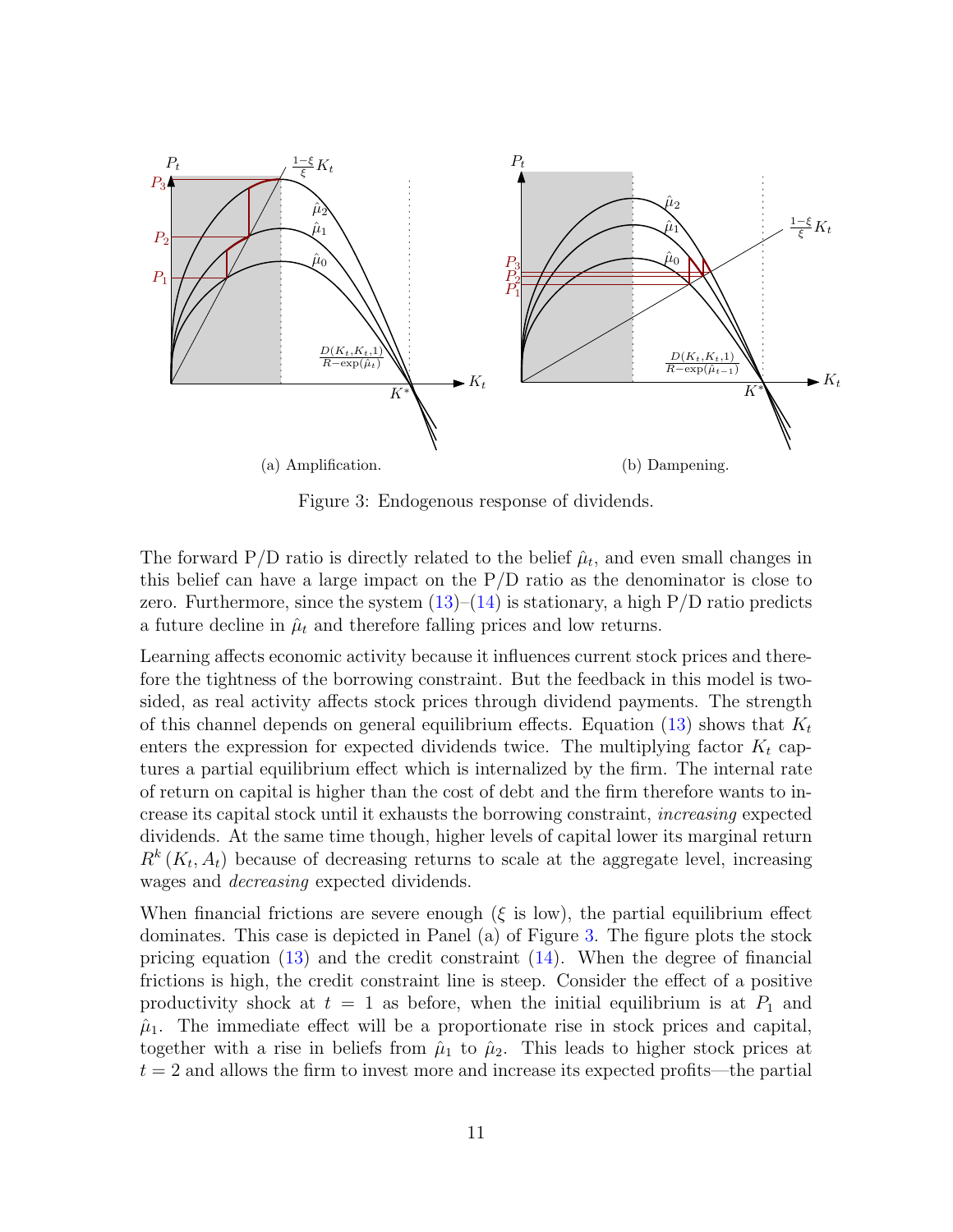equilibrium effect dominates. This adds to the rise in realized stock prices, further relaxing the borrowing constraint and increasing next period's beliefs. Stock prices, investment, and output all rise more than proportionally to productivity.

In Panel (b), credit constraints are not very severe ( $\xi$  is large) and the credit constraint line is relatively flat. A relaxation of the borrowing constraint due to a rise in  $\hat{\mu}_2$  still allows the firm to invest and produce more, but in general equilibrium wages rise by so much that dividends fall. This response of dividends dampens rather than amplifies the dynamics of investment and asset prices.

This dampening effect can be so strong as to eliminate the effects of learning altogether. The appendix shows that in the limit of vanishing financial frictions, stock prices become a pure random walk again:

$$
\log P_t - \log P_{t-1} \xrightarrow{\xi \to 1} \varepsilon_t.
$$

As a consequence, the entire dynamics of the model become identical to those under rational expectations. As financial frictions disappear, the general equilibrium effects offset any dynamics from stock price learning. This shows that sizable amplification arises neither from learning nor from credit frictions alone, but only from their interaction.

## <span id="page-11-0"></span>3 Full model for quantitative analysis

This section embeds the mechanism discussed so far into a quantitative New-Keynesian model with a financial accelerator. Compared with the simple model in the previous section, I introduce a number of additional elements. First, firms are allowed to finance capital out of retained earnings. Second, the borrowing constraint is generalized and microfounded by a limited commitment problem. Third, I add investment adjustment costs and nominal rigidities. The former improve the quantitative fit, while the latter help to attenuate the general equilibrium effects discussed above.

## 3.1 Model setup

The economy is closed and operates in discrete time. It is populated by two types of households. Lending households consume final goods and supply labor. They trade debt claims on intermediate goods producers and receive interest from them. Firm owners only consume final goods. They trade equity claims on intermediate goods producers and receive dividends from them.

The two households own four types of firms. Only the first type is substantial to the model analysis: *Intermediate goods producers* (or simply *firms*) combine capital and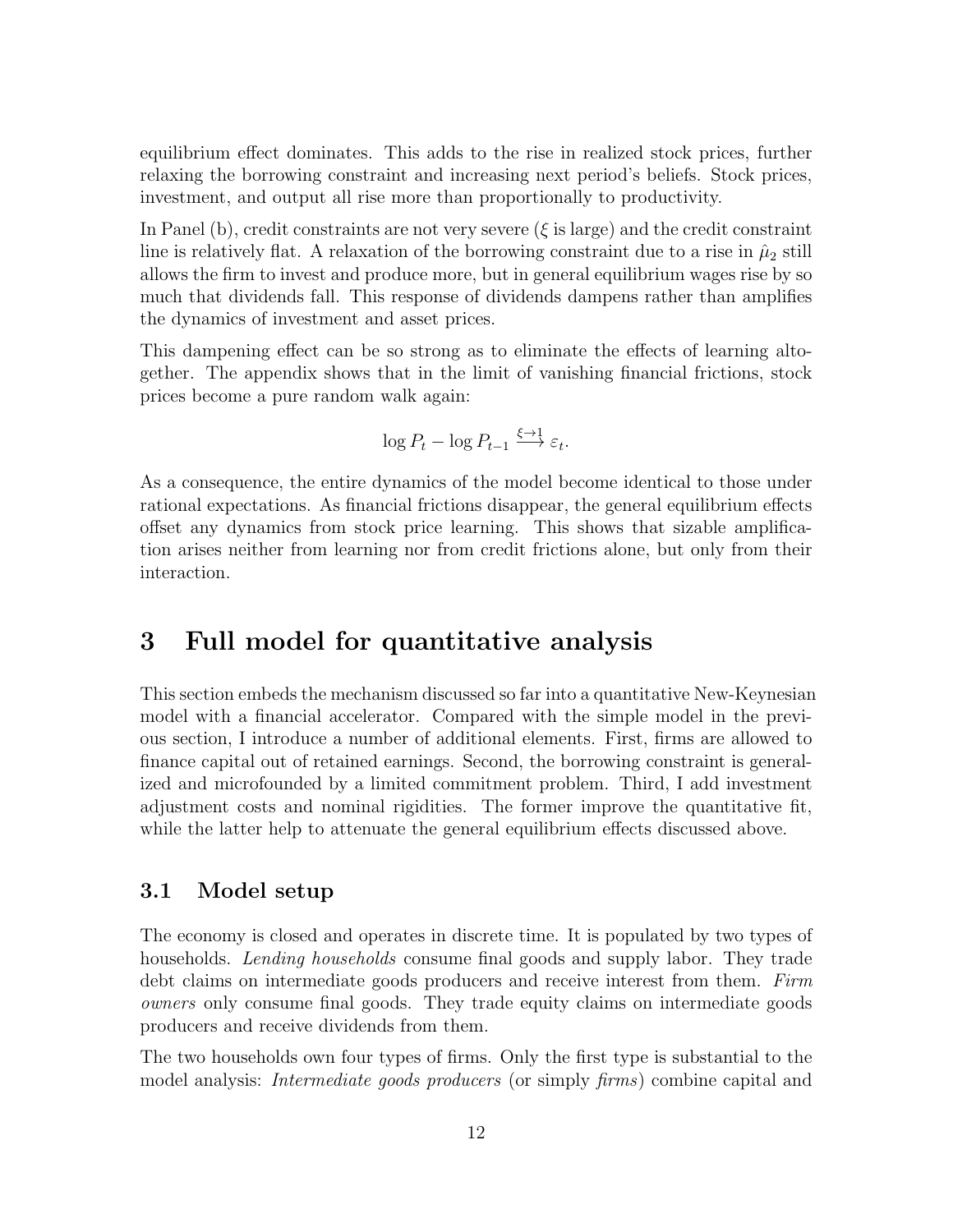differentiated labor to produce a homogeneous intermediate good. They are owned by the firm owners, borrow funds from households, and are financially constrained. The other three types of firms serve only to add nominal rigidities and adjustment costs to the model. They are owned by the households. Labor agencies transform homogeneous household labor into differentiated labor services, which they sell to intermediate goods producers. Final good producers transform intermediate goods into differentiated final goods. Capital goods producers produce new capital goods from final consumption goods subject to an investment adjustment cost.

Finally, there is a *fiscal authority* setting tax rates to offset steady-state distortions from monopolistic competition, and a monetary authority setting nominal interest rates. Most elements of the model are standardand their desription is relegated to the appendix.

#### 3.1.1 Households

A representative household with time-separable preferences maximizes utility as follows:

$$
\max_{(C_t, L_t, B_{jt}, B_t^g)_{t=0}^{\infty}} \mathbb{E}_0^{\mathcal{P}} \sum_{t=0}^{\infty} \beta^t \log(C_t) - \eta \frac{L_t^{1+\phi}}{1+\phi}
$$
  
s.t.  $C_t = \tilde{w}_t L_t + B_t^g - (1 + i_{t-1}) \frac{p_{t-1}}{p_t} B_{t-1}^g + \int_0^1 (B_{jt} - R_{jt-1} B_{jt-1}) df + \Pi_t$ 

Here,  $\tilde{w}_t$  is the real wage received by the household and  $L_t$  is the amount of labor supplied.  $B_t^g$  are real quantities of nominal one-period government bonds (in zero net supply) that pay a nominal interest rate  $i_t$  and  $p_t$  is the price level, defined below. Households also lend funds  $B_{it}$  to intermediate goods producers indexed by  $j \in [0,1]$ at the real interest rate  $R_{jt}$ . These loans are the outcome of a contracting problem described later on.  $\Pi_t$  represents lump-sum profits and taxes. Consumption  $C_t$  is itself a composite CES utility flow from a variety of differentiated goods with elasticity of substitution  $\sigma$ .

The first-order conditions of the household are standard. In what follows I define the stochastic discount factor of the household as  $\Lambda_{t+1} = \beta C_t / C_{t+1}$ .

#### 3.1.2 Intermediate good producers (firms)

The production of intermediate goods is carried out by a continuum of firms, indexed  $j \in [0, 1]$ . Firm j enters period t with capital  $K_{jt-1}$  and a stock of debt  $B_{jt-1}$  which needs to be repaid at the gross real interest rate  $R_{jt-1}$ . First, capital is combined with a labor index  $L_{it}$  to produce output:

$$
Y_{jt} = (K_{jt-1})^{\alpha} (A_t L_{jt})^{1-\alpha}, \qquad (16)
$$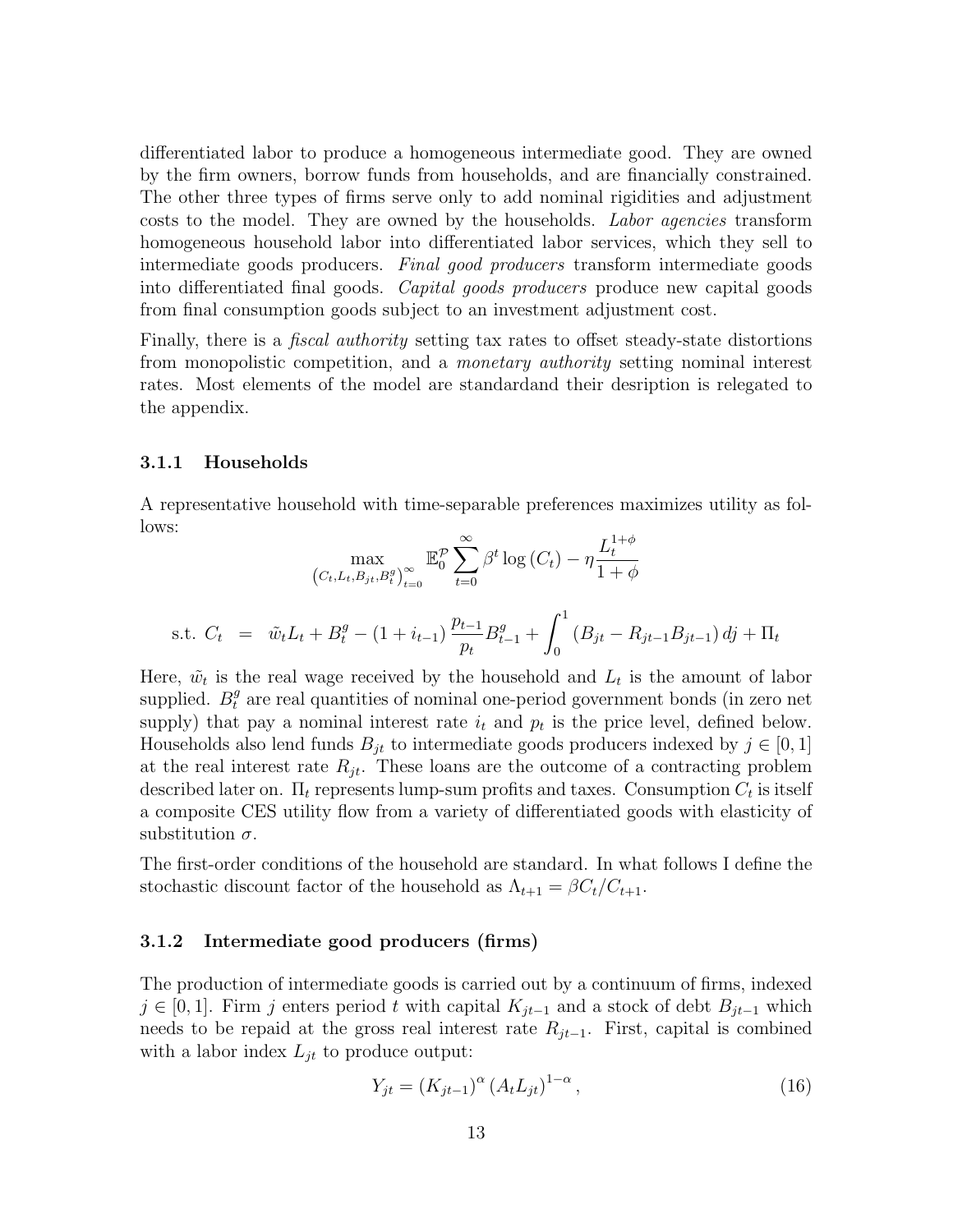where  $A_t$  is aggregate productivity. The labor index is a CES combination of differentiated labor services with elasticity of substitution  $\sigma_w$ , but the firm's problem can be treated as if the labor index was acquired in a competitive market at the real wage index  $w_t$ . Output is sold competitively to final good producers at price  $q_t$ . During production, the capital stock depreciates at rate  $\delta$ . This depreciated capital can be traded by the firm at the price  $Q_t$ .

The firm's net worth is the difference between the value of its assets and its outstanding debt:

$$
N_{jt} = q_t Y_{jt} - w_t L_{jt} + Q_t (1 - \delta) K_{jt-1} - R_{jt-1} B_{jt-1}.
$$
\n(17)

I assume that the firm exits with probability  $\gamma$ . This probability is exogenous and independent across time and firms. As in [Bernanke, Gertler and Gilchrist](#page-36-7) [\(1999\)](#page-36-7), exit prevents firms from becoming financially unconstrained. If a firm does not exit, it needs to pay out a fraction  $\zeta \in (0,1)$  of its earnings as dividends (where earnings  $E_{it}$ are given by  $N_{jt} - Q_t K_{jt-1} + B_{jt-1}$ . The number  $\zeta$  therefore represents the dividend payout ratio for continuing firms.<sup>[5](#page-13-0)</sup> If a firm does exit, it must pay out its entire net worth as dividends. It is subsequently replaced by a new firm, which receives the index j. I assume that this new firm gets endowed with a fixed number of shares, normalized to one, and is able to raise an initial amount of net worth. This amount equals  $\omega (N_t - \zeta E_t)$ , where  $\omega \in (0,1)$  and  $N_t$  and  $E_t$  are aggregate net worth and earnings, respectively.<sup>[6](#page-13-1)</sup>

The net worth of firm j after equity changes, entry and exit is given by

$$
\tilde{N}_{jt} = \begin{cases} N_{jt} - \zeta E_{jt} & \text{for continuing firms,} \\ \omega (N_t - \zeta E_t) & \text{for new firms.} \end{cases}
$$

This firm then decides on the new stock of debt  $B_{it}$  and the new capital stock  $K_{it}$ , maximizing the present discounted value of dividend payments using the discount factor of its owners. Its balance sheet must satisfy:

$$
Q_t K_{jt} = B_t^j + \tilde{N}_{tj}.
$$
\n(18)

#### 3.1.3 Firm owners

Firm owners differ from households in their capacity to own intermediate firms. The representative firm owner is risk-neutral. It can buy shares in firms indexed by  $j \in \mathbb{Z}$ 

<span id="page-13-0"></span><sup>&</sup>lt;sup>5</sup>The optimal dividend payout ratio in this model would be  $\zeta = 0$ , as firms would always prefer to build up net worth to escape the borrowing constraint over paying out dividends. However, this would imply that aggregate dividends would be proportional to aggregate net worth, which is rather slow-moving. The resulting dividend process would not be nearly as volatile as in the data. Imposing  $\zeta > 0$  allows to better match the volatility of dividends and therefore obtain better asset price properties.

<span id="page-13-1"></span><sup>&</sup>lt;sup>6</sup>The simplified firm problem of Section [2](#page-5-0) is nested as the case $\zeta = 1$  and  $\gamma = 0$ .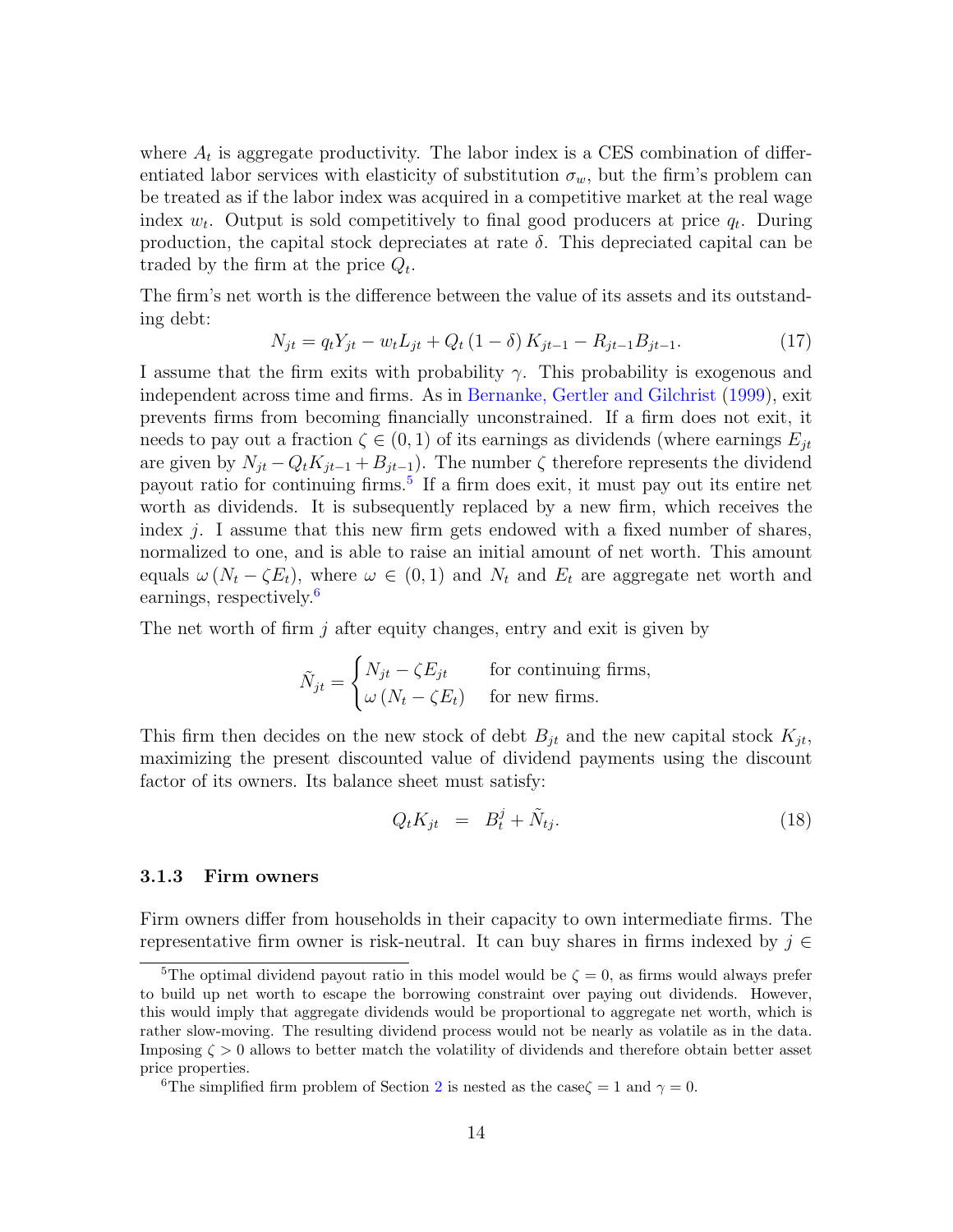[0, 1]. As described above, when a firm exits, it pays out its net worth  $N_{jt}$  as dividends, and is replaced by a new firm, which raises equity  $\omega (N_t - \zeta E_t)$ . Let the set of exiting firms in each period t be denoted by  $\Gamma_t \subset [0,1]$ . Then, the firm owner's utility maximization problem is given by:

$$
\max_{\left(C_t^f, S_t^j\right)_{t=0}^{\infty}}\mathbb{E}^{\mathcal{P}}_0 \sum_{t=0}^{\infty} \beta^t C_t^f
$$

s.t. 
$$
C_t^f + \int_0^1 S_{jt} P_{jt} dj = \int_{j \notin \Gamma_t} S_{jt-1} (P_{jt} + D_{jt}) dj
$$
 (19)

$$
+ \int_{j\in\Gamma_t} \left[ S_{jt-1} D_{jt} - \omega \left( N_t - \zeta E_t \right) + P_{jt} \right] dj \tag{20}
$$

$$
S_t^j \in [0, \bar{S}] \tag{21}
$$

for some  $\bar{S} > 1$ . Firm owners' consumption  $C_t^f$  $t$ <sup>t</sup> is the same aggregator of differentiated final goods as for households.

The first term on the right-hand side of the budget constraint deals with continuing firms and is standard: Each share in firm j pays dividends  $D_{jt}$  and continues to trade, at price  $P_{it}$ . The second term deals with firm entry and exit. If the household owns a share in the exiting firm  $j$ , it receives a terminal dividend. At the same time, a new firm j appears that is able to raise a limited amount of equity  $\omega (N_t - \zeta E_t)$  from the firm owner in exchange for a unit amount of shares that can be traded at price  $P_{it}$ . In addition, firm owners face upper and lower bounds on traded stock holdings.<sup>[7](#page-14-0)</sup> The first-order conditions of the firm owner are

$$
S_{jt} \begin{cases} = 0 & \text{if } P_{jt} > \beta \mathbb{E}_t^{\mathcal{P}} \left[ D_{jt+1} + P_{jt+1} \mathbb{1}_{\{j \notin \Gamma_{t+1}\}} \right] \\ \in [0, \bar{S}] & \text{if } P_{jt} = \beta \mathbb{E}_t^{\mathcal{P}} \left[ D_{jt+1} + P_{jt+1} \mathbb{1}_{\{j \notin \Gamma_{t+1}\}} \right] \\ = \bar{S} & \text{if } P_{jt} < \beta \mathbb{E}_t^{\mathcal{P}} \left[ D_{jt+1} + P_{jt+1} \mathbb{1}_{\{j \notin \Gamma_{t+1}\}} \right] \end{cases} \tag{22}
$$

#### 3.1.4 Borrowing constraint

In choosing their debt holdings, firms are subject to a borrowing constraint. The constraint is the solution to a particular limited commitment problem in which the outside option for the lender in the event of default depends on equity valuations.

Each period, lenders (households) and borrowers (firms) meet to decide on the lending of funds. Pairings are anonymous. Contracts are incomplete because the repayment of loans cannot be made contingent. Only the size  $B_{it}$  and the interest rate  $R_{jt}$  of the

<span id="page-14-0"></span><sup>7</sup>This renders demand for stocks finite under arbitrary beliefs. In equilibrium, the bounds are never binding.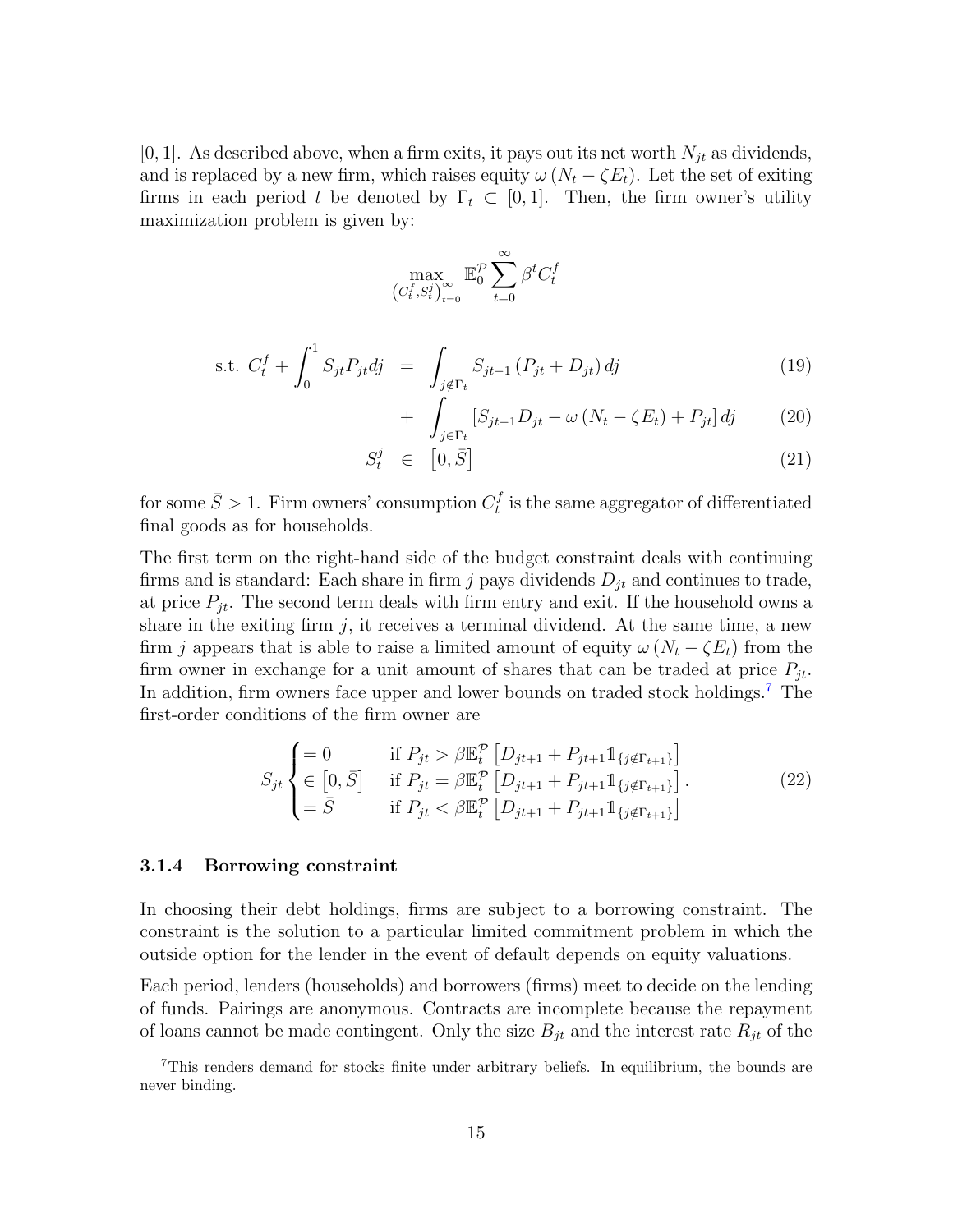loan can be contracted in period  $t$ . Both the lender (a household) and the firm have to agree on a contract  $(B_{jt}, R_{jt})$ . Moreover, there is limited commitment in the sense that at the end of the period, but before the realization of next period's shocks, firm j can always choose to enter a state of default. In this case, the value of the debt repayment must be renegotiated. If the negotiations are successful, then wealth is effectively shifted from creditors to debtors. The outside option of this renegotiation process is bankruptcy of the firm and seizure by the lender.

Bankruptcy carries a cost of a fraction  $1-\xi$  of the firm's capital being destroyed. The lender, a household, does not have the ability to operate the firm. It can liquidate the firm's assets, selling the remaining capital in the next period. This results in a recovery value of  $\xi Q_{t+1}K_{it}$ . With some probability x (independent across time and firms), the lender receives the opportunity to "restructure" the firm if it wants. Restructuring means that, similar to Chapter 11 bankruptcy proceedings, the firm gets partial debt relief but remains operational. I assume that the lender has to sell the firm to another firm owner, retaining a fraction  $\xi$  of the initial debt. In equilibrium, the recovery value in this case will be  $\xi (P_{jt} + B_{jt})$  and this will always be higher than the recovery value after liquidation. The appendix shows that the debt contract takes the form of a leverage constraint in which total firm value is a weighted average of liquidation and market value:

<span id="page-15-0"></span>
$$
B_{jt} \le \xi \left( (1-x) \underbrace{\mathbb{E}_t^{\mathcal{P}} \Lambda_{t+1} Q_{t+1} \xi K_{jt}}_{\text{liquidation value}} + x \underbrace{(P_{jt} + B_{jt})}_{\text{market value}} \right)
$$
(23)

This borrowing constraint nests the one in the simple model for  $x = 1$ .

#### 3.1.5 Further model elements and shocks

Investment is subject to quadratic adjustment costs that move the price for capital goods:

$$
Q_t = 1 + \psi \left( \frac{I_t}{I_{t-1}} - 1 \right) \tag{24}
$$

Further, the prices for final goods and wages are subject to Calvo rigidities, with price stickiness parameter  $\kappa$  and wage stickiness parameter  $\kappa_w$ . The price for intermediate goods  $q_t$  equals the inverse of the gross markup of final goods producers. The monetary authority setting the nominal interest rate according to a Taylor-type interest rate rule:

<span id="page-15-1"></span>
$$
i_{t} = \rho_{i} i_{t-1} + (1 - \rho_{i}) \left( \beta^{-1} + \phi_{\pi} \pi_{t} + \varepsilon_{it} \right), \qquad (25)
$$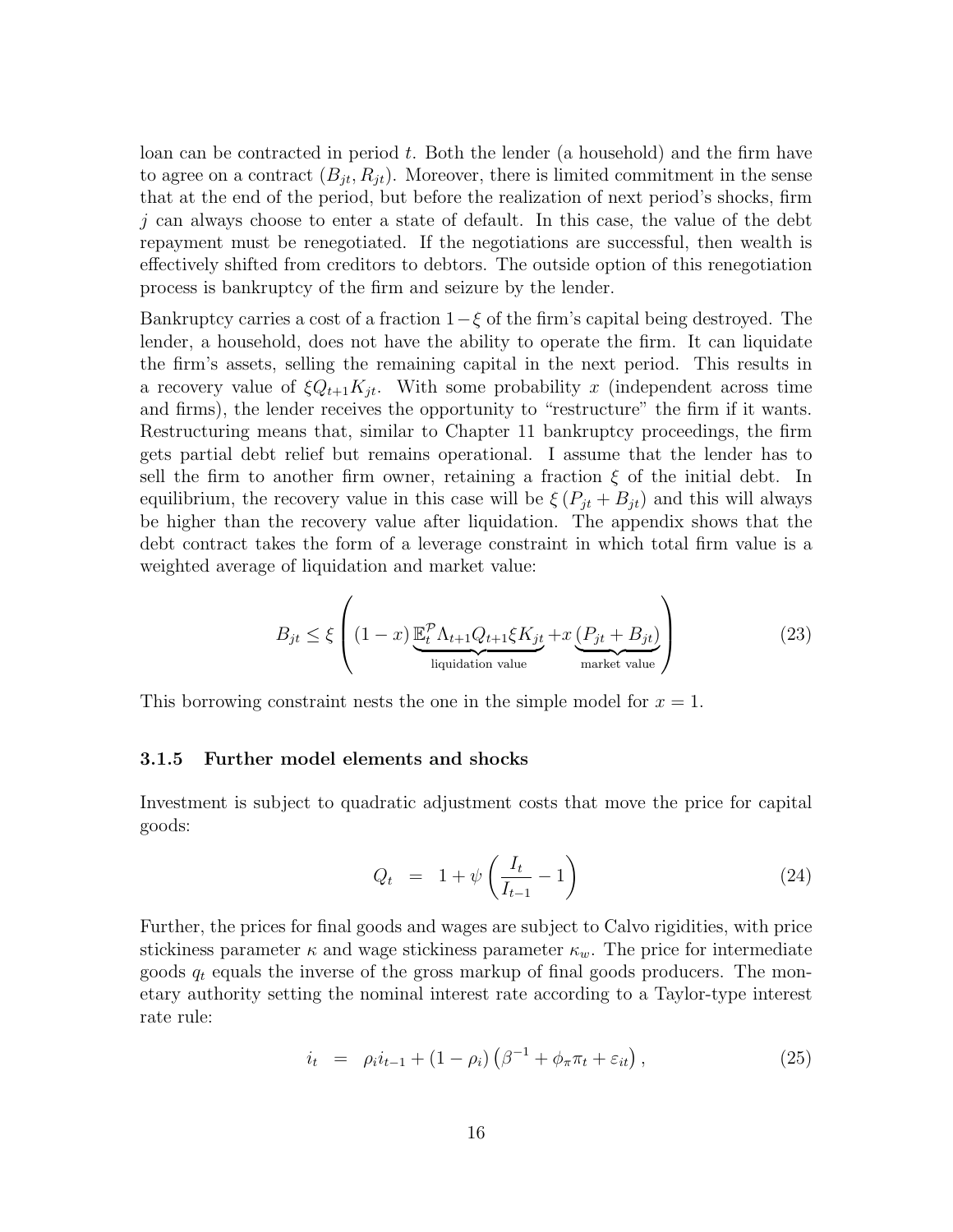where  $\phi_{\pi}$  is the reaction coefficient on consumer price inflation  $\pi_t$ ,  $\rho_i$  is the degree of interest rate smoothing, and  $\varepsilon_{it}$  is an interest rate shock. Details of the model structure are provided in the appendix.

Finally, the exogenous stochastic processes are productivity and the monetary policy shock:

$$
\log A_t = (1 - \rho) \log \bar{A} + \rho \log A_{t-1} + \log \varepsilon_{At} \tag{26}
$$

$$
\varepsilon_{At} \sim \operatorname{iid} \mathcal{N}\left(0, \sigma_A^2\right) \tag{27}
$$

 $\varepsilon_{it} \sim \text{iid } \mathcal{N}\left(0, \sigma_i^2\right)$ (28)

### 3.2 Rational expectations equilibrium

I first describe the equilibrium under rational expectations. An equilibrium is a set of stochastic processes for prices and allocations, a set of strategies in the limited commitment game, and an expectation measure  $\mathcal P$  such that the following holds for all states and time periods: Markets clear; allocations solve the optimization programs of all agents given prices and expectations  $\mathcal{P}$ ; the strategies in the limited commitment game are a subgame-perfect Nash equilibrium for all lender-borrower pairs; and the measure  $P$  satisfies rational expectations.

Under a mild restriction on the exit probability  $\gamma$ , there exists a rational expectations equilibrium characterized by the following properties.

1. All firms choose the same capital-labor ratio  $K_{it}/L_{it}$ . This allows one to define an aggregate production function and an internal rate of return on capital:

$$
Y_t = \alpha K_{t-1}^{\alpha} \left( A_t \tilde{L}_t \right)^{1-\alpha} \tag{29}
$$

$$
R_t^k = q_t \alpha \frac{Y_t}{K_{t-1}} + Q_t (1 - \delta) K_{t-1}
$$
 (30)

- 2. The expected return on capital is higher than the internal return on debt:  $\mathbb{E}_t R_{t+1}^k > R_{jt}.$
- 3. At any time t, the stock market valuation  $P_{jt}$  of a firm j is proportional to its net worth after entry and exit  $\tilde{N}_{jt}$ . This permits one to write an aggregate stock market index as

$$
P_t = \int_0^1 P_{jt} = \beta \mathbb{E}_t \left[ D_{t+1} + \frac{1 - \gamma}{1 - \gamma + \gamma \omega} P_{t+1} \right]. \tag{31}
$$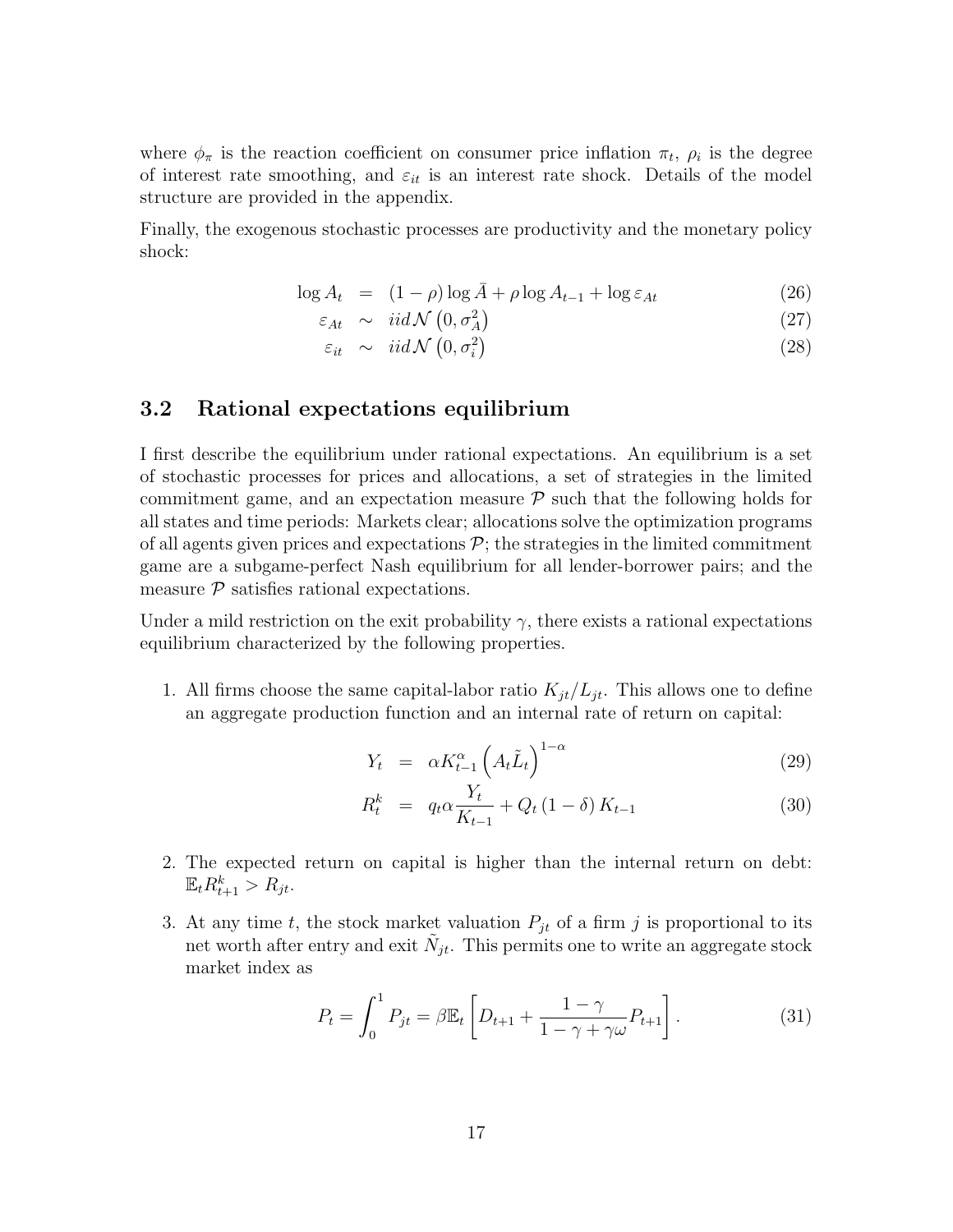4. Borrowers never default on the equilibrium path and borrow at the risk-free rate

$$
R_{jt} = R_t = \frac{1}{\mathbb{E}_t \Lambda_{t+1}}.\tag{32}
$$

The lender only accepts debt payments up to the limit given by [\(23\)](#page-15-0), which is proportional to the firm's net worth  $\tilde{N}_{jt}$ , and the firm always exhausts this limit.

5. As a consequence of the previous properties of the equilibrium, all firms can be aggregated. Aggregate debt, capital, and net worth are sufficient to describe the intermediate goods sector:

<span id="page-17-1"></span>
$$
N_t = R_t^k K_{t-1} - R_{t-1} B_{t-1}
$$
\n(33)

$$
Q_t K_t = (1 - \gamma + \gamma \omega) ((1 - \zeta) N_t + \zeta (B_{t-1} - Q_t K_{t-1})) + B_t \qquad (34)
$$

$$
B_t = x \mathbb{E}_t \Lambda_{t+1} Q_{t+1} \xi K_t + (1-x) \xi (P_t + B_t).
$$
 (35)

Proofs are relegated to the appendix.

### <span id="page-17-0"></span>3.3 Learning equilibrium

I introduce learning about stock prices as in the simple model of Section [2.](#page-5-0) Under the subjective belief measure  $P$ , agents are assumed to retain the belief that the value of an individual firm is proportional to its net worth, as under rational expectations:

$$
P_{jt} = \frac{N_{jt}}{N_t} P_t \mathcal{P}\text{-almost surely.}
$$
 (36)

But while investors have the correct belief of the cross-section of prices given the aggregate market value, they are uncertain about the evolution of the aggregate value  $P_t$  itself. I construct the belief system as in the simplified model: Under  $P$ , i) agents have the correct belief about the exogenous shocks, ii) agents believe that the stock price  $P_t$  evolves according to Equations [\(9\)](#page-7-1)-[\(11\)](#page-7-1), iii) agents have conditionally model-consistent expectations with respect to stock prices, as defined in Section [2.3.](#page-7-2)

In practice, I solve the model using a two-stage procedure. The first stage is to solve for the policy functions and beliefs under  $\mathcal{P}$ . The Kalman filtering equations that describe beliefs about stock prices are as follows:

$$
\log P_t = \log P_{t-1} + \hat{\mu}_{t-1} - \frac{\sigma_\nu^2 + \sigma_\eta^2}{2} + z_t \tag{37}
$$

$$
\hat{\mu}_t = \hat{\mu}_{t-1} - \frac{\sigma_\nu^2}{2} + gz_t, \tag{38}
$$

where  $\hat{\mu}_t$  is the mean belief about the trend in stock price growth, and  $z_t$  is the *forecast* error. Under the subjective beliefs  $P$ ,  $z_t$  is normally distributed white noise. I impose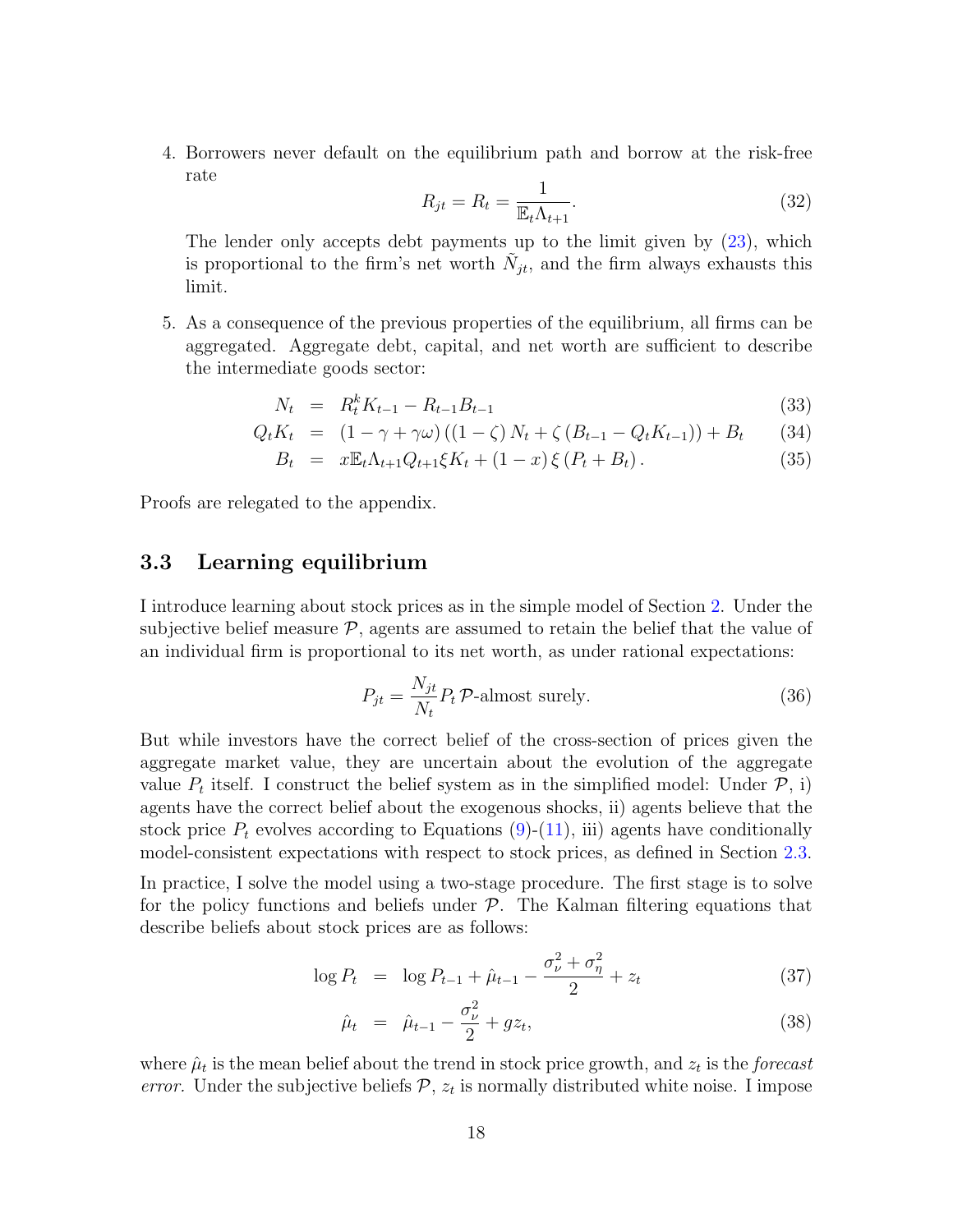that beliefs about any other endogenous variable are consistent with model outcomes conditional on the evolution of stock prices, and so beliefs and policy functions can be calculated using the belief equations about stock prices and the remaining equilibrium equations, taking  $z_t$  as an exogenous shock process. The market clearing condition for stocks and consumption goods, however, do not enter this first stage of the problem. Adding either one would effectively impose that beliefs about stock prices, too, be consistent with equilibrium outcomes, thereby falling back to rational expectations. Now, if  $y_t$  is the set of model variables and  $u_t$  the set of exogenous shocks, solving this first stage leads to the subjective policy function  $y_t = h(y_{t-1}, u_t, z_t)$  satisfying conditionally model-consistent expectations.

The second stage of the model consists in finding the value for  $z_t$  which leads to market clearing in the stock market and thereby establishes equilibrium. This results in a mapping from the state variables and exogenous shocks to the perceived forecast error  $r : (y_{t-1}, u_t) \mapsto z_t$ . The resulting process for  $z_t$  is clearly not an iid disturbance, and in this respect agents' subjective beliefs are misspecified. The final solution of the model is given by the policy function  $y_t = g(y_{t-1}, u_t) = h(y_{t-1}, u_t, r(y_{t-1}, u_t))$ . I approximate the policy functions using a second-order perturbation method.

## <span id="page-18-0"></span>4 Results

I now present the quantitative results of this paper. First, I discuss the choice of parameters. Then, I review standard business cycle statistics. Learning and asset price volatility account for a third of the volatility of output, pointing to the strength of the endogenous amplification mechanism. I then look at asset pricing moments and find that the model with learning closely matches the volatility of stock prices (which is targeted by the estimation), but also the predictability of stock returns, skewness and kurtosis. Next, I present impulse response functions, confirming the strong amplification mechanism. The main channel is the endogenous volatility of asset prices induced by learning. But I also show that this is not the only channel through which learning affects the economy: Expectations about asset prices also cause procyclical movements in aggregate demand, leading to additional amplification in the presence of nominal rigidities. Finally, I compare forecast errors made by agents in the model with those observed in survey data. The patterns of predictability are remarkably similar, lending credibility to the assumed expectation formation process.

## 4.1 Choice of parameters

I partition the set of parameters into two groups. The first set of parameters is calibrated to first-order moments, and the second set is estimated by simulated method of moments (SMM) on second-order moments of US quarterly data.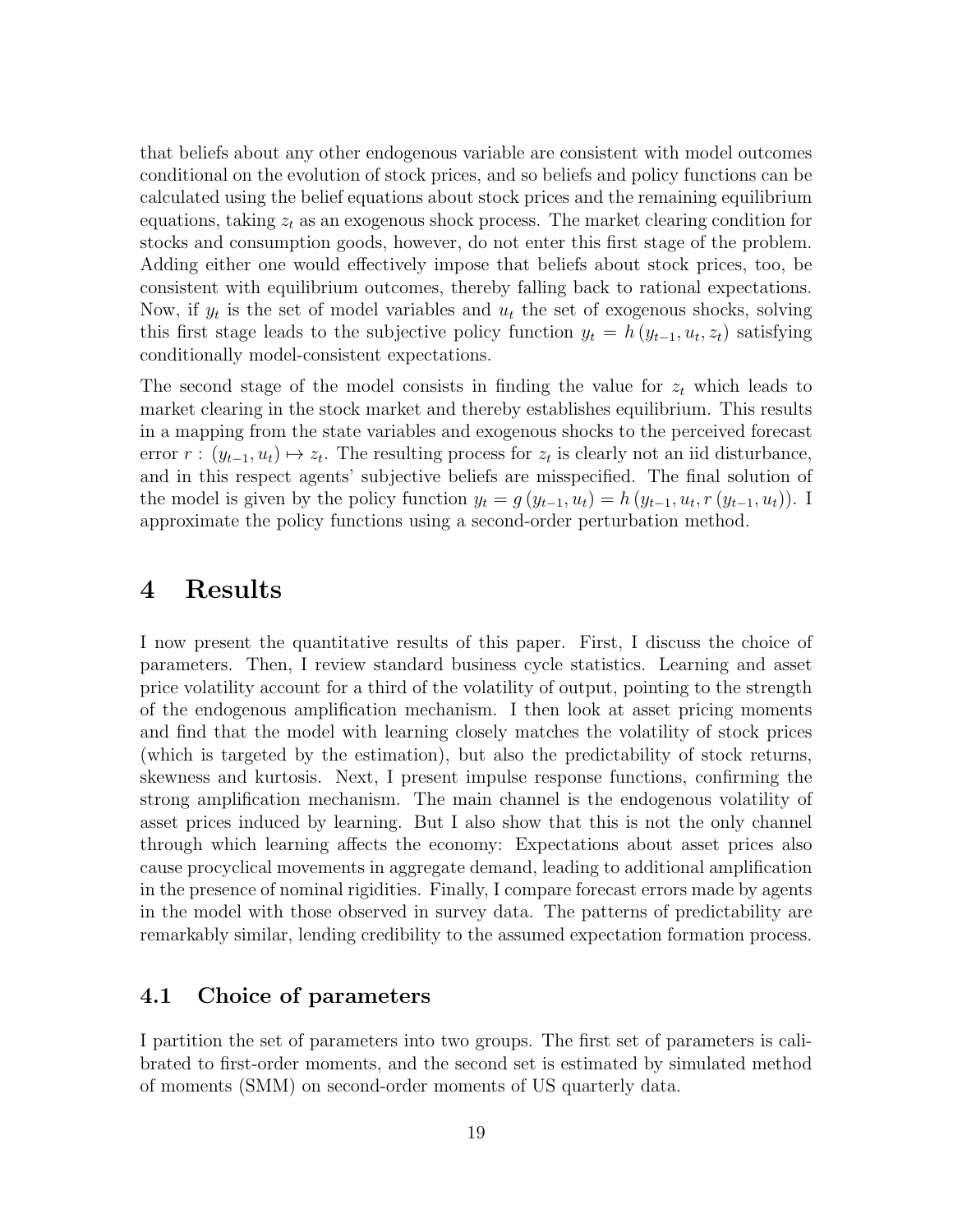#### 4.1.1 Calibration

The capital share in production is set to  $\alpha = 0.33$ , implying a labor share in output of two thirds. The depreciation rate  $\delta = 0.025$  corresponds to 10 percent annual depreciation. The persistence of the temporary component of productivity is set to 0.95.

The discount factor is set such that the steady-state interest rate matches the average annual real return on Treasury bills of 2.5 percent, implying a discount factor  $\beta =$ 0.9938. The elasticity of substitution between varieties of the final consumption good, as well as that among varieties of labor used in production, is set to  $\sigma = \sigma_w = 4$ . The Frisch elasticity of labor supply is set to 3, implying  $\phi = 0.33$ .

The strength of monetary policy reaction to inflation is set to  $\phi_{\pi} = 1.5$ , and the degree of nominal rate smoothing is set to  $\rho_i = 0.85$ .

Four parameters describe the structure of financial constraints:  $x$ , the probability of restructuring after default;  $\xi$ , the tightness of the borrowing constraint;  $\omega$ , the equity received by new firms relative to average equity; and  $\gamma$ , the rate of firm exit and entry. I calibrate the restructuring rate to  $x = 0.093$ . This is the fraction of US business bankruptcy filings in 2006 that filed for Chapter 11 instead of Chapter 7, and that subsequently emerged from bankruptcy with an approved restructuring plan (a sensitivity check is included in Section  $5.2$ ).<sup>[8](#page-19-0)</sup> The remaining three parameters are chosen such that the non-stochastic steady state of the model jointly matches the US average investment share in output of 20 percent, average debt-to-equity ratio of 1:1 (as recorded in the Fed flow of funds), and average quarterly P/D ratio of 139 (taken from the S&P500). The parameter values thus are  $\gamma = 0.0165$ ,  $\xi = 0.4152$ , and  $\omega = 0.018$ .

#### <span id="page-19-1"></span>4.1.2 Estimation

The remaining parameters are the standard deviations of the technology and monetary shocks  $(\sigma_A, \sigma_i)$ , the degree of nominal price and wage rigidities  $(\kappa, \kappa_w)$ , the size of investment adjustment costs  $(\psi)$ , the fraction of dividends paid out as earnings by continuing firms  $(\zeta)$ , and the learning gain  $(g)$ . I estimate these six parameters to minimize the distance to a set of eight moments pertaining to both business cycle and asset price statistics: The standard deviation of output; the standard deviations of consumption, investment hours worked, and stock prices relative to output; and the standard deviations of inflation, the nominal interest rate, and stock returns (see

<span id="page-19-0"></span><sup>8</sup>2006 is the only year for which this number can be constructed from publicly available data. Data on bankruptcies by chapter are available at [http://www.uscourts.gov/Statistics/](http://www.uscourts.gov/Statistics/BankruptcyStatistics.aspx) [BankruptcyStatistics.aspx](http://www.uscourts.gov/Statistics/BankruptcyStatistics.aspx). Data on Chapter 11 outcomes are analyzed in various samples by [Flynn and Crewson](#page-37-10) [\(2009\)](#page-37-10), [Warren and Westbrook](#page-38-4) [\(2009\)](#page-38-4), [Lawton](#page-37-11) [\(2012\)](#page-37-11), and [Altman](#page-36-8) [\(2014\)](#page-36-8).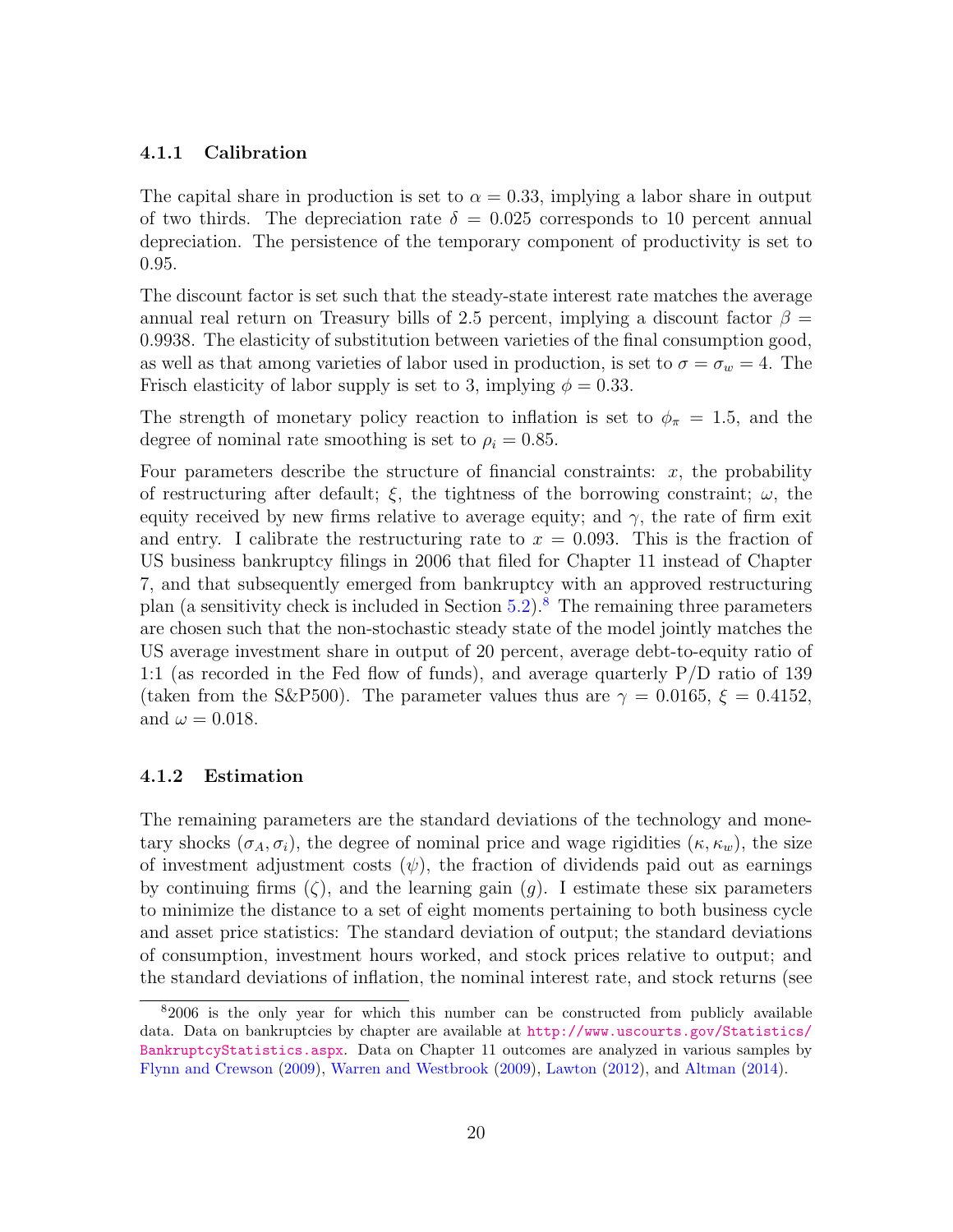Table 1: Estimated parameters.

<span id="page-20-2"></span>

| param.    | $\sigma_a$ | $\sigma_i$ | $\kappa$ | $\kappa_w$ | W      |         |           |
|-----------|------------|------------|----------|------------|--------|---------|-----------|
| learning  | .00884     | .000423    | .546     | .932       | 13.7   | .632    | .00563    |
|           | (0.000967) | (.00195)   | 0.089)   | (.132)     | (3.85) | (.0935) | (.000334) |
| RE        | .0114      | .000895    | .691     | .572       | .618   | .0490   |           |
|           | (.00212)   | (.00173)   | (.168)   | (2.73)     | (10.7) | (11.3)  |           |
| fric.less | .0116      | .00121     | .671     | .847       | .558   |         |           |
|           | (.00716)   | (.000701)  | .261)    | .398)      | (.124) |         |           |

Parameters as estimated by simulated method of moments. Asymptotic standard errors in parentheses.

also Table [2\)](#page-22-0). The set of estimated parameters  $\theta$  solves

$$
\min_{\theta \in \mathcal{A}} (m(\theta) - \hat{m})' W (m(\theta) - \hat{m})',
$$

where  $m(\theta)$  are moments obtained from model simulation paths with 50,000 periods,  $\hat{m}$  are the estimated moments in the data, and W is a weighting matrix.<sup>[9](#page-20-0)</sup> I also impose that  $\theta$  has to lie in a subset  $\mathcal A$  of the parameter space which rules out deterministic oscillations of stock prices.<sup>[10](#page-20-1)</sup> Such oscillations are not observed in the data, but can be consistent with equilibrium when asset price volatility is high and subjective beliefs are far away from rational expectations. In a sense, this restriction constrains the degree of departure of subjective beliefs from rational expectations.

Table [1](#page-20-2) summarizes the SMM estimates for both the learning and rational expectations version of the model, as well as for a comparison (rational expectations) model in which all financial frictions are eliminated. The first row presents the results under learning. Exogenous shocks come mainly from productivity shocks, since  $\sigma_i$  is estimated to be relatively small. The Calvo price adjustment parameter is set to  $\kappa = 0.546$ , implying retailers adjust their prices every two quarters. The SMM procedure selects a high degree of nominal wage rigidities  $\kappa_w$  and of adjustment costs  $\psi$ . The estimates are substantially larger than what is commonly found in the literature. The fraction of earnings paid out as dividends is fitted to  $\zeta = 0.632$ , which is in line with the historical average for the  $S\&P500$  at about 50 percent. Finally, the learning gain  $g = 0.00563$  implies that agents believe the degree of predictability in the stock market to be very small.

The second row contains the parameters estimated under rational expectations. The fit of the asset price moments is worse and the asymptotic standard errors are large,

<span id="page-20-0"></span><sup>&</sup>lt;sup>9</sup>I choose  $W = \text{diag}(\hat{\Sigma})^{-1}$  where  $\hat{\Sigma}$  is the covariance matrix of the data moments, estimated using a Newey-West kernel with optimal lag order. This choice of  $W$  leads to a consistent estimator that places more weight on moments which are more precisely estimated in the data.

<span id="page-20-1"></span> $^{10}\theta \notin A$  iff there exists an impulse response of stock prices with positive peak value also having a negative value of more than 20% of the peak value.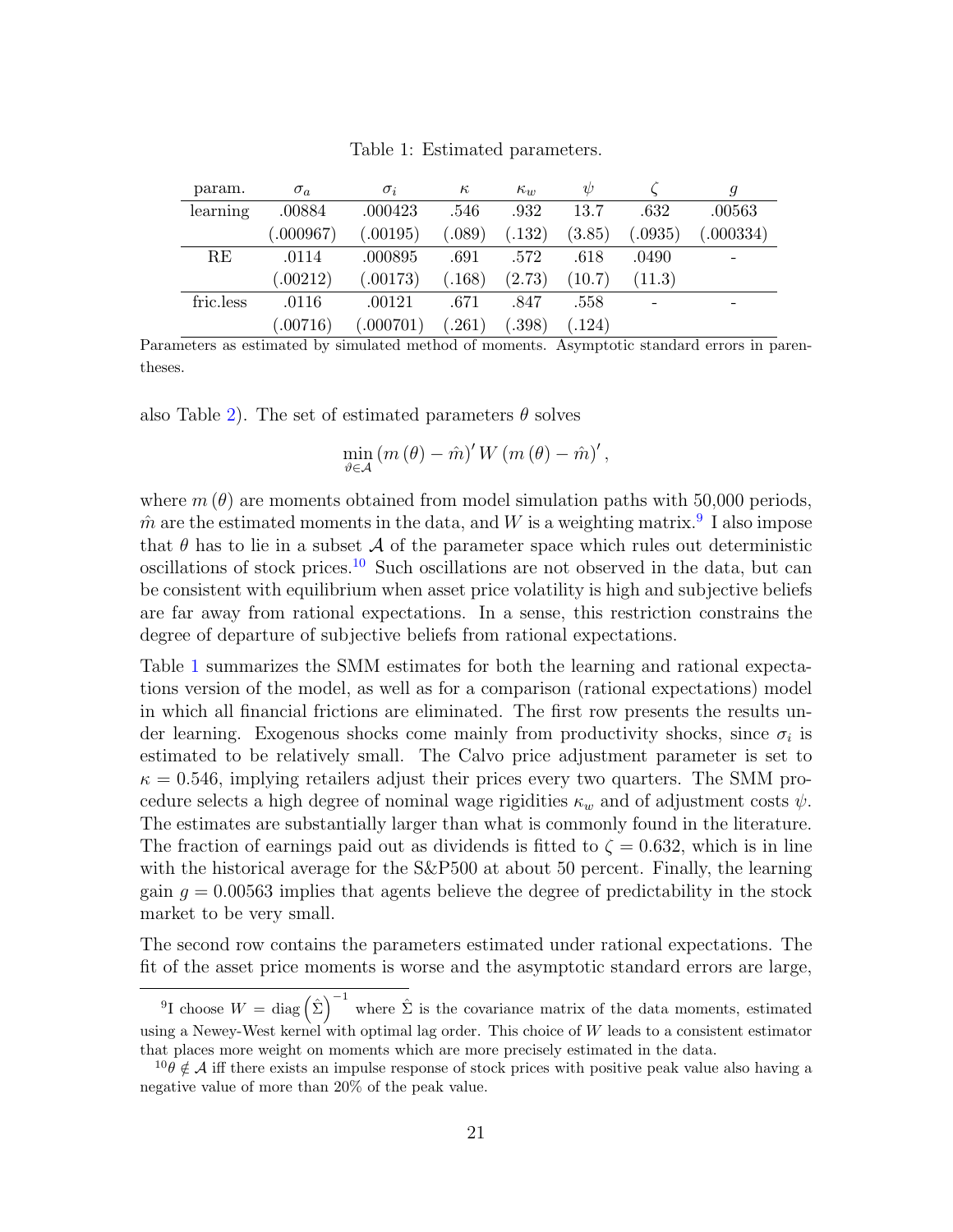implying that the distance of the moments to the data at the point estimate is relatively flat. Nevertheless, at the point estimate, the size of the shocks  $\sigma_a$  and  $\sigma_i$ is substantially larger under learning. This implies that learning about stock prices leads to substantial amplification of shocks: The increased endogenous volatility of asset prices greatly magnifies the financial accelerator effect, just as in the simple model of Section [2.](#page-5-0) The degree of wage rigidities and investment adjustment costs required to fit the data is smaller than under learning.

The third row contains parameter estimates under rational expectations when additionally, financial frictions are completely shut off. Since the financial structure is eliminated from that model, the dividend payout ratio  $\zeta$  is not present. The size of the shocks is larger than under the rational expectations model with the financial accelerator present. This points to moderate amplification effects of financial frictions under rational expectations.

#### 4.2 Business cycle and asset price moments

To get a better understanding of the quantitative properties of the model, I review key moments in the data and across model specifications. Table [2](#page-22-0) starts with business cycle statistics. The moments in the data are shown in Column (1). Moments for the estimated learning model are shown in Column (2), while Columns (3) and (4) contain the corresponding moments for the model under rational expectations and the frictionless benchmark. Here, the parameters are held constant at the estimated values as for the learning model. By nature of the estimation, the learning model has the best fit across Columns (2) to (4). The comparison serves to single out the contribution of learning and financial frictions to the fit. Column (5) presents the moments under rational expectations when the parameters are re-estimated to fit the data.

The first row reports the standard deviation of detrended output. By construction, this is matched well by the learning model in Column (2). When learning is shut off in Column (2), the standard deviation drops one-third. This shows the great degree of amplification that learning adds to the model. Of course, it is possible to match output volatility with rational expectations, using larger shock sizes, as in Column (5). But the comparison between Columns (2) and (3) singles out the contribution of learning to the internal amplification mechanism. The standard (rational expectations) financial accelerator mechanism is present in the model as well, since the volatility of output drops further in Column (4) when financial frictions are shut off.

The next three rows report the standard deviation of consumption, investment, and hours worked relative to output. Moving from Column (2) to (3), it can be seen that the removal of learning leads to a sharp drop in the relative volatility of both investment and hours worked. This is because the estimated learning model features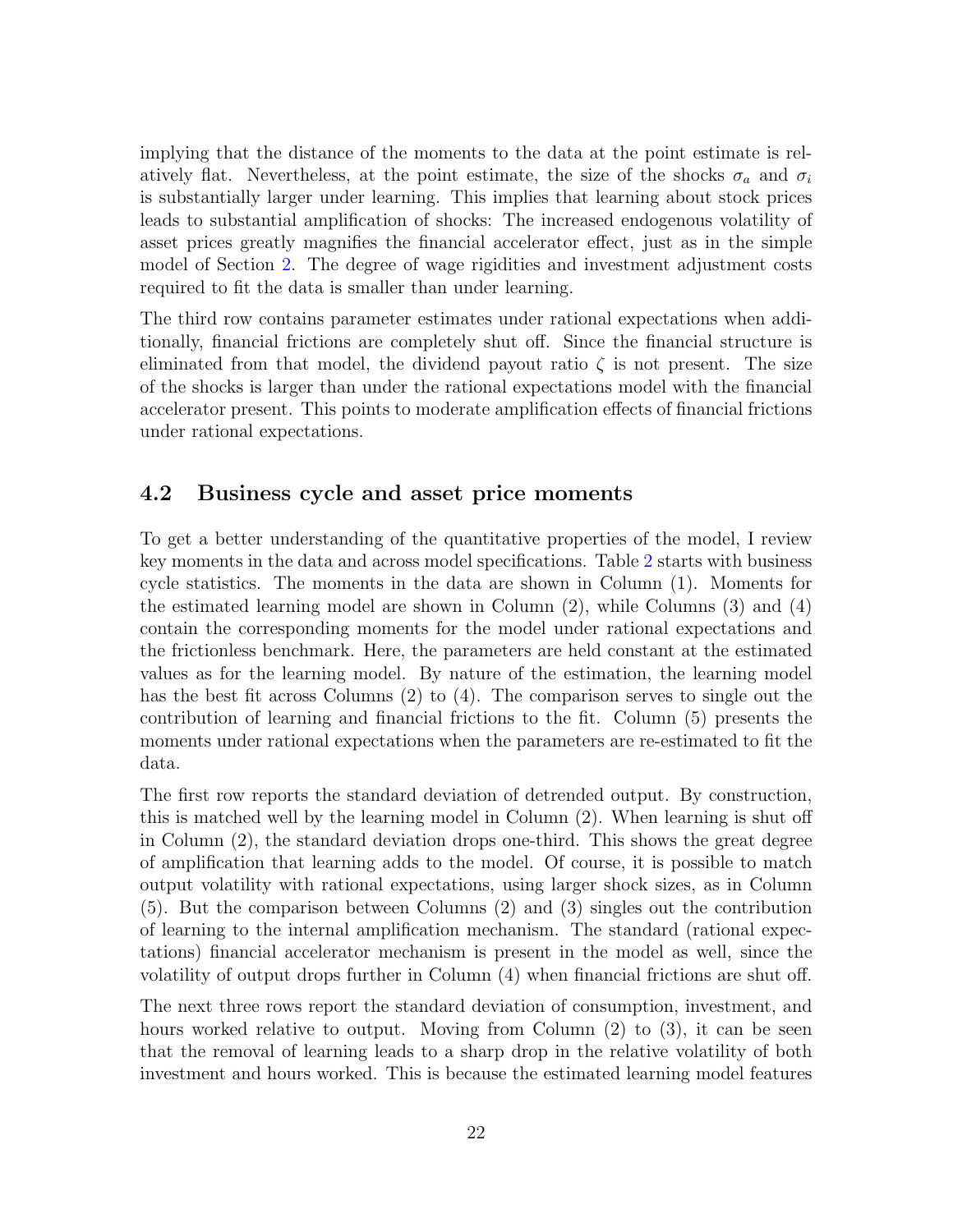|                 |                                     | (1)        | (2)       | (3)     | (4)       | (5)             |
|-----------------|-------------------------------------|------------|-----------|---------|-----------|-----------------|
|                 | moment                              | data       | learning  | RE      | fric.less | RE re-estimated |
| output          | $\sigma_{hp}(Y_t)$                  | 1.43%      | $1.56\%*$ | 1.00    | .79       | $1.51\%*$       |
| volatility      |                                     | $(0.14\%)$ |           |         |           |                 |
| volatility rel. | $\sigma_{hp}(C_t)/\sigma_{hp}(Y_t)$ | .60        | $.60*$    | .94     | 1.34      | $.58^{\ast}$    |
| to output       |                                     | (.035)     |           |         |           |                 |
|                 | $\sigma_{hp}(I_t)/\sigma_{hp}(Y_t)$ | 2.90       | $2.78*$   | .48     | .31       | $2.79*$         |
|                 |                                     | (.12)      |           |         |           |                 |
|                 | $\sigma_{hp}(L_t)/\sigma_{hp}(Y_t)$ | 1.13       | $1.18*$   | .84     | .40       | $1.10*$         |
|                 |                                     | (.061)     |           |         |           |                 |
| correlation     | $\rho_{hp}(C_t,Y_t)$                | .94        | .59       | .86     | 1.00      | .84             |
| with output     |                                     | (.0087)    |           |         |           |                 |
|                 | $\rho_{hp}(I_t,Y_t)$                | .95        | .87       | .89     | .25       | .90             |
|                 |                                     | (.0087)    |           |         |           |                 |
|                 | $\rho_{hp}(L_t,Y_t)$                | .85        | .88       | .65     | .24       | .76             |
|                 |                                     | (.035)     |           |         |           |                 |
| inflation       | $\sigma_{hp}(\pi_t)$                | .27%       | $.34\%*$  | $.28\%$ | .28%      | $.25\%*$        |
|                 |                                     | (.047%)    |           |         |           |                 |
| nominal rate    | $\sigma_{hp}\left(i_{t}\right)$     | .37%       | $.11\%*$  | .11%    | $.12\%$   | $.07\%*$        |
|                 |                                     | $(.046\%)$ |           |         |           |                 |

<span id="page-22-0"></span>Table 2: Business cycle statistics in the data and across model specifications.

Quarterly U.S. data 1962Q1-2012Q4. Standard errors in parentheses.  $\pi_t$  is quarterly CPI inflation.  $i_t$  is the federal funds rate.  $L_t$  is total non-farm payroll employment. Consumption  $C_t$  consists of services and non-durable private consumption. Investment  $I_t$  consists of private non-residential fixed investment and durable consumption. Output  $Y_t$  is the sum of consumption and investment.  $\sigma_{hp}(\cdot)$ is the standard deviation and  $\rho_{hp}(\cdot, \cdot)$  is the correlation coefficient of HP-filtered data (smoothing coefficient 1600). Moments used in the SMM estimation are marked with an asterisk.

a high level of investment adjustment costs to match investment volatility. Without large asset price fluctuations generated by learning, investment becomes too smooth, as does the marginal product of capital and hence labor demand. The next rows report the volatility of inflation and the nominal interest rate. Inflation volatility is roughly in line with the data, but the nominal interest rate is less volatile across all model specifications. This might be due to the fact that the data sample includes the volatile '70s and the following Volcker disinflation period.

Next, I present asset price statistics in Table [3.](#page-23-0) The statistics correspond to some well-known asset price puzzles. The learning model fits them remarkably well, despite being solved only with a second-order perturbation method. Starting with excess volatility in Column (2), the model with learning produces standard deviations of prices, P/D ratio, and returns that are close to the data. By contrast, the model with rational expectations in Column (5) cannot produce a similar amount of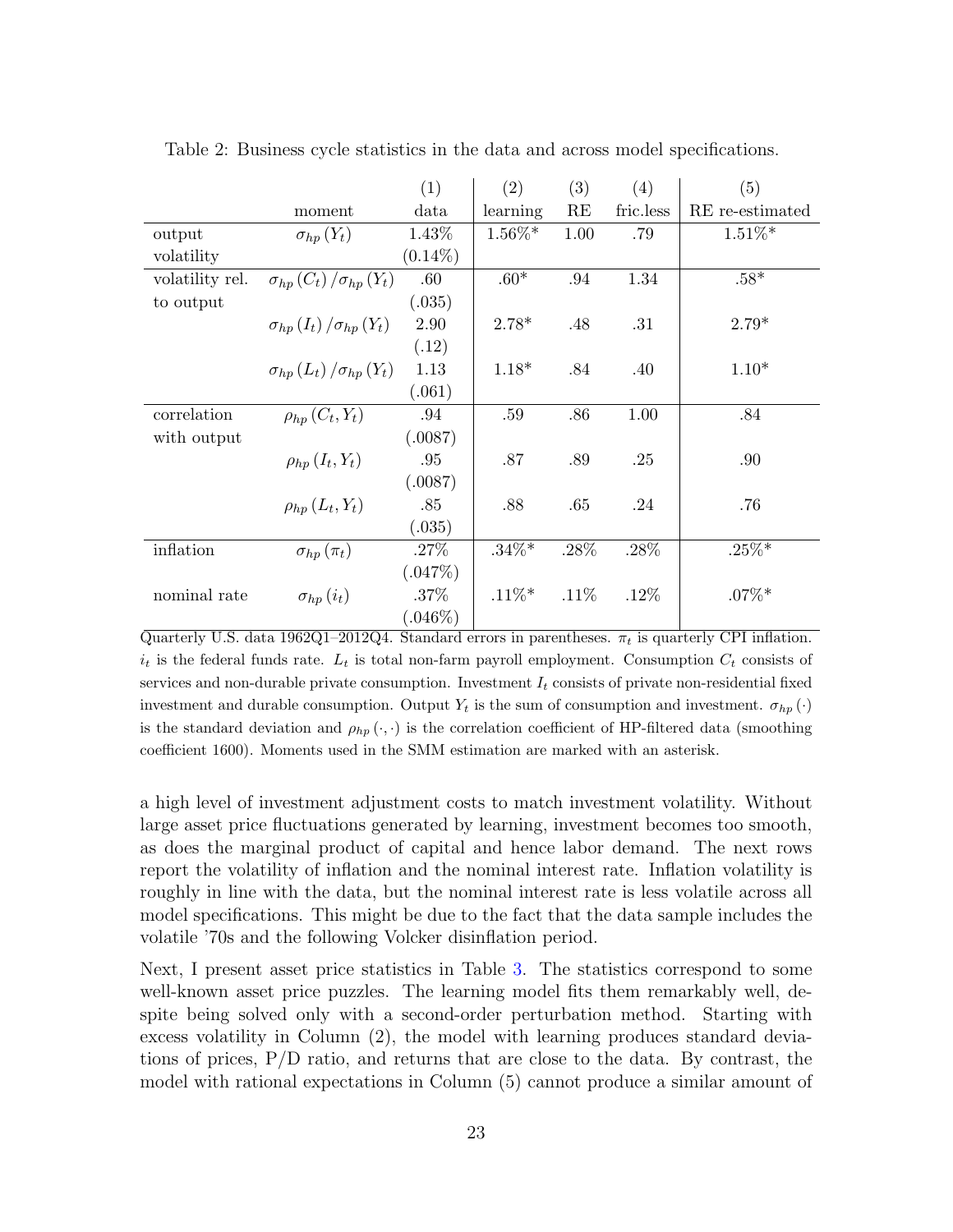|                |                                                             | (1)        | (2)       | (3)     | (5)             |
|----------------|-------------------------------------------------------------|------------|-----------|---------|-----------------|
|                | moment                                                      | data       | learning  | RE      | RE re-estimated |
| excess         | $\sigma_{hp}(P_t)/\sigma_{hp}(Y_t)$                         | 7.86       | $8.96*$   | .26     | $.16*$          |
| volatility     |                                                             | (.61)      |           |         |                 |
|                | $\sigma\left(\frac{P_t}{D_t}\right)$                        | 41.08%     | 22.62%    | 4.12%   | $3.59\%$        |
|                |                                                             | $(6.11\%)$ |           |         |                 |
|                | $\sigma(R_{t,t+1}^e)$                                       | 8.14%      | $7.12\%*$ | $.19\%$ | $.19\%*$        |
|                |                                                             | $(.61\%)$  |           |         |                 |
| return         | $\rho\left(\frac{P_t}{D_t}, R^e_{t,t+4}\right)$             | $-.297$    | $-.376$   | $-.040$ | $-.035$         |
| predictability |                                                             | (.092)     |           |         |                 |
|                | $\rho\left(\frac{P_t}{D_t},\, R^e_{t,t+20}\right)$          | $-.585$    | $-.732$   | $-.006$ | 0.011           |
|                |                                                             | (.132)     |           |         |                 |
|                | $\rho\left(\frac{P_t}{D_t}, \frac{P_{t+4}}{D_{t+4}}\right)$ | .904       | .637      | .303    | .564            |
|                |                                                             | (.056)     |           |         |                 |
| negative       | skew $(R_{t,t+1}^e)$                                        | $-.897$    | $-.404$   | .022    | .005            |
| skewness       |                                                             | (.154)     |           |         |                 |
| heavy tails    | kurt $(R_{t,t+1}^e)$                                        | 1.57       | .92       | .04     | $-.03$          |
|                |                                                             | (.62)      |           |         |                 |

<span id="page-23-0"></span>Table 3: Asset price statistics in the data and across model specifications.

Quarterly U.S. data  $1962Q1-2012Q4$ . Standard errors in parentheses. Dividends  $D_t$  are four-quarter moving averages of S&P 500 dividends. The stock price index  $P_t$  is the S&P 500. Excess returns  $R_t^e$  are annualized quarterly excess returns of the S&P 500 over 3-month Treasury yields.  $\sigma(\cdot)$  is the standard deviation;  $\sigma_{hp}(\cdot)$  is the standard deviation of HP-filtered data (smoothing coefficient 1600);  $\rho(\cdot, \cdot)$  is the correlation coefficient; skew ( $\cdot$ ) is skewness;kurt ( $\cdot$ ) is excess kurtosis. Moments used in the SMM estimation are marked with an asterisk.

volatility, despite the fact that price and return volatility are explicitly targeted by the estimation.

Stock returns also exhibit considerable predictability by the  $P/D$  ratio at businesscycle frequency. The same is true in the model with learning. Predictability is not targeted by the estimation, and in fact it is somewhat stronger than in the data, reflected in a persistence of the  $P/D$  ratio somewhat lower than in the data. Again, the rational expectations model is not able to produce sizable return predictability.

Finally, the learning model also produces a distribution of returns that is negatively skewed and heavy-tailed to a similar degree as in the data. This points to the importance of non-linearities in the asset price dynamics under learning.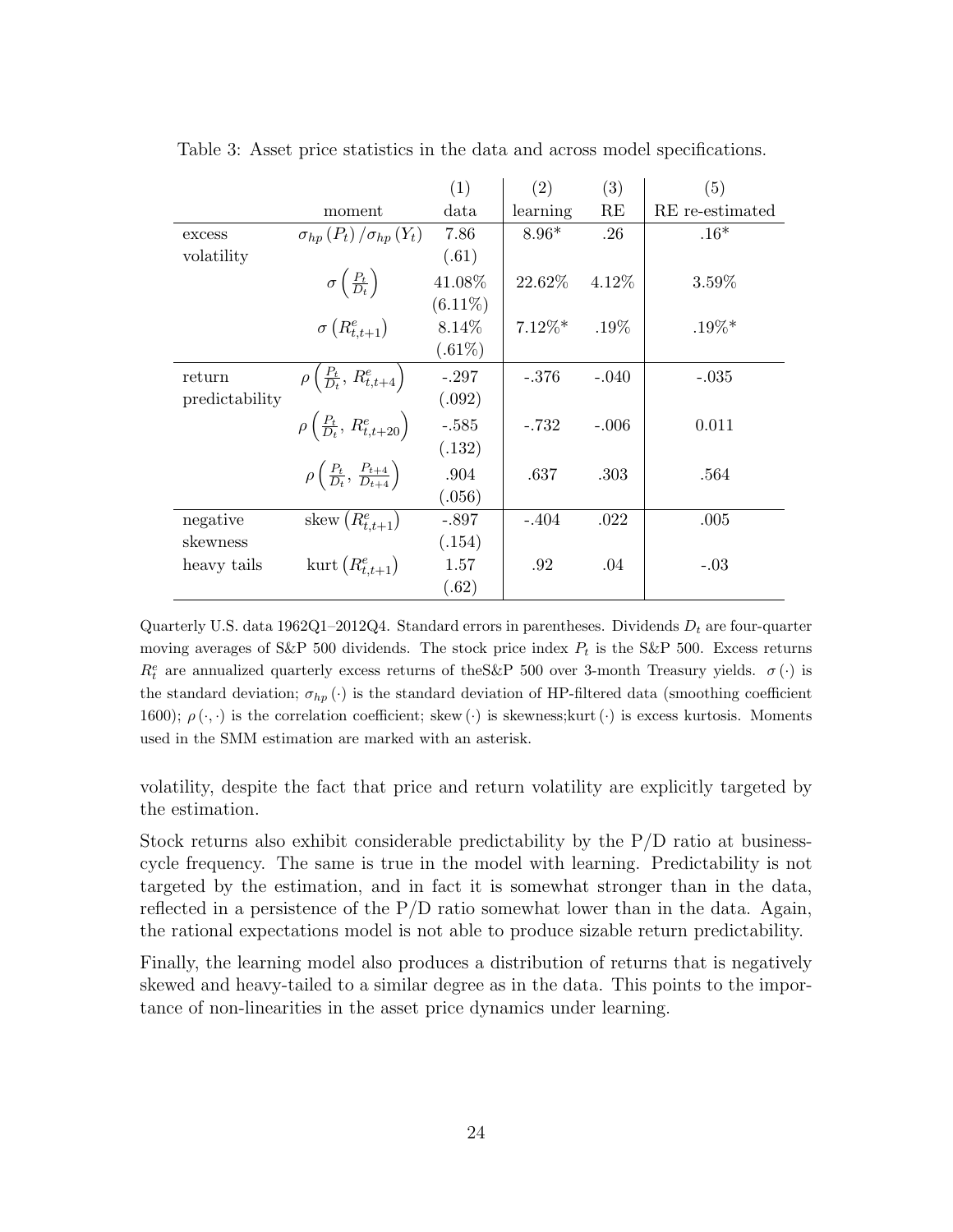<span id="page-24-0"></span>

Impulse responses to a one-standard deviation innovation in  $\varepsilon_{At}$ , averaged over 5,000 random shock paths with a burn-in of 1,000 periods. Stock prices, dividends, output, investment, consumption, and employment are in 100\*log deviations. Stock returns and the nominal interest rate are in percentage point deviations.

### 4.3 Impulse response functions

Impulse response functions reveal the amplification mechanism at play. Figure [4](#page-24-0) plots the impulse responses to a persistent productivity shock. Red solid lines represent the learning equilibrium, blue dashed lines represent the rational expectations version, and black thin lines represent the comparison model without financial frictions. The impulse responses are averaged across states and therefore mask the tail dynamics present under learning, but they are nevertheless instructive. Looking at the first row of impulse responses, output rises persistently after the shock due to both the increased productivity and the relaxation of credit constraints from higher asset prices. The increase in output is larger under rational expectations than under the frictionless comparison; this is the standard financial accelerator effect. When learning is introduced, the response to the shock is amplified further. This also translates into amplification of the responses of investment, consumption, and employment. The amplification is due to two channels: First, learning leads to higher stock prices. The increase in firms' market value allows them to borrow more and invest and produce more. Second, agents under learning are not aware of the mean reversion in stock prices and predict the stock price boom to last for a long time. Consequently, they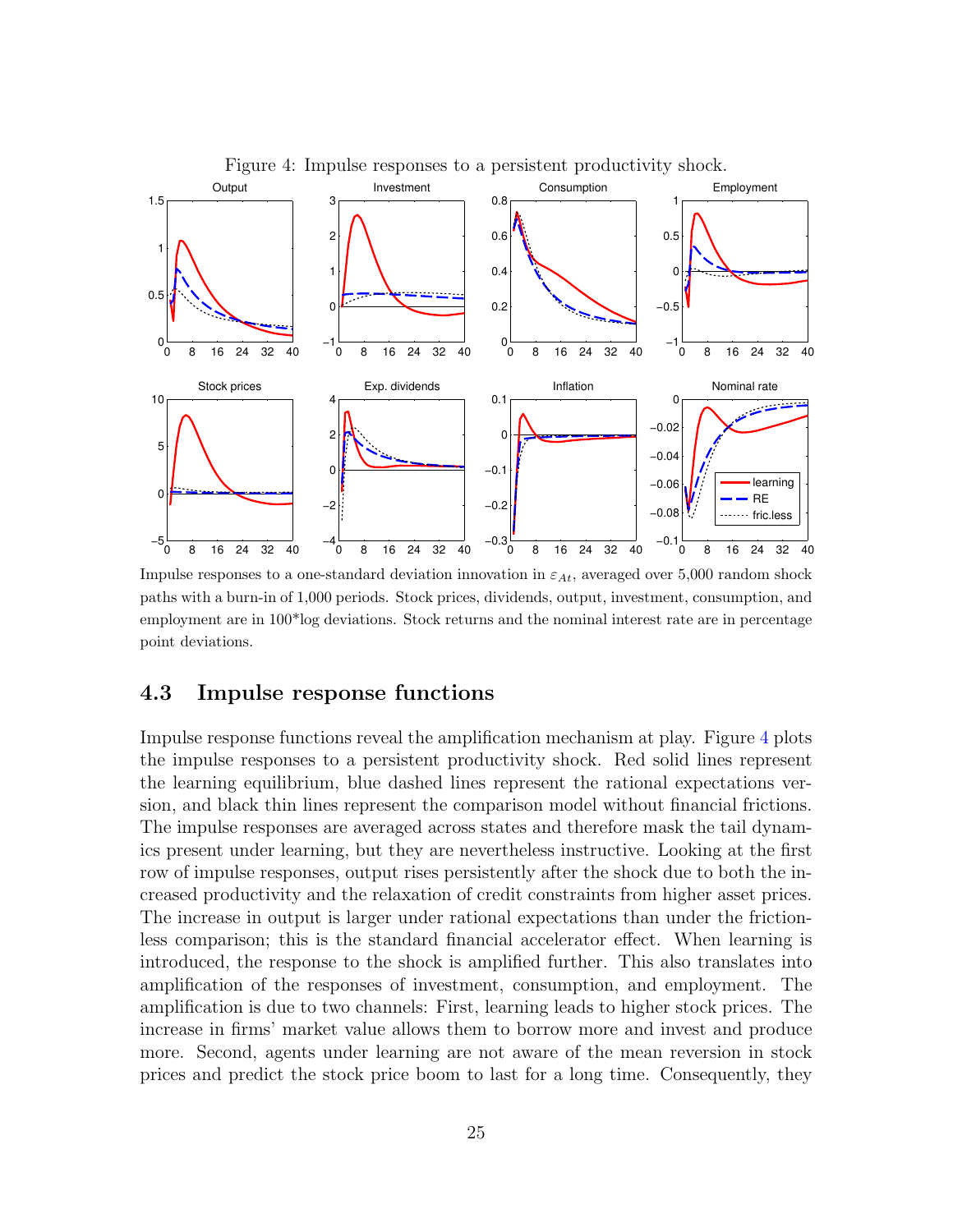<span id="page-25-0"></span>

Figure 5: Impulse responses to a monetary shock.

Impulse responses to a innovation in  $\varepsilon_{mt}$ , averaged over 5,000 random shock paths with a burn-in of 1,000 periods. The size of the innovation is chosen to produce a 10 basis point fall in the equilibrium nominal rate. Stock prices, dividends, output, investment, consumption and employment are in 100\*log deviations. Stock returns and the nominal interest rate are in percentage point deviations.

overestimate the availability of credit and therefore production in the future, leading to an aggregate demand effect that increases output today (see also [4.4\)](#page-26-0). The rise in stock prices in the second row of Figure [4](#page-24-0) is large under learning and accompanied by an initial spike in dividend payments, although dividends subsequently fall below their counterpart under rational expectations. The nominal interest rate falls less under learning as the monetary authority reacts to the inflationary pressures stemming from the relaxation in credit constraints.

Figure [5](#page-25-0) plots the response to a temporary reduction in the nominal interest rate. Again, all macroeconomic aggregates rise substantially more under learning than under both rational expectations and the frictionless benchmark. The monetary stimulus increases stock prices and thus relaxes credit constraints. The consequent increase in aggregate demand raises inflationary pressure, so that the systematic reaction of the interest rate rule raises the interest rate sharply again after the shock.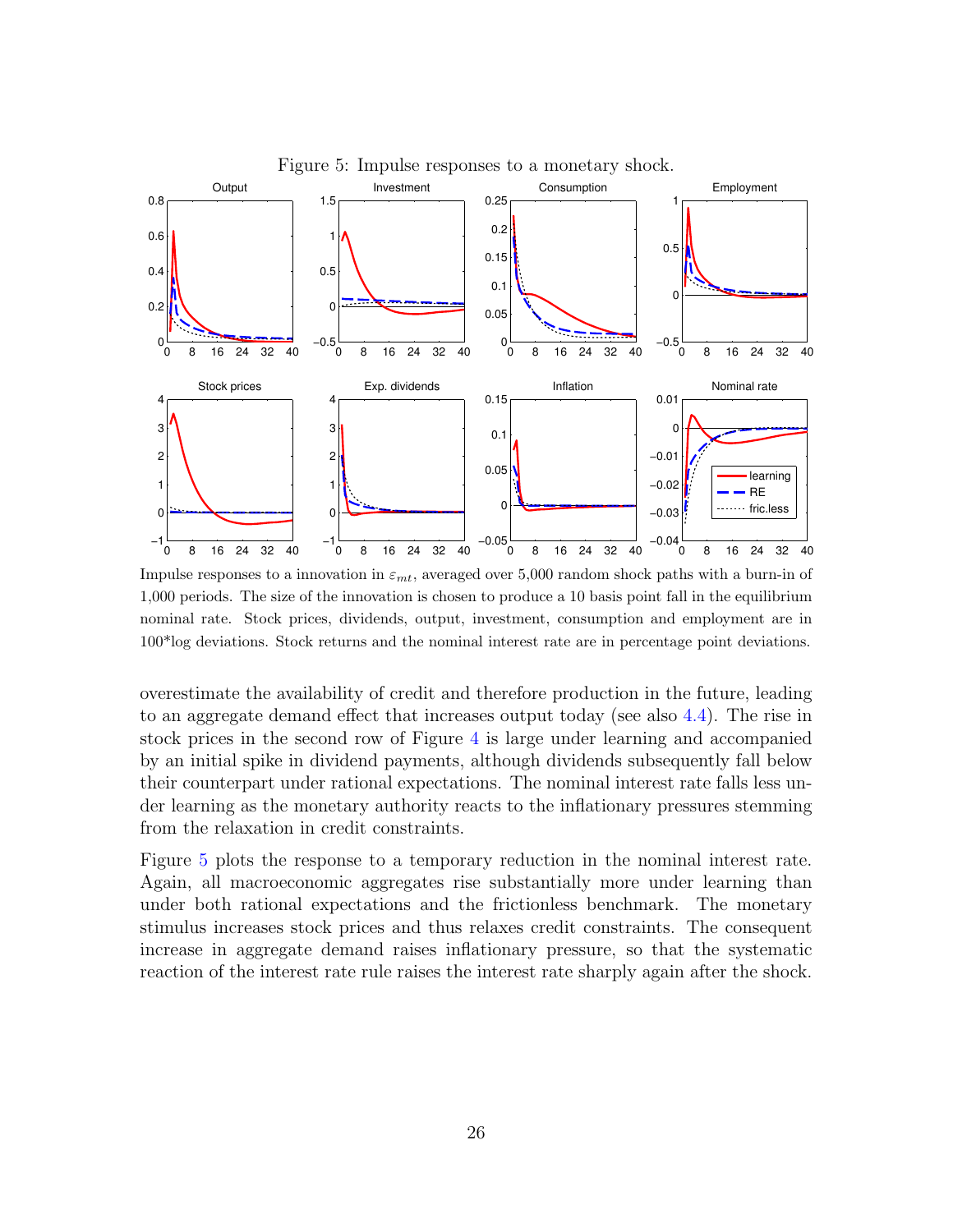<span id="page-26-2"></span>

Figure 6: Does learning matter?

Solid red line: Impulse response to a one standard deviation positive productivity shock under learning. Black dash dotted line: Impulse response to a hypothetical rational expectations model with stock price dynamics identical to those under learning (see text). The impulse responses in the figure are produced using a first-order approximation to the model equations.

### <span id="page-26-0"></span>4.4 Does learning matter?

The discussion so far has mainly focused on how large swings in asset prices lead to large swings in real activity through their effect on credit constraints. But is learning necessary for this story at all? Maybe all that matters for amplification is that asset price volatility has to be increased, by some mechanism or other. In this section, I show that learning has an effect on amplification over and above its effect on asset prices.

I replace the stock market value  $P_t$  in the borrowing constraint  $(35)$  with an exogenous process  $V_t$  that has the same law of motion as the stock price under learning. More precisely, I fit an ARMA(10,5) process for  $V_t$  such that its impulse responses are as close as possible to those of  $P_t$  under learning (the exogenous shock in the ARMA process are the productivity and monetary shocks). I then solve this model, but with rational expectations. If learning only matters because it affects stock price dynamics, then this hypothetical model should have exactly identical dynamics to the model under learning <sup>[11](#page-26-1)</sup>

<span id="page-26-1"></span><sup>&</sup>lt;sup>11</sup>For this exercise I only compute a first-order approximation to the model equations.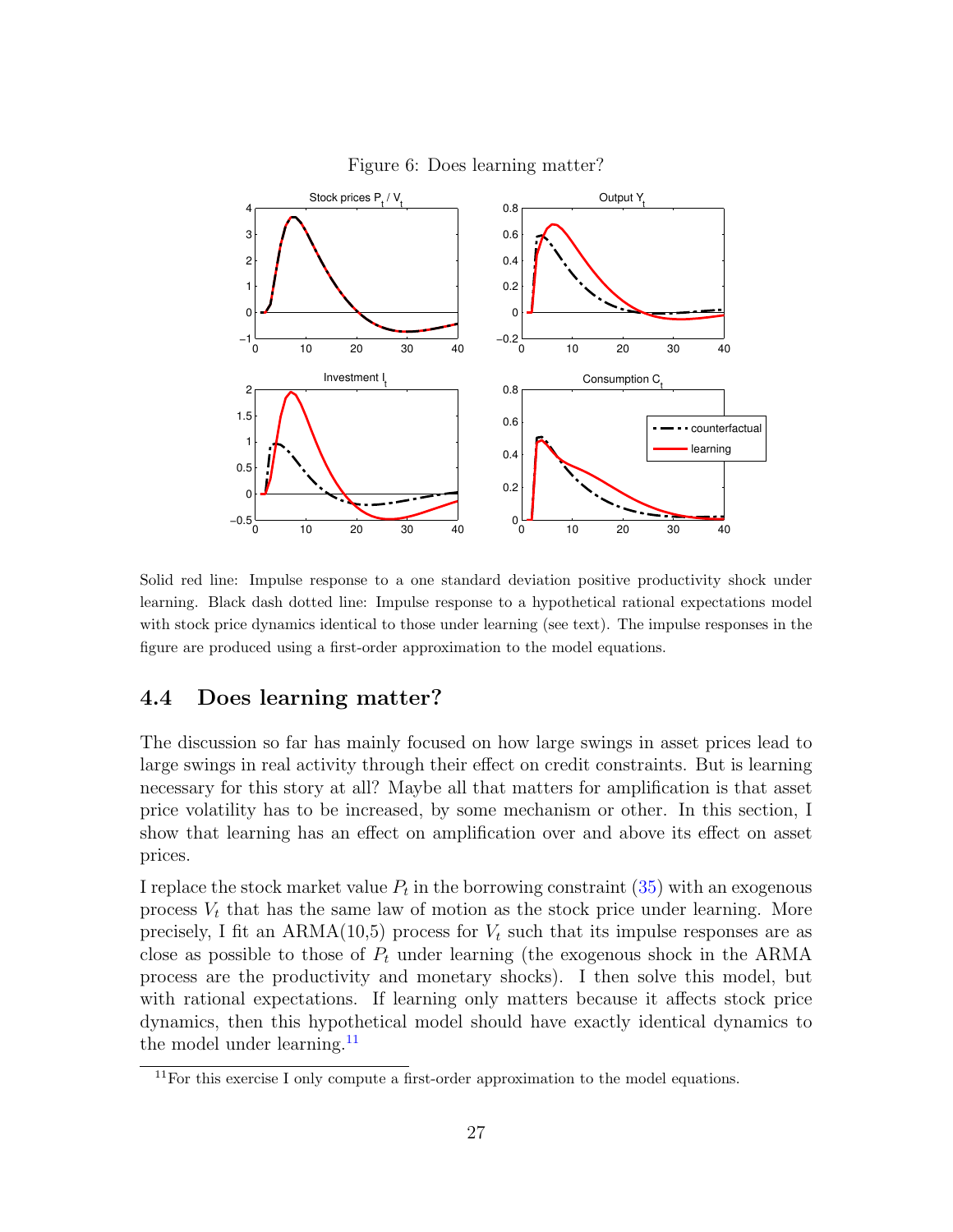Figure [6](#page-26-2) shows that this is not the case. The ARMA process fits stock prices well: The impulse response of  $P_t$  under learning and  $V_t$  in the counterfactual experiment are indistinguishable. But after a positive productivity shock, output, investment, and consumption rise more under learning, even though the counterfactual model has the same stock price dynamics by construction. The reason is that expectations of future asset prices matter beyond their direct impact on current prices. Under learning, agents do not fully internalize mean reversion in stock prices and therefore predict that credit constraints are loose for longer than they turn out to be. This leads to a wealth effect on households that increases their consumption, raising aggregate demand, and it leads to higher future expected prices of capital goods  $\mathbb{E}_tQ_{t+1}$ , which enters the liquidation value of firms and hence relaxes borrowing constraints, even if stock prices are the same as under rational expectations. These effects are powerful enough to create significant endogenous amplification through the departure of subjective beliefs from rational expectations.

### 4.5 Relation to survey evidence on expectations

The rational expectations hypothesis asserts that "outcomes do not differ systematically [...] from what people expect them to be" [\(Sargent,](#page-38-5) [2008\)](#page-38-5). Put differently, a forecast error should not be systematically predictable by information available at the time of the forecast. The absence of predictability is almost always rejected in the data.

Similarly, agents in the model under learning also make systematic, predictable forecast errors. This holds not only for stock prices but also other endogenous model variables, despite the fact that, conditional on stock prices, agents' beliefs are modelconsistent. A systematic mistake in predicting stock prices will still spill over into a corresponding mistake in predicting the tightness of credit constraints, and hence investment, output, and so forth. Owing to the internal consistency of beliefs, I can compute well-defined forecast errors made by agents in the model at any horizon and for any model variable.

Figure [7](#page-28-0) repeats the scatter plot of the introduction, contrasting expected and realized one year-ahead returns in a model simulation. The same pattern as in the data emerges: When the P/D ratio is high, return expectations are most optimistic. In the learning model, this has a causal interpretation: High return expectations drive up stock prices. At the same time, realized future returns are, on average, low when the  $P/D$  ratio is high. This is because the  $P/D$  ratio is mean-reverting (which agents do not realize, instead extrapolating past price growth into the future): At the peak of investor optimism, realized price growth is already reversing and expectations are due to be revised downward, pushing down prices toward their long-run mean.

Table [4](#page-29-0) describes tests using the Federal Reserve's Survey of Professional Forecasters (SPF) as well as the CFO survey data and compares the statistics to those obtained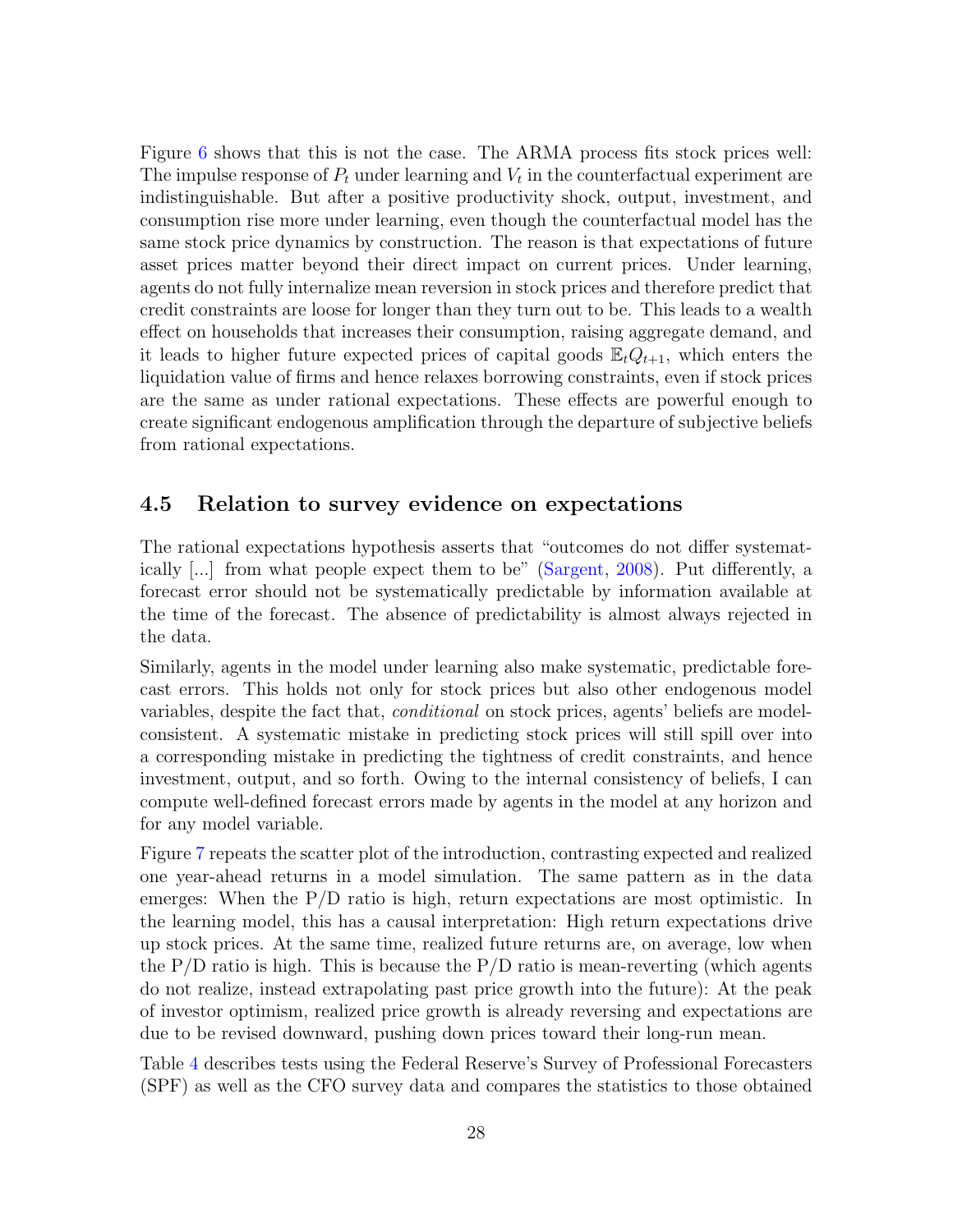

<span id="page-28-0"></span>Figure 7: Return expectations and expected returns in a model simulation.

Expected and realized nominal returns along a simulated path of model with learning. Simulation length 200 periods. Theoretical correlation coefficient for subjective expected returns  $\rho = .47$ , for future realized returns  $\rho = -.38$ .

from simulated model data. Each entry corresponds to a correlation of the error of the mean survey forecast with a variable that is observable by respondents at the time of the survey. Under the null of rational expectations, all entries should be zero.

Column  $(1)$  shows that the P/D ratio negatively predicts forecast errors. When stock prices are high, people systematically under-predict economic outcomes. This holds in particular for stock returns, as was already shown in the scatter plot above. But it also holds true for macroeconomic aggregates, albeit at lower levels of significance. The same holds true in Column (2), which shows the correlation coefficients obtained from simulated model data.

Column  $(3)$  repeats the exercise for the growth rate of the P/D ratio. This measure positively predicts forecast errors, suggesting that agents' expectations are too cautious and under-predict an expansion in its beginning but then overshoot and overpredict it when it is about to end. In the model (Column 4), this pattern also emerges because expectations about asset prices (and hence lending conditions) adjust only slowly. The similarity of the correlations in the data and in the model is striking, with the exception of aggregate consumption. The reason is that consumption forecasts in the model are only biased at longer horizons: A relaxation of borrowing constraints first leads to an increase in investment and only later to an increase in consumption. Agents are aware of this relationship, so that their three-quarter forecasts, as in Ta-ble [4](#page-29-0) do not become much more optimistic when the  $P/D$  ratio increases. At longer forecast horizons, one would observe more predictability for consumption as well.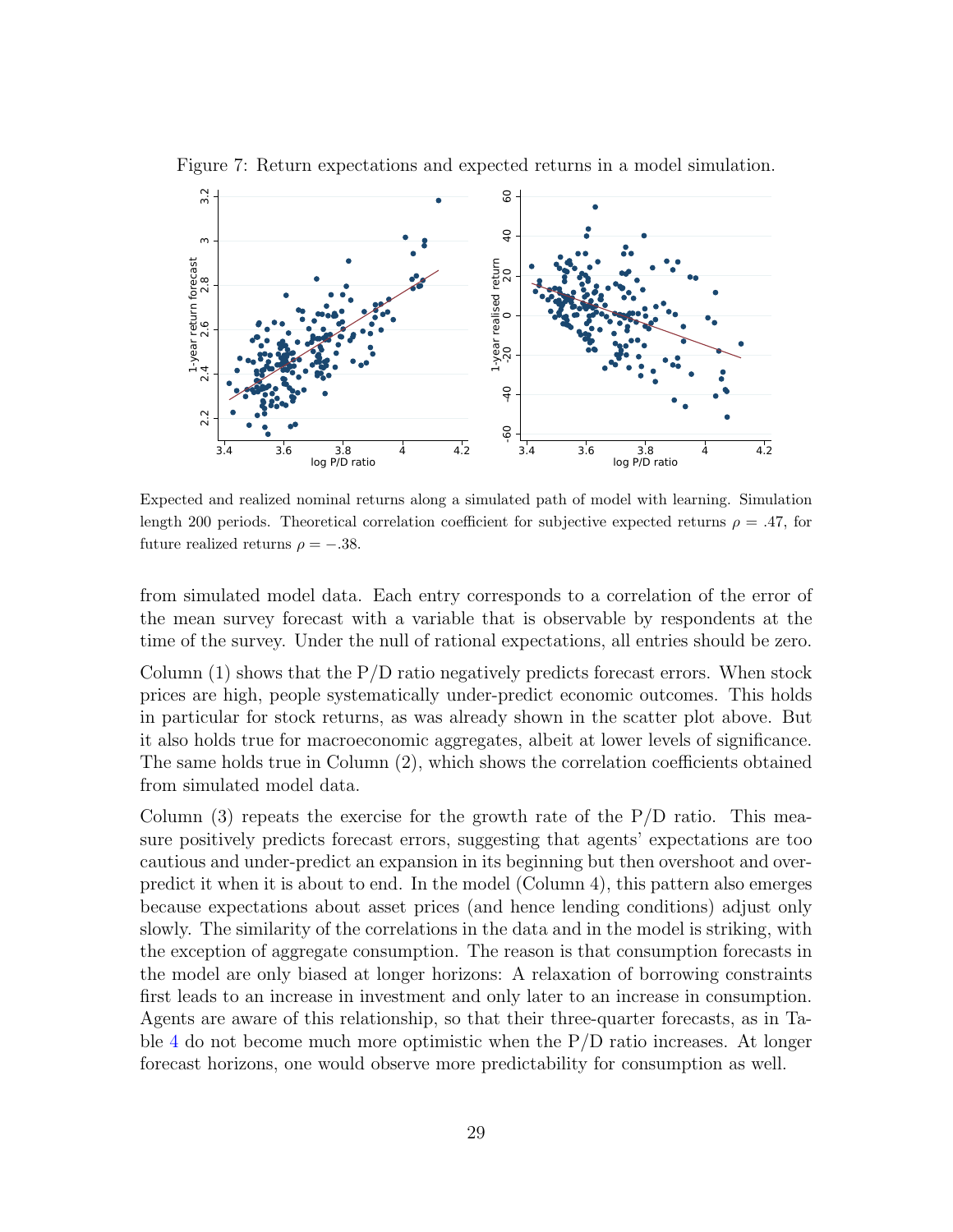<span id="page-29-0"></span>

|                                | (1)         | (2)    | (3)                | (4)    | (5)               | (6)    |
|--------------------------------|-------------|--------|--------------------|--------|-------------------|--------|
|                                | $\log PD_t$ |        | $\Delta \log PD_t$ |        | forecast revision |        |
| forecast variable              | data        | model  | data               | model  | data              | model  |
| $\overline{R^{stock}_{t.t+4}}$ | $-.44$      | $-.38$ | .06                | .30    |                   | $-.30$ |
|                                | $(-3.42)$   |        | (.41)              |        |                   |        |
| $Y_{t,t+3}$                    | $-.21$      | $-.16$ | .22                | .16    | .29               | .28    |
|                                | $(-1.78)$   |        | (2.42)             |        | (3.83)            |        |
| $I_{t,t+3}$                    | $-.20$      | $-.37$ | .25                | .27    | .31               | .35    |
|                                | $(-1.74)$   |        | (2.88)             |        | (3.79)            |        |
| $C_{t,t+3}$                    | $-.19$      | $-.04$ | .21                | .01    | .23               | .02    |
|                                | $(-1.85)$   |        | (2.37)             |        | (2.67)            |        |
| $u_{t,t+3}$                    | .05         | .20    | $-.27$             | $-.20$ | .43               | .32    |
|                                | (.12)       |        | $(-3.07)$          |        | (6.07)            |        |

Table 4: Forecast errors under learning and in the data.

Correlation coefficients for mean forecast errors on one year-ahead nominal stock returns (Graham-Harvey survey) and three quarters-ahead real output growth, investment growth, consumption growth and the unemployment rate (SPF). t-statistics in parentheses. Regressors: Column (1) is the S&P 500 P/D ratio and Column  $(2)$  is its first difference. Column  $(3)$  is the forecast revision, as in [Coibion and Gorodnichenko](#page-36-5) [\(2015\)](#page-36-5). Data from Graham-Harvey covers 2000Q3–2012Q4. Data for the SPF covers 1981Q1–2012Q4. For the model, correlations are computed using a simulation of length 50,000, where subjective forecasts are computed using a second-order approximation to the subjective belief system on a path in which no more future shocks occur, starting at the current state in each period. Unemployment in the model is taken to be  $u_t = 1 - L_t$ . Stock returns in the model  $R_{t,t+4}^{stock}$  are quarterly nominal aggregate market returns.

Column (5) reports the results of a particular test of rational expectations devised by [Coibion and Gorodnichenko](#page-36-5) [\(2015\)](#page-36-5). Since for any variable  $x_t$ , the SPF asks for forecasts at one- through four-quarter horizons, it is possible to construct a measure of agents' revision of the change in  $x_t$  as  $\mathbb{E}_t [x_{t+3} - x_t] - \mathbb{E}_{t-1} [x_{t+3} - x_t]$ . Forecast errors are positively predicted by this revision measure. [Coibion and Gorodnichenko](#page-36-5) take this as evidence for sticky information models in which information sets are gradually updated over time. But it is also consistent with the learning model: The correlation coefficients in Column  $(6)$  are very similar to those in the data.<sup>[12](#page-29-1)</sup>

<span id="page-29-1"></span><sup>&</sup>lt;sup>12</sup>The model predicts a negative correlation of forecast errors on stock returns with their forecast revisions. The CFO survey does not allow for the construction of the corresponding statistic in the data, but it is an interesting implication since a negative correlation cannot be produced by rigid information models as in [Coibion and Gorodnichenko.](#page-36-5)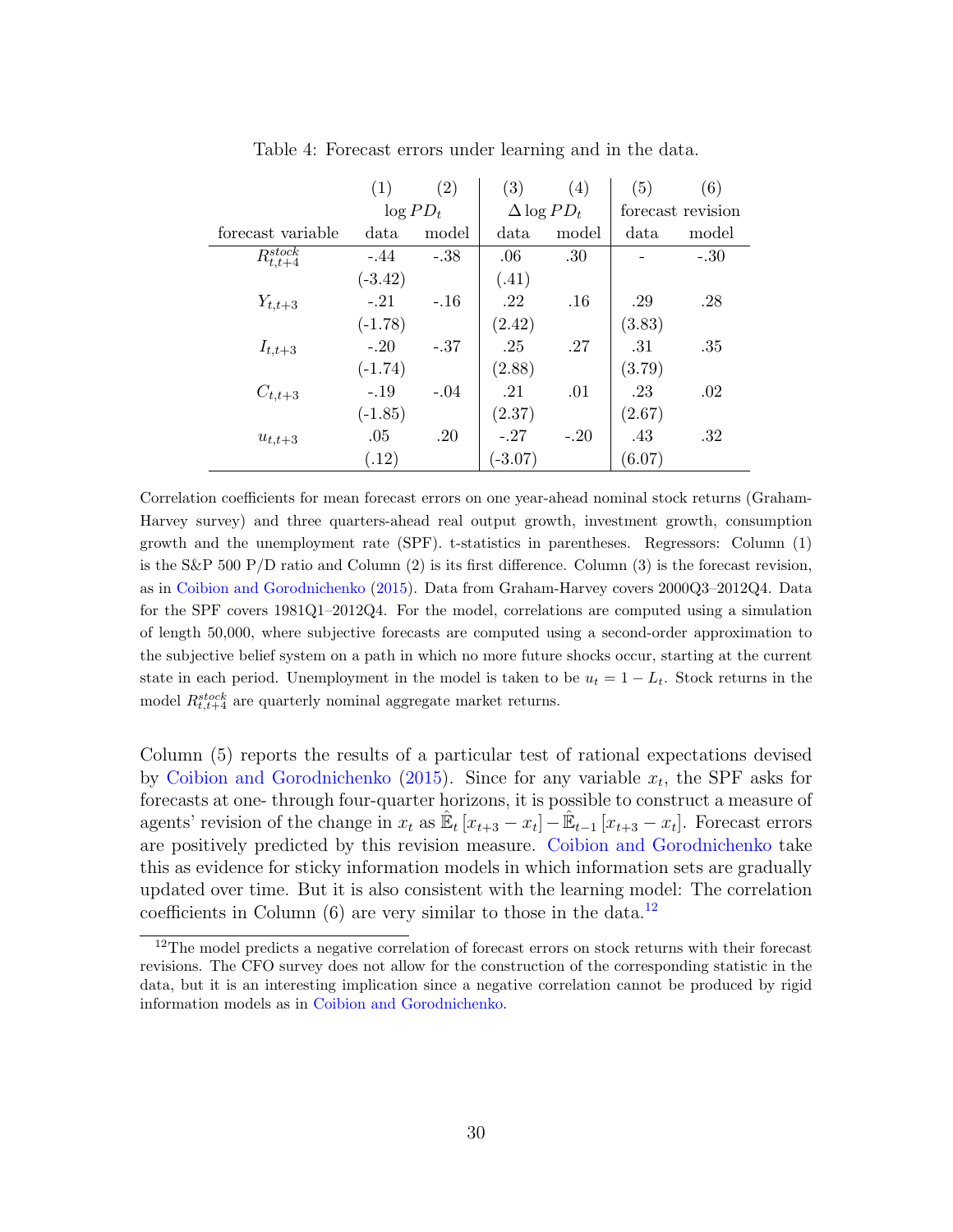## <span id="page-30-0"></span>5 Sensitivity checks

### 5.1 Nominal rigidities

The quantitative model includes price- and wage-setting frictions that complicate the model dynamics. They are nevertheless important for the quantitative fit of the model, as I will argue here. Recall that in the simple model of Section [2,](#page-5-0) the amplifying effect of asset price learning depended crucially on the behavior of the real wage. After a positive shock, as credit constraints relax and investment picks up, wages rise which work to diminish firms' profits and expected dividend payments. This drives down stock prices and dampens the learning dynamics. The same mechanism is at play in the quantitative model. Introducing nominal rigidities greatly helps to obtain amplification.

Specifically, expected dividends in this model are given by:

$$
\mathbb{E}_{t}^{\mathcal{P}} D_{t+1} = (\gamma + (1 - \gamma) \zeta) \left( \alpha q_{t}^{\frac{1}{\alpha}} \mathbb{E}_{t}^{\mathcal{P}} \left( (1 - \alpha) \frac{A_{t+1}}{w_{t+1}} \right)^{\frac{1-\alpha}{\alpha}} + (1 - \delta) \mathbb{E}_{t}^{\mathcal{P}} Q_{t+1} - R_{t} \frac{B_{t}}{K_{t}} \right) K_{t}
$$

$$
- (1 - \gamma) \zeta \left( 1 - \frac{B_{t}}{K_{t}} \right) K_{t}.
$$
(39)

There are four relative prices that enter this equation: The price of intermediates  $q_t$ , the real wage  $w_{t+1}$ , the price of capital goods  $Q_{t+1}$ , and the borrowing rate  $R_t$ . Suppose now that asset prices rise because of optimistic investor beliefs, relaxing credit constraints. This directly leads to an increase in the capital stock  $K_t$  and also allows for higher leverage  $B_t/K_t$ . The rise in investment is expected to persist in the future, so that next period's expected price of capital goods  $Q_{t+1}$  increases. This raises expected dividends, helping amplification through higher stock prices. Likewise, increased aggregate demand can raise  $q_t$  if prices are sticky. But the increased labor demand, together with a positive wealth effect that households expect from the relaxation of credit constraints, will drive up the real wage  $w_t$ . This will tend to reduce  $D_{t+1}$  and dampen the dynamics. Also, to the extent that higher investment comes at the expense of lower consumption in the economy, real borrowing rates  $R_t$  will rise, also dampening the dynamics. This latter effect is stronger the more leverage there is in the economy.

Nominal rigidities have effects on real wages, the price of intermediates, and real rates. Wage rigidities will counteract the dampening effects of real wage responses to shocks, allowing for greater dividend, and therefore asset price, volatility. They also lead to amplification in the response of employment to movements in financial market sentiment. Price rigidities, together with a relatively loose monetary policy rule, imply that the prices of intermediates  $q_t$  are pro-cyclical, and lead to smaller real interest rates movements in response to changes in investor sentiment, also helping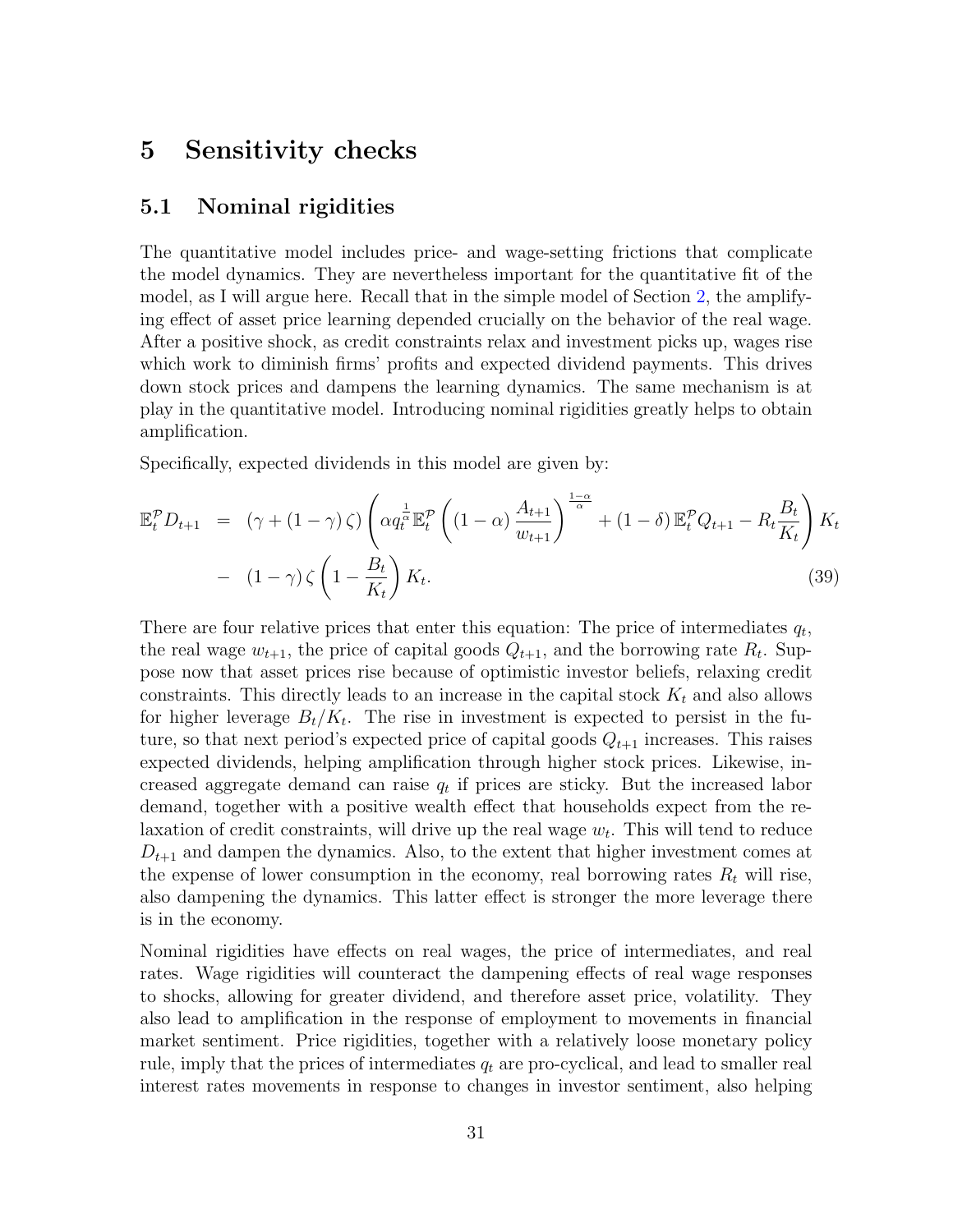<span id="page-31-0"></span>

Solid red line: Impulse response to a one-standard deviation positive productivity shock for the model with learning and price and wage rigidities ("nominal" baseline). Black dash-dotted line: Impulse response to a productivity shock for the model with learning but without nominal rigidities, re-estimated as in Section [4.1.2](#page-19-1) to fit the data ("real" comparison). The size of the shock shown is the same as in the nominal model.

amplification. The mirror image of this result, through the consumption Euler equation, is that consumption is not pushed down as much by increases in investment, so its response, too, is amplified.

In sum, nominal price and wage rigidities allow for comovement of all macroeconomic aggregates in response to changes in subjective beliefs. This co-movement property obtains more generally and has been documented in the context of news shocks [\(Kobayashi and Nutahara,](#page-37-12) [2010\)](#page-37-12) and financial shocks [Ajello](#page-36-9) [\(2016\)](#page-36-9).

To illustrate this point, I re-compute impulse responses of the model with learning, but without nominal rigidities (setting  $\kappa = \kappa_w = 0$ ). I also reduce the size of investment adjustment costs to  $\psi = 0.125$ . With the high degree of adjustment costs in the baseline version, the model would include an explosive two-period oscillation and reducing  $\psi$  ensures stability. The low costs of adjusting investment also gives the real version a better chance at delivering strong impulse responses. Even then, the nominal version delivers far greater amplification. Figure [8](#page-31-0) plots impulse responses to a positive productivity shock for both the nominal and real version of the model. Owing to lower adjustment costs, the initial response of investment is expectedly stronger in the real version. However, the real wage  $w_t$  rises by much more, and also the price of intermediates  $q_t$  is fixed, so dividends do not rise as much after the shock.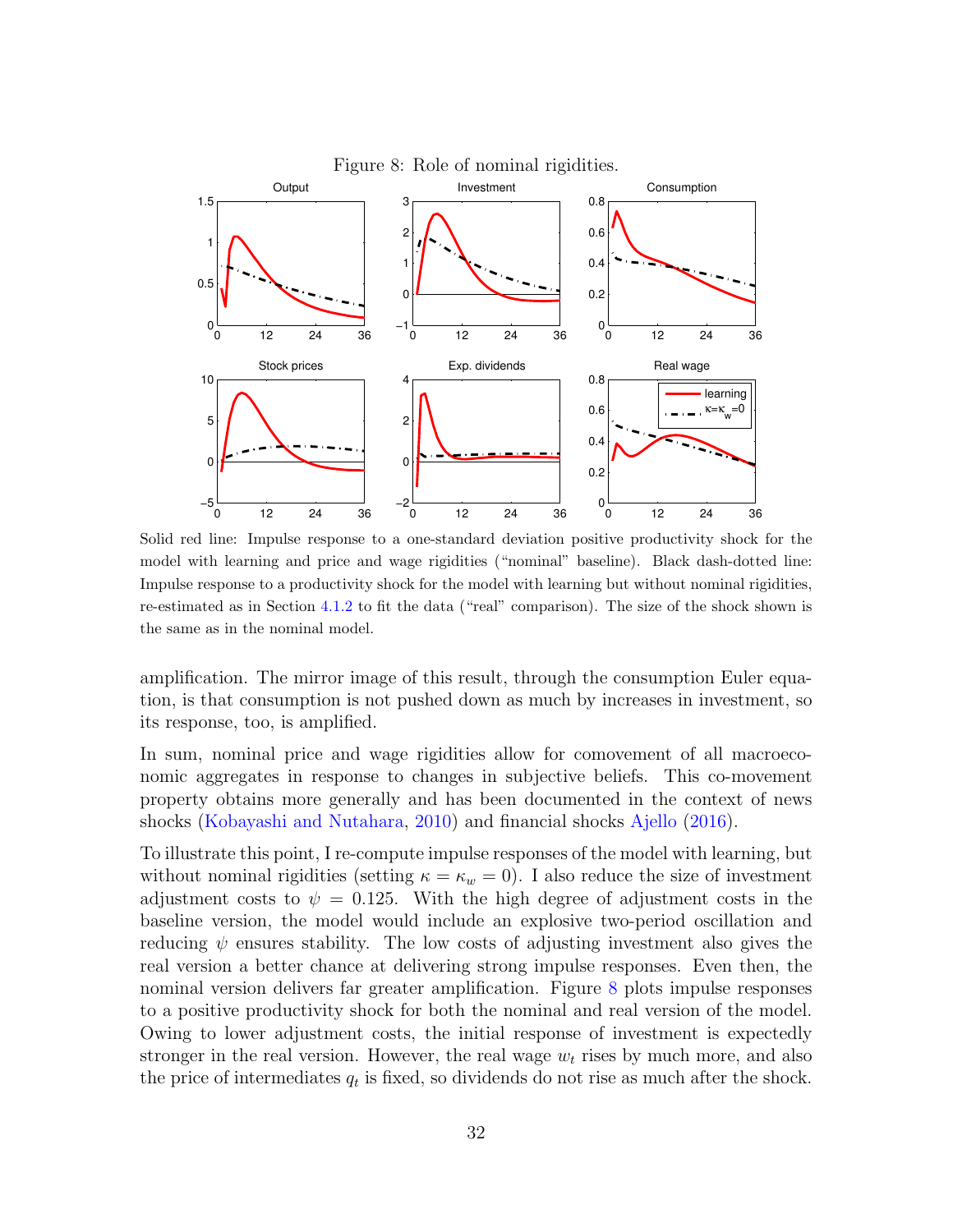<span id="page-32-1"></span>

Figure 9: Sensitivity to borrowing constraint parameters.

Simulated model data HP-filtered with smoothing parameter 1600, sample length 50,000 periods. The dashed black lines indicate parameter value in the estimated learning model.

This considerably dampens the learning dynamics and mutes the response of stock prices. By consequence, the response of output, investment, consumption and hours worked (not shown) is overall weaker than in the baseline version of the model.

#### <span id="page-32-0"></span>5.2 Borrowing constraint parameters

I turn to discuss the sensitivity to the two main parameters affecting the borrowing constraint  $(35)$ : The probability x that a firm can be sold as a going concern after filing for bankruptcy, governing the dependency of the constraint on stock prices; and the fraction of assets  $\xi$  preserved in bankruptcy, governing the overall tightness of the constraint. Figure [9](#page-32-1) plots the standard deviation of output and stock prices as a function of these two parameters, respectively.

Panel (a) shows the role of the x parameter, which crucially affects the amplification mechanism. The value  $x = 0$  is a special case. At this point, stock prices do not enter the borrowing constraint and serve no role for allocations in the economy. Allocations under learning and rational expectations coincide perfectly, even though stock price dynamics are still amplified under learning. As  $x$  increases, the higher volatility of stock prices under learning translates into higher volatility in real activity as well. Since swings in real activity feed back into asset prices through their effect on dividends, the amplification becomes very strong for high values of  $x$  until the dynamics become explosive. Beyond a value of  $x$  of about 0.26, no stable learning equilibrium exists. By contrast, the rational expectations equilibrium barely depends on the parameter  $x$ .

Panel (b) shows the role of the  $\xi$  parameter. Amplification is hump-shaped with re-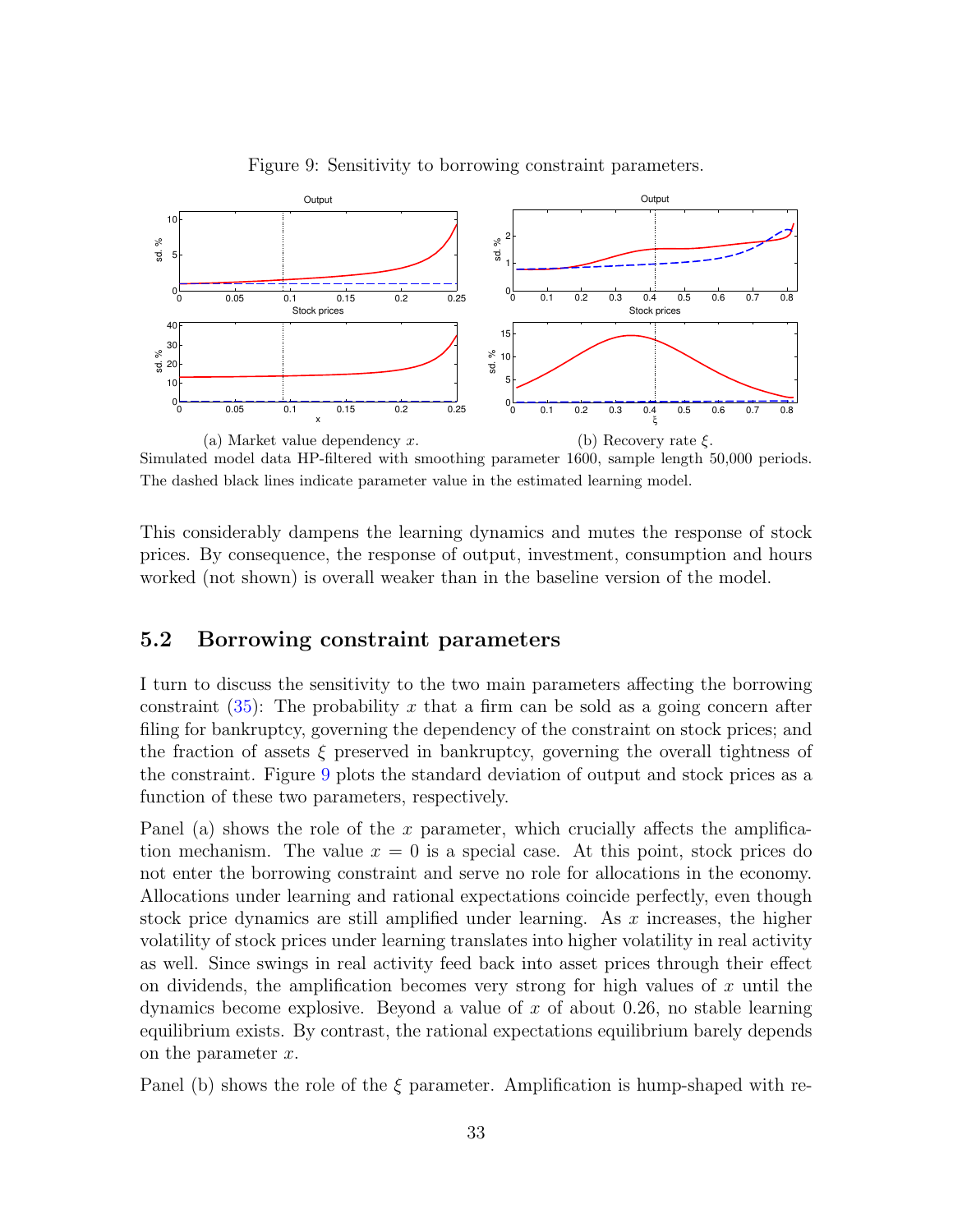spect to  $\xi$ . At  $\xi = 0$ , no collateral is pledgeable and firms have to finance their capital stock entirely out of equity. In this case, fluctuations in stock prices again do not impact the economy and allocations coincide under learning and rational expectations; there is no amplification from learning. However, as pledgeability increases to its maximum value (beyond which a steady state with permanently binding borrowing constraint does not exist), amplification also disappears. This mirrors the analysis of the simplified model.

## 5.3 Monetary policy rule

Finally, I discuss the sensitivity of the results with respect to the interest rate rule followed by the monetary authority. Consider extending the interest rate rule [\(25\)](#page-15-1) as follows:

$$
i_t = \rho_i i_{t-1} + (1 - \rho_i) (1/\beta + \phi_\pi \pi_t + \phi_Y \Delta \log Y_t + \phi_P \Delta \log P_t)
$$
(40)

In addition to raising interest rates when inflation is above its target level (taken to be zero), the monetary authority can raise interest rates  $\phi_{\Delta Y}$  percentage points when real GDP growth increases one percentage point and  $\phi_{\Delta P}$  percentage points when stock price growth increases one percentage point.<sup>[13](#page-33-0)</sup> I consider several values for the parameters  $\phi_{\pi}, \phi_{\Delta Y}, \phi_{\Delta P}$ . Table [5](#page-34-0) summarizes how they affect the model under learning. In addition to the standard deviations of output, stock prices, inflation and nominal interest rates, the table also reports a measure of amplification by the learning dynamics and a measure of the welfare cost of business cycles.<sup>[14](#page-33-1)</sup>

Column (1) shows the baseline calibration under learning. Learning amplifies output fluctuations by 33 percent and has a welfare cost of business cycles of 0.0346 percent

$$
u\left((1-\chi)\mathbb{E}\left[\tilde{C}_t\right],\mathbb{E}\left[\tilde{L}_t\right]\right)=\mathbb{E}\left[u\left(C_t,L_t\right)\right].
$$

<span id="page-33-0"></span><sup>&</sup>lt;sup>13</sup>I deliberately exclude levels or gap measures of output or asset prices from the interest rate rule. Doing so would imply that the monetary authority has more knowledge than the private sector under learning, as the perceived equilibrium level of asset prices and the output gap depends on agents' subjective beliefs, and at the same time communicates that knowledge through the rule.

<span id="page-33-1"></span><sup>&</sup>lt;sup>14</sup>The amplification measure is the ratio of the standard deviation of output under learning over that under rational expectations at the same parameter values. The welfare cost of business cycles  $\chi$ is defined as the fraction of steady-state consumption the household would need to give up in order to have its period utility at the same level as the average stochastic period utility, in a steady state in which consumption and labor are constant and equal to their average stochastic level, and price and wage dispersion is nil:

I simulate a model time series for  $(C_t, L_t, \pi_t, \pi_t^w)$  of 10,000 periods using the second-order approximation method above, and I compute series for  $\tilde{C}_t$  and  $\tilde{L}_t$  using the exact formulae given in the appendix. I then evaluate period utility using its exact formula as well to calculate the welfare loss. The expectation is then computed using averages over time.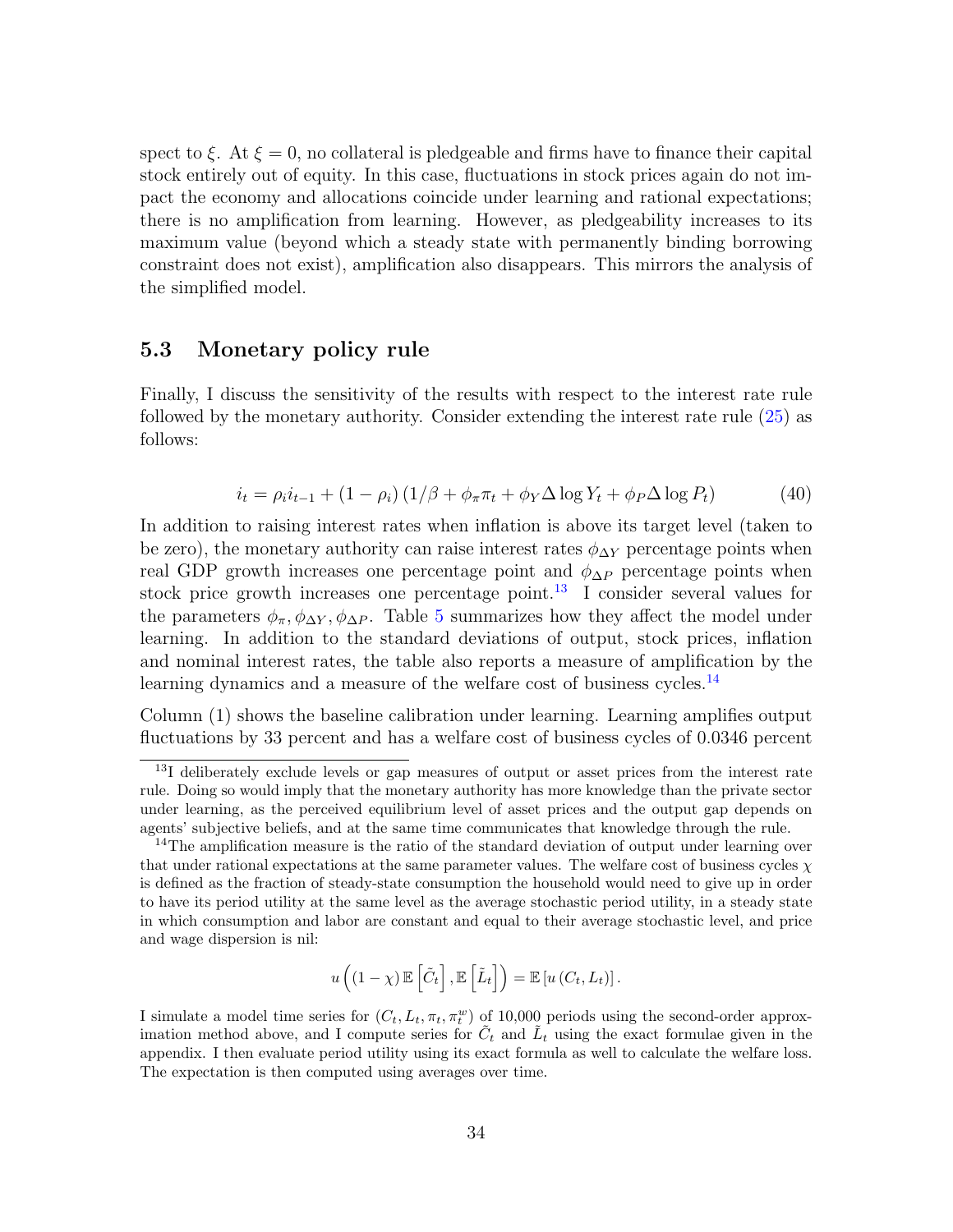<span id="page-34-0"></span>

|                            | (1)        | (2)      | $\left( 3\right)$ | (4)        | (5)             | (6)      |
|----------------------------|------------|----------|-------------------|------------|-----------------|----------|
|                            | baseline   |          | alternative rules |            | optimized rules |          |
| $\phi_{\pi}$               | 1.50       | 3.00     | 1.50              | 1.50       | 1.37            | 1.20     |
| $\phi_Y$                   |            |          | 0.50              |            | .61             | .95      |
| $\phi_P$                   |            |          |                   | 0.50       |                 | .12      |
| $\sigma(Y)$                | 3.27%      | 3.86%    | 2.77%             | 2.13%      | 2.77%           | $2.04\%$ |
| $\sigma(P)$                | 22.8%      | 26.3%    | 16.6%             | 9.39%      | 15.6%           | 9.35%    |
| $\sigma(\pi)$              | $0.35\%$   | $0.19\%$ | $0.35\%$          | $0.33\%$   | $0.38\%$        | 0.35%    |
| $\sigma(i)$                | $0.17\%$   | 0.17%    | $0.14\%$          | $0.16\%$   | 0.17%           | $0.12\%$ |
| $\sigma(Y)/\sigma(Y_{RE})$ | 1.33       | 1.22     | 1.25              | 0.90       | 1.32            | 1.07     |
| welfare cost $\chi$        | $0.0346\%$ | 0.0415%  | $0.0282\%$        | $0.0276\%$ | .0275%          | .0218%   |

Table 5: Alternative monetary policy rules.

Standard deviations of output, stock prices, inflation, and interest rates (unfiltered) under learning in percent. The standard deviation of output under rational expectations  $\sigma(Y_{RE})$  is calculated at the same parameter values as the learning solution. See Footnote [14](#page-33-1) for the definition of the welfare cost  $\chi$ . The interest rate smoothing coefficient is kept at  $\rho_i = 0.85$  for all rules considered.

of average consumption. In Column (2), the coefficient on inflation  $\phi_{\pi}$  is doubled. This rule achieves a marked reduction in the volatility of inflation, but at the cost of higher output volatility. The amount of amplification from learning is smaller than in the baseline but still strong at 22 percent. Column (3) augments the baseline rule by a reaction to output growth. This rule reduces the volatility of output and stock prices, while keeping the volatility of inflation unchanged. Again, the amplification effect from learning is dampened but output is still 25 percent more volatile than under rational expectations. Column (4) considers a reaction of interest rates to stock price growth. Such a reaction is highly effective in stabilizing the economy under learning. The volatility of output and stock prices drops markedly. The amplification mechanism is completely eliminated—output volatility under learning is 10 percent lower than under rational expectations, and the welfare cost of business cycles is lower than in Columns (1)–(3). Intuitively, raising rates when asset prices are rising (and vice-versa) acts to stabilize expectations in financial markets. In the model, this stabilization works mainly through changes in firms' borrowing costs and dividend payouts, offsetting the self-amplifying learning dynamics in the stock market.

I also compute the coefficient values that minimize the welfare cost of business cy-cles.<sup>[15](#page-34-1)</sup> Column (5) displays optimized coefficients  $\phi_{\pi}$  and  $\phi_{Y}$  without a reaction to

<span id="page-34-1"></span><sup>&</sup>lt;sup>15</sup>Note that this criterion is paternalistic because it minimizes the welfare cost of business cycles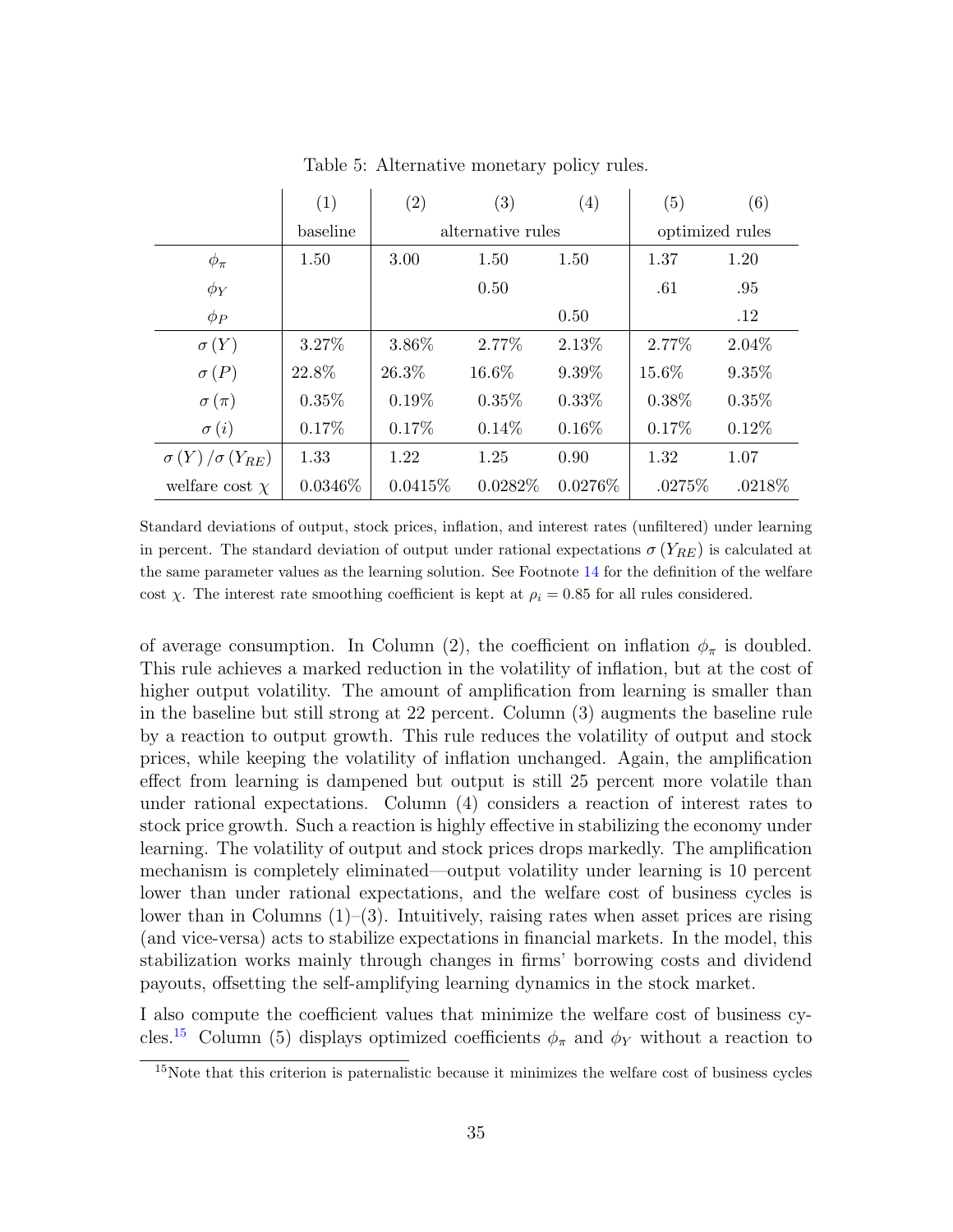stock prices,  $\phi_{\Delta P} = 0$ . The coefficients turn out to be quite close to the Taylor-type rule in Column (3). The resulting rule reduces welfare costs to 0.0275 percent, but the amplification through learning dynamics is still strong. Column (6) additionally allows for a reaction to stock prices prices as well. The welfare cost is reduced further to 0.0218 percent, and the amplification effect of learning drops to seven percent.<sup>[16](#page-35-1)</sup> This suggests that a positive interest rate reaction to stock price growth in this model provides stabilizing effects that cannot be achieved by reacting to output and inflation alone. This stands in contrast to what is usually found in the existing literature that uses rational expectations (e.g. [Gali,](#page-37-13) [2014\)](#page-37-13). In line with those findings, the optimization of the rule coefficients in this model under rational expectations (not reported) does not deliver additional stabilization when a reaction to stock prices is included.

## <span id="page-35-0"></span>6 Conclusion

In this paper, I have analyzed the implications of a learning-based asset pricing theory in a business cycle model with financial frictions. When firms' borrowing constraints depend on their market value, learning in the stock market interacts with credit frictions to form a two-sided feedback loop between stock prices and firm profits that amplifies the learning dynamics encountered in [Adam, Beutel and Marcet](#page-36-6) [\(2014\)](#page-36-6). At the same time, it makes the financial accelerator mechanism more powerful, amplifying both supply and demand shocks. The model jointly matches standard business cycle and asset pricing moments.

Despite the fact that beliefs are close to rational expectations, agents' forecast errors on stock prices still spill over into their other forecasts. The resulting forecast error predictability was found to closely match survey data on expectations on a range of variables.

An important innovation in developing the model was to introduce a belief system that combines learning about stock prices with a high degree of rationality and internal consistency. Beliefs are restricted in a way such that forecast errors conditional on future prices and fundamentals are zero. This differs from most of the existing adaptive learning literature where every forward-looking equation is parametrized eparately, resulting in a large number of degrees of freedom. The method can be widely applied in other models of the business cycle.

An examination of the sensitivity of the amplification mechanism to the monetary policy rule revealed that a reaction of interest rates to stock price growth is highly

over time, rather than the private sector's subjectively expected welfare cost.

<span id="page-35-1"></span> $16$ It is worth noting that despite the reaction stock prices in Columns (4) and (6), the volatility of the nominal interest rate is lower than in the baseline version. The reaction reduces endogenous asset price volatility so that equilibrium rates do not end being excessively volatile.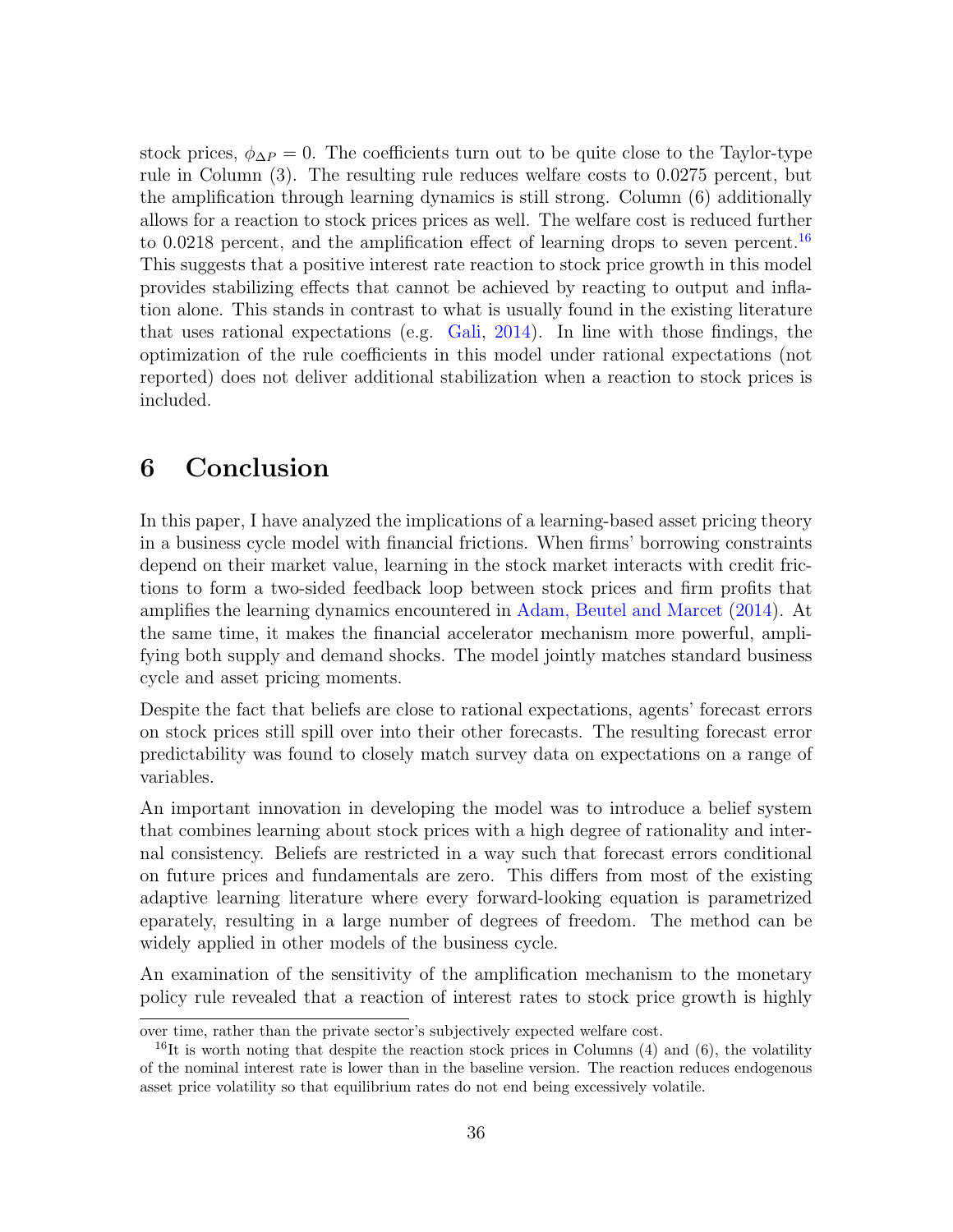beneficial under learning. This is because such a reaction effectively stabilizes expectations in financial markets. The same is generally not true in a rational expectations framework, illustrating that the choice of an asset price theory can have important normative implications. Further research could examine in detail the policy implications of learning-based asset pricing and establish whether a policy of "leaning against the wind" is also desirable in more general settings when agents have to learn about asset prices.

## References

- <span id="page-36-1"></span>Adam, K., and A. Marcet. 2011. "Internal rationality, imperfect market knowledge and asset prices." Journal of Economic Theory, 146(3): 1224–1252.
- <span id="page-36-0"></span>Adam, Klaus, Albert Marcet, and Juan Pablo Nicolini. 2015. "Stock Market Volatility and Learning." Journal of Finance.
- <span id="page-36-6"></span>Adam, Klaus, Johannes Beutel, and Albert Marcet. 2014. "Stock Price Booms and Expected Capital Gains." Working paper.
- <span id="page-36-9"></span>Ajello, Andrea. 2016. "Financial intermediation, investment dynamics and business cycle fluctuations." American Economic Review, , (forthcoming).
- <span id="page-36-8"></span>Altman, Edward I. 2014. "The Role of Distressed Debt Markets, Hedge Funds and Recent Trends in Bankruptcy on the Outcomes of Chapter 11 Reorganizations." American Bankruptcy Institute Law Review, 22(1): 75–267.
- <span id="page-36-7"></span>Bernanke, Ben S., Mark Gertler, and Simon Gilchrist. 1999. "The financial accelerator in a quantitative business cycle framework." In Handbook of Macroeconomics. Vol. 1, , ed. J. B. Taylor and M. Woodford, Chapter 21, 1341–1393. Elsevier.
- <span id="page-36-3"></span>Boldrin, Michele, Lawrence J. Christiano, and Jonas D. M. Fisher. 2001. "Habit Persistence, Asset Returns, and the Business Cycle." American Economic *Review*, 91(1): pp.149–166.
- <span id="page-36-4"></span>Caputo, Rodrigo, Juan Pablo Medina, and Claudio Soto. 2010. "The Financial Accelerator Under Learning and The Role of Monetary Policy." Central Bank of Chile Working Papers of the Central Bank of Chile 590.
- <span id="page-36-5"></span>Coibion, Olivier, and Yuriy Gorodnichenko. 2015. "Information Rigidity and the Expectations Formation Process: A Simple Framework and New Facts." American Economic Review, 105(8): 2644–2678.
- <span id="page-36-2"></span>Cordoba, Juan-Carlos, and Marla Ripoll. 2004. "Credit Cycles Redux." International Economic Review, 45(4): 1011–1046.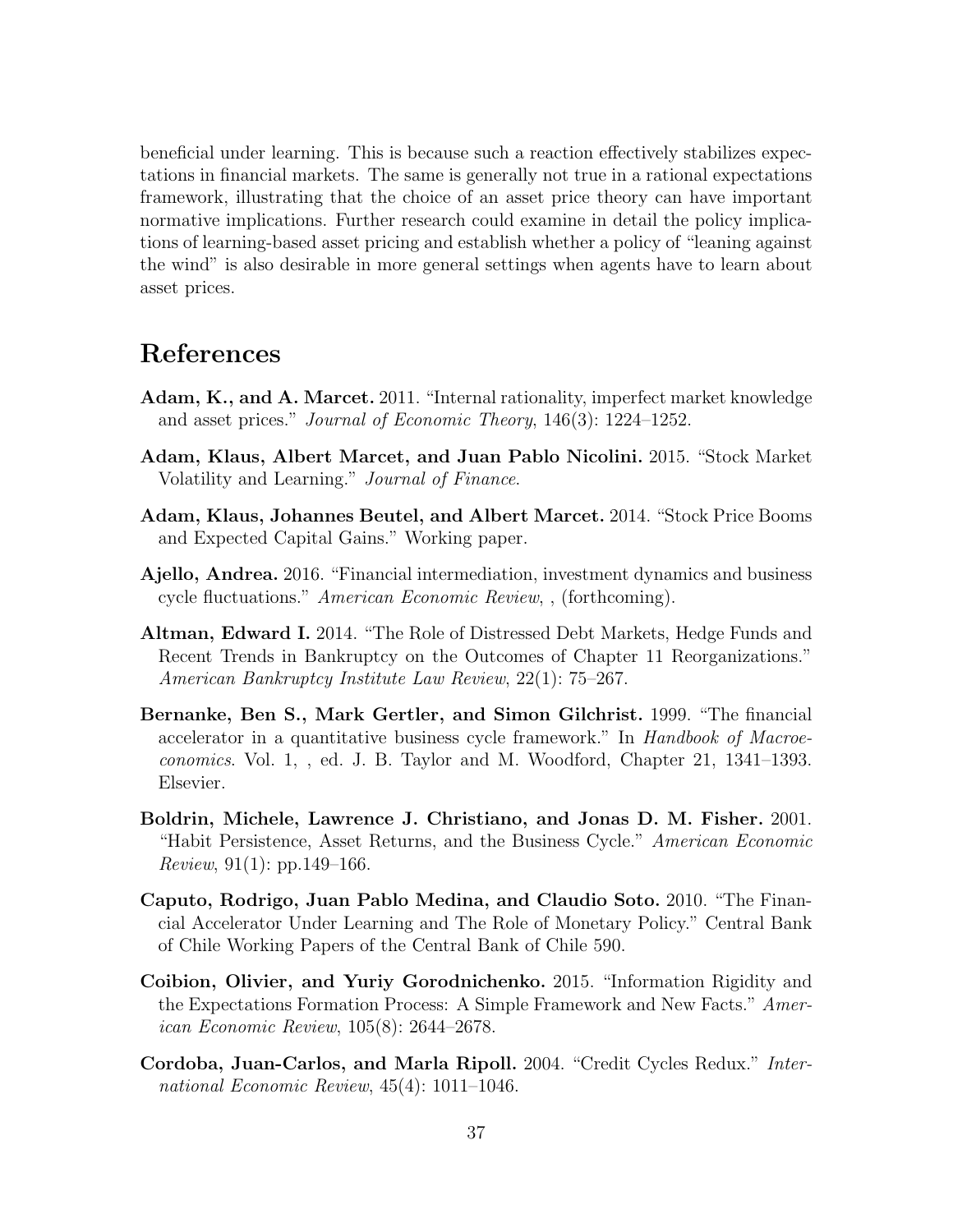- <span id="page-37-9"></span>Croushore, Dean. 1997. "The Livingston Survey: still useful after all these years." Business Review, , (Mar): 15–27.
- <span id="page-37-6"></span>Epstein, Larry G., Emmanuel Farhi, and Tomasz Strzalecki. 2013. "How Much Would You Pay to Resolve Long-Run Risk?" NBER Working Paper 19541.
- <span id="page-37-10"></span>Flynn, Ed, and Phil Crewson. 2009. "Chapter 11 Filing Trends in History and Today." American Bankruptcy Institute Journal, 14: 65 ff.
- <span id="page-37-8"></span>Fuster, Andreas, Benjamin Hebert, and David Laibson. 2012. "Natural Expectations, Macroeconomic Dynamics, and Asset Pricing." In NBER Macroeconomics Annual 2011. Vol. 26 of *NBER Chapters*, , ed. Daron Acemoglu and Michael Woodford, 1–48. National Bureau of Economic Research.
- <span id="page-37-13"></span>Gali, Jordi. 2014. "Monetary Policy and Rational Asset Price Bubbles." American Economic Review, 104(3): 721–752.
- <span id="page-37-7"></span>Gelain, Paolo, Kevin J Lansing, and Caterina Mendicino. 2013. "House Prices, Credit Growth, and Excess Volatility: Implications for Monetary and Macroprudential Policy." International Journal of Central Banking, 9(2): 219–276.
- <span id="page-37-4"></span>Gourio, Francois. 2012. "Disaster Risk and Business Cycles." American Economic Review, 102(6): 2734–2766.
- <span id="page-37-0"></span>Greenwood, Robin, and Andrei Shleifer. 2014. "Expectations of Returns and Expected Returns." Review of Financial Studies, 27(3): 714–746.
- <span id="page-37-2"></span>Jermann, Urban, and Vincenzo Quadrini. 2012. "Macroeconomic Effects of Financial Shocks." American Economic Review, 102(1): 238–71.
- <span id="page-37-1"></span>Kiyotaki, Nobuhiro, and John Moore. 1997. "Credit Cycles." Journal of Political Economy,  $105(2)$ :  $211-48$ .
- <span id="page-37-12"></span>Kobayashi, Keiichiro, and Kengo Nutahara. 2010. "Nominal Rigidities, News-Driven Business Cycles, and Monetary Policy." B.E. Journal of Macroeconomics,  $10(1): 1-26.$
- <span id="page-37-11"></span>Lawton, Anne. 2012. "Chapter 11 Triage: Diagnosing a Debtor's Prospects for Success." Arizona Law Review, 54(4): 985–1028.
- <span id="page-37-5"></span>Lettau, Martin, and Harald Uhlig. 2000. "Can Habit Formation Be Reconciled with Business Cycle Facts?" *Review of Economic Dynamics*, 3(1): 79–99.
- <span id="page-37-3"></span>Liu, Zheng, Pengfei Wang, and Tao Zha. 2013. "Land-Price Dynamics and Macroeconomic Fluctuations." Econometrica, 81(3): 1147-1184.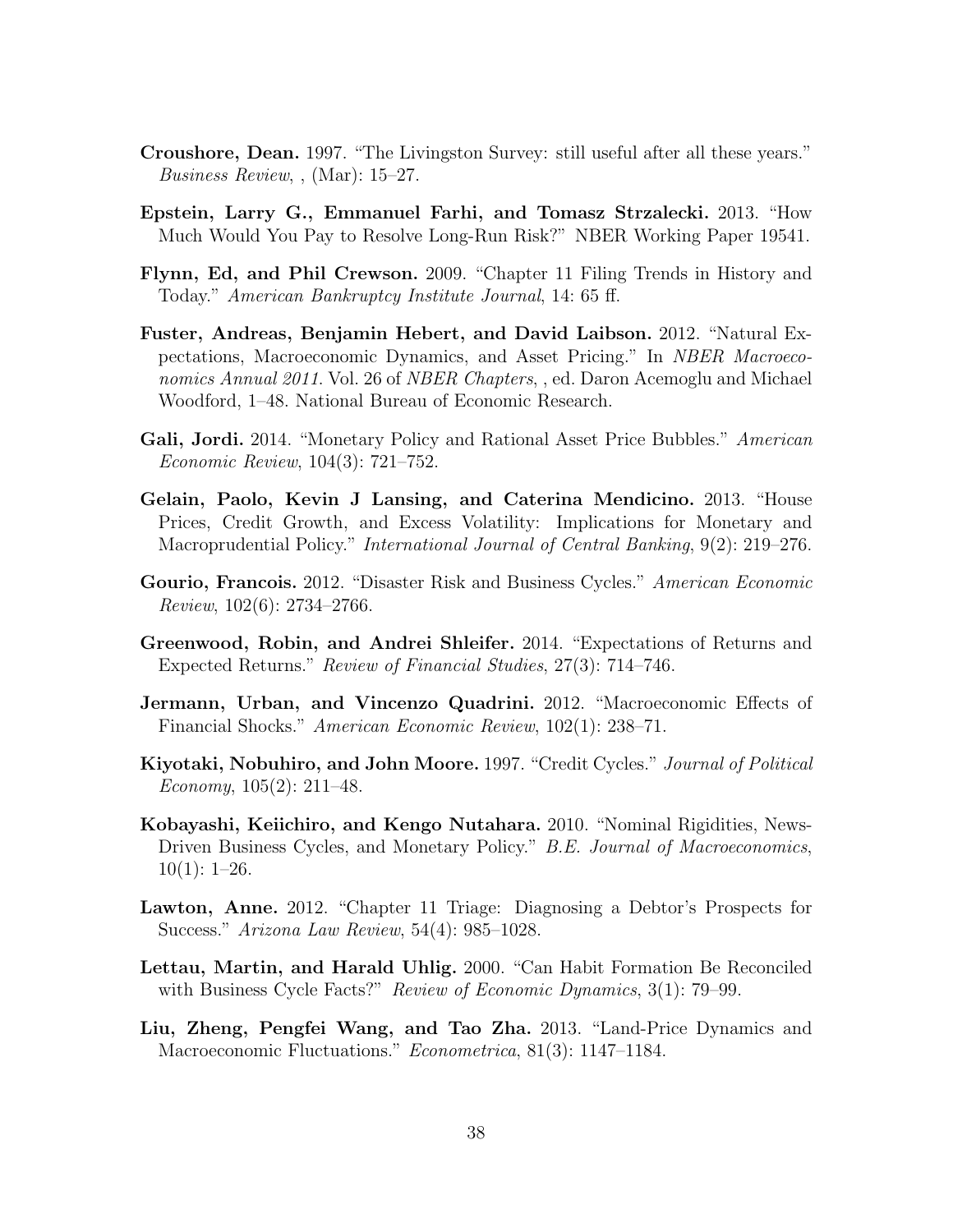- <span id="page-38-3"></span>Milani, Fabio. 2011. "Expectation Shocks and Learning as Drivers of the Business Cycle." Economic Journal, 121(552): 379–401.
- <span id="page-38-0"></span>Quadrini, Vincenzo. 2011. "Financial frictions in macroeconomic fluctuations." FRB Richmond Economic Quarterly, 97(3): 209–254.
- <span id="page-38-5"></span>Sargent, Thomas J. 2008. "Rational Expectations." In The Concise Encyclopedia of Economics. . 2nd ed., , ed. David R. Henderson. Library of Economics and Liberty.
- <span id="page-38-2"></span>**Tallarini Jr., Thomas D.** 2000. "Risk-sensitive real business cycles." *Journal of* Monetary Economics, 45(3): 507–532.
- <span id="page-38-4"></span>Warren, Elizabeth, and Jay Lawrence Westbrook. 2009. "The Success of Chapter 11: A Challenge to the Critics." Michigan Law Review, 107(4): 604–641.
- <span id="page-38-1"></span>Xu, Zhiwei, Pengfei Wang, and Jianjun Miao. 2013. "A Bayesian DSGE Model of Stock Market Bubbles and Business Cycles." Society for Economic Dynamics Meeting Paper 167.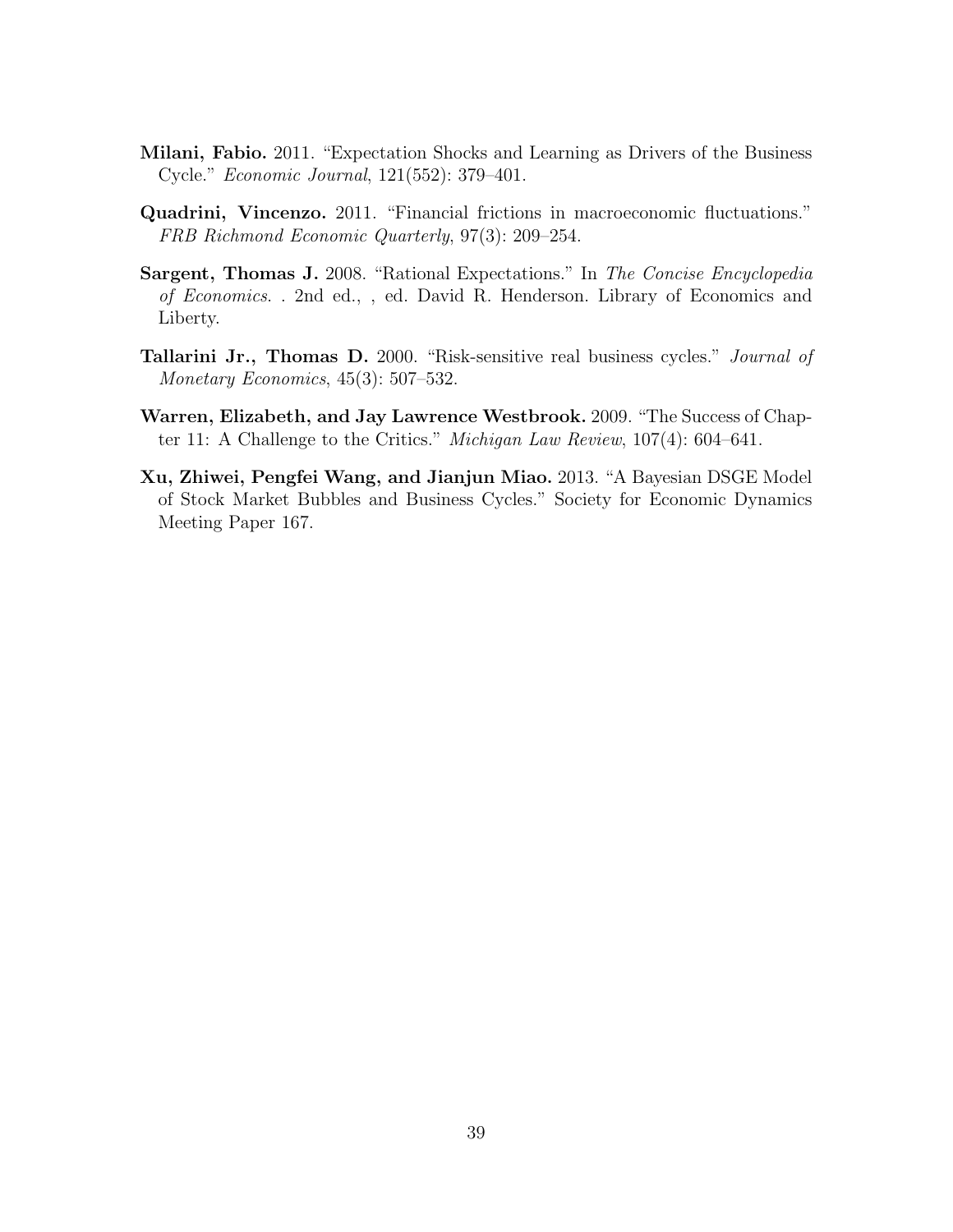## Online Appendix

## A Details on the simplified model

### A.1 Formal model description

In the simplified model, the household is risk-neutral and inelastically supplies one unit of labor. Its utility maximization program is as follows:

$$
\max_{(C_t, S_t, B_t)_{t=0}^{\infty}} \mathbb{E}^{\mathcal{P}} \sum_{t=0}^{\infty} \beta^t C_t
$$

s.t. 
$$
C_t + S_t P_t + B_t = w_t + S_{t-1} (P_t + D_t) + R_{t-1} B_{t-1}
$$
  
 $S_t \in [0, \overline{S}], S_{-1}, B_{-1}$ 

 $C_t$  is the amount of nondurable consumption goods purchased by the household in period t. The consumption good serves as the numéraire.  $w_t$  is the real wage rate. Moreover, the household can trade two financial assets: one-period bonds, denoted by  $B_t$  and paying gross real interest  $R_t$  in the next period; and stocks,  $S_t$ , which trade at price  $P_t$  and entitle their holder to dividend payments  $D_t$ . The household cannot short-sell stocks and his maximum stock holdings are capped at some  $\overline{S} > 1$ . The constraint on  $S_t$  is necessary to guarantee existence of the learning equilibrium, but never binds along the equilibrium path. All markets are competitive.

The household maximizes the expectation of discounted future consumption under the probability measure  $\mathcal{P}$ . This measure is the subjective belief system held by agents in the model economy and might differ from rational expectations.

The firm engages in the production of the consumption good, which can also be used for investment. It is produced using capital  $K_{t-1}$ , owned by the firm and depreciating at the rate  $\delta$ , and labor  $L_t$  according to the constant returns to scale technology

$$
Y_t = K_{t-1}^{\alpha} \left( A_t L_t \right)^{1-\alpha},
$$

where  $A_t$  is its productivity. There are two financial claims on the firm: shares and noncontingent bonds. The firm's period budget constraint reads as follows:

<span id="page-39-0"></span>
$$
Y_t + (1 - \delta) K_{t-1} + B_t + S_t P_t = w_t L_t + K_t + S_{t-1} (P_t + D_t) + R B_{t-1}
$$
 (41)

I impose constraints on the issuance of financial instruments. On the equity side, the firm is not allowed to change the quantity of shares outstanding, fixed at  $S_t = 1$ .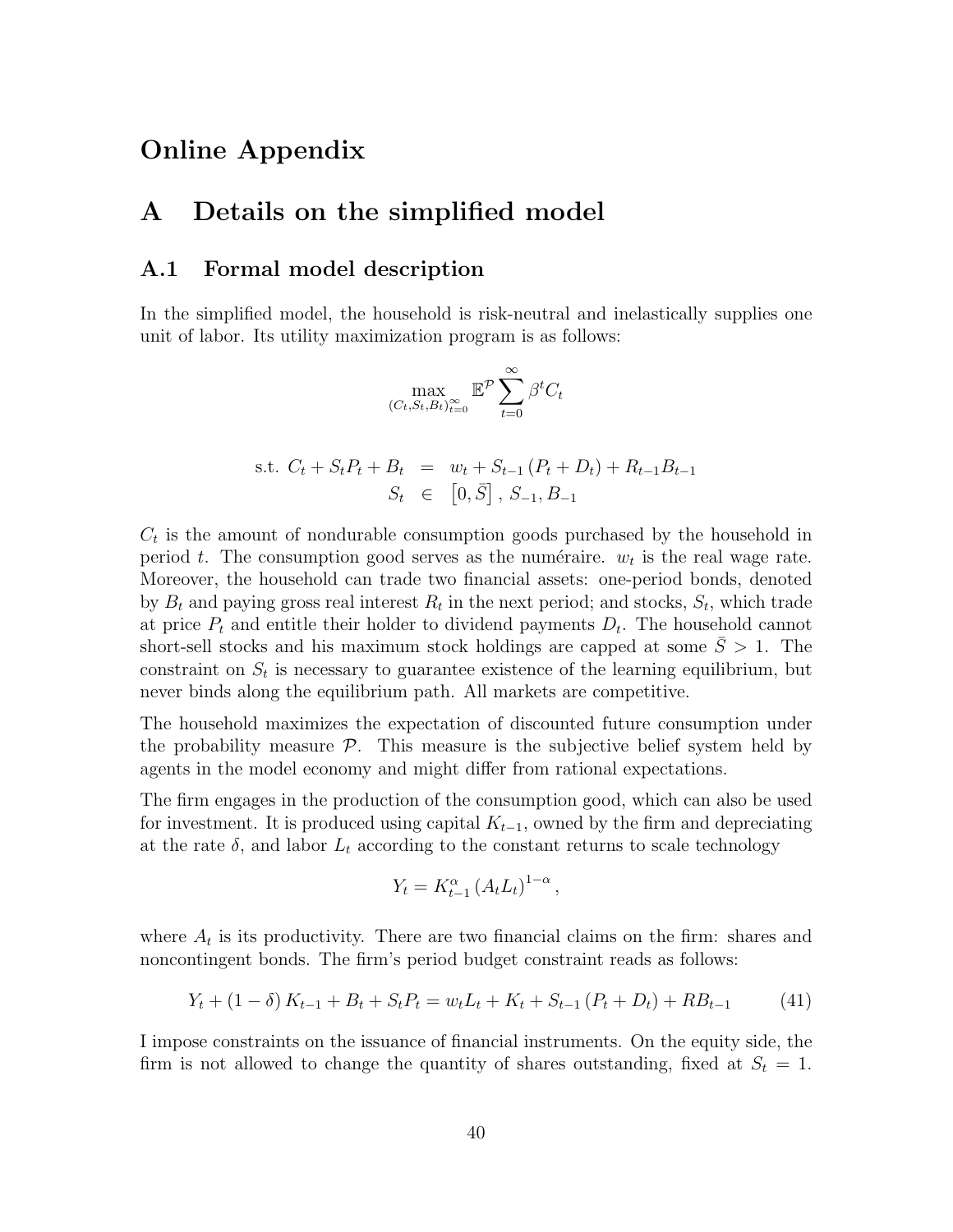Further, it is not allowed to use retained earnings to finance investment. Instead, all earnings have to be paid out to shareholders:

$$
D_t = Y_t - w_t L_t - \delta K_{t-1} - (R - 1) B_{t-1}.
$$

These assumptions imply that the firm's capital stock must be entirely debt-financed: Dividends are paid out until  $K_t = B_t$  at the end of every period.<sup>[17](#page-40-0)</sup> The firm's level of debt is limited to a fraction  $\xi \in [0,1]$  of its total market value (i.e., the sum of debt and equity):

<span id="page-40-1"></span>
$$
B_t \leq \xi (B_t + P_t)
$$
  
\n
$$
\Leftrightarrow K_t \leq \frac{\xi}{1 - \xi} P_t
$$
\n(42)

The firm maximizes the presented discounted sum of future dividends, using the household discount factor:

$$
\max_{(K_t, L_t, D_t)_{t=0}^{\infty}} \mathbb{E}^{\mathcal{P}} \sum_{t=0}^{\infty} \beta^t D_t \text{ s.t. (41), (42), } K_{-1}
$$

In particular, it makes its decisions under the same belief system  $P$  as the household expectations are homogenous.

The model is closed by specifying market clearing conditions for the goods, labor and equity markets:

$$
Y_t + K_t = C + (1 - \delta) K_{t-1}
$$
  
\n
$$
L_t = 1
$$
  
\n
$$
S_t = 1.
$$

An equilibrium for an arbitrary subjective probability measure  $P$  is defined as a mapping from realizations of the exogenous variable  $(A_t)_{t=0}^{\infty}$  and initial conditions  $(B_-, K_-, R_-)$  to the endogenous variables  $(B_t, K_t, L_t, D_t, P_t, R_t, w_t, C_t, S_t)_{t=0}^{\infty}$  such that markets clear and agents' choices solve their optimization problem under the probability measure P.

## A.2 Limiting case  $\xi \rightarrow 1$

In the simplified model, the model dynamics under learning approach those under rational expectations in the limiting case  $\xi \to 1$ . To see this, combine Equation [\(13\)](#page-8-1)

<span id="page-40-0"></span> $17$  For very low realizations of the productivity shock, the dividend payment will be negative, which is allowed. The value of the firm will be determined by *expected* dividends, which are always positive.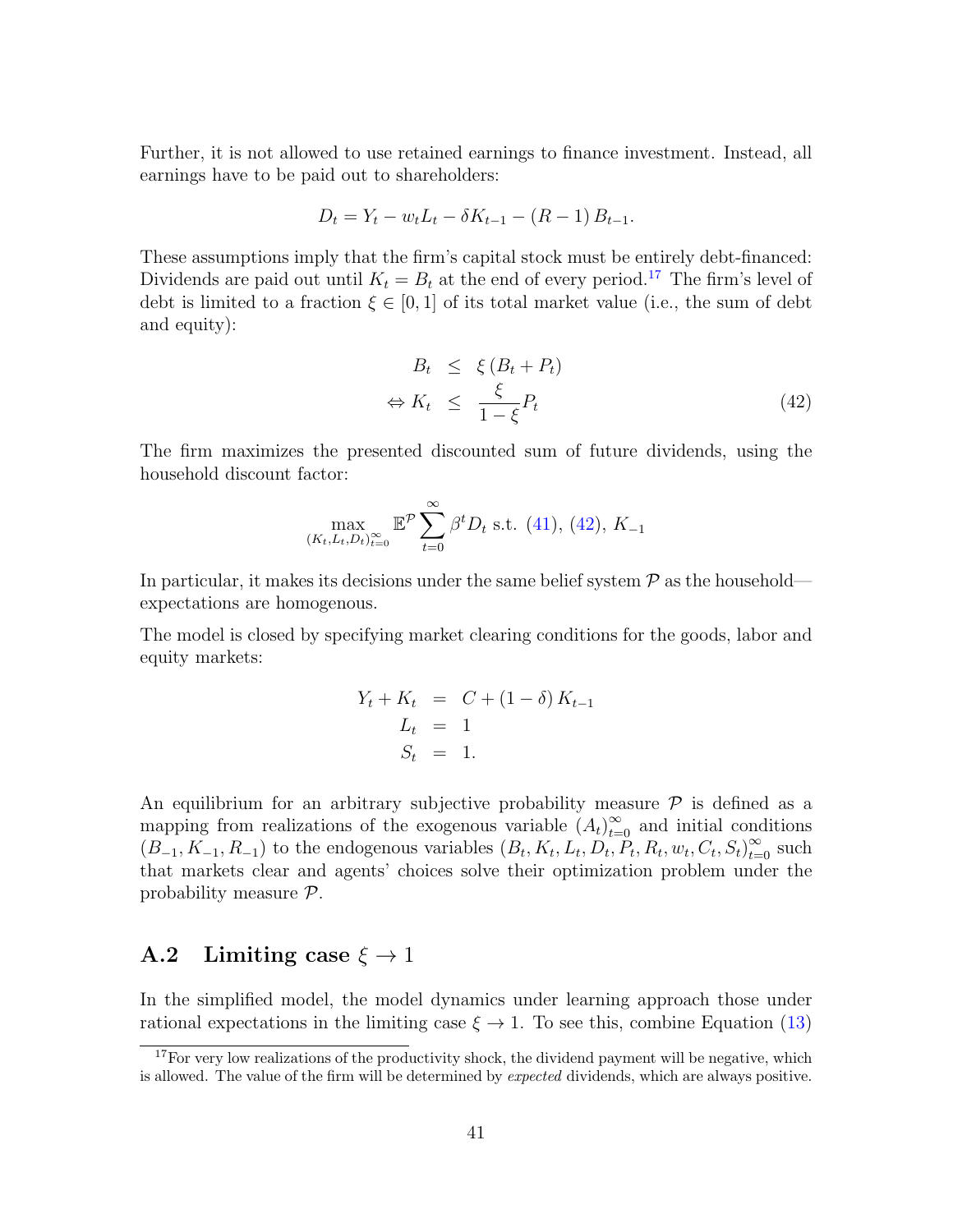and [\(14\)](#page-8-1) to obtain:

$$
\frac{1-\xi}{\xi}K_t = \frac{\left(R^k(K_t, A_t) - R\right)K_t}{R - \exp\left(\hat{\mu}_t + \frac{1}{2}\sigma_\mu^2\right)}
$$
\n
$$
\Leftrightarrow \frac{1-\xi}{\xi}\left(R - \exp\left(\hat{\mu}_t + \frac{1}{2}\sigma_\mu^2\right)\right) = \alpha \left(\frac{A_t}{K_t}\right)^{1-\alpha} \mathbb{E}_t\left[\varepsilon_{t+1}^{1-\alpha}\right] + 1 - \delta - R.
$$
\nand

It follows that:

$$
\Delta \log P_t = \Delta \log K_t
$$
  
=  $\Delta \log A_t - \frac{1}{1-\alpha} \Delta \log \left( \frac{1-\xi}{\xi} \left( R - \exp \left( \hat{\mu}_t + \frac{1}{2} \sigma^2_{\mu} \right) \right) - 1 + \delta + R \right)$   
 $\xrightarrow{\xi \to 1} \Delta \log A_t = \varepsilon_t.$ 

## B Details on the full model

#### B.1 Setup of adjustment costs and nominal rigidities

In the full model, final good producers (indexed by  $i \in [0,1]$ ) transform a homogeneous intermediate good into differentiated final consumption goods using a one-forone technology. The intermediate good trades in a competitive market at the real price  $q_t$  (expressed in units of the composite final good). Each retailer enjoys market power in her output market, and sets a nominal price  $p_{it}$  for its production. A standard price adjustment friction à la Calvo means that a retailer cannot adjust her price with probability  $\kappa$ . Hence, the retailer solves the following optimization:

$$
\max_{P_{it}} \sum_{s=0}^{\infty} \left( \prod_{\tau=1}^{s} \kappa \Lambda_{t+\tau} \right) \left( (1+\tau) p_{it} - q_{t+s} p_{t+s} \right) Y_{it+s}
$$
\n
$$
\text{s.t. } Y_{it+s} = \left( \frac{p_{it}}{p_{t+s}} \right)^{-\sigma} \tilde{Y}_{t+s},
$$

where  $\tilde{Y}_t$  is aggregate demand for the composite final good. Since all retailers that can re-optimize at t are identical, they all choose the same price  $p_{it} = p_t^*$ . The derivation of the non-linear aggregate law of motion for the retail sector is standard and the final equations are:

$$
\frac{p_t^*}{p_t} = \frac{1}{1+\tau} \frac{\sigma}{\sigma-1} \frac{\Gamma_{1t}}{\Gamma_{2t}}
$$
\n
$$
\Gamma_{1t} = q_t + \kappa \mathbb{E}_t^{\mathcal{P}} \Lambda_{t+1} \frac{\tilde{Y}_{t+1}}{\tilde{Y}_t} \pi_{t+1}^{\sigma}
$$
\n
$$
\Gamma_{2t} = 1 + \kappa \mathbb{E}_t^{\mathcal{P}} \Lambda_{t+1} \frac{\tilde{Y}_{t+1}}{\tilde{Y}_t} \pi_{t+1}^{\sigma-1}
$$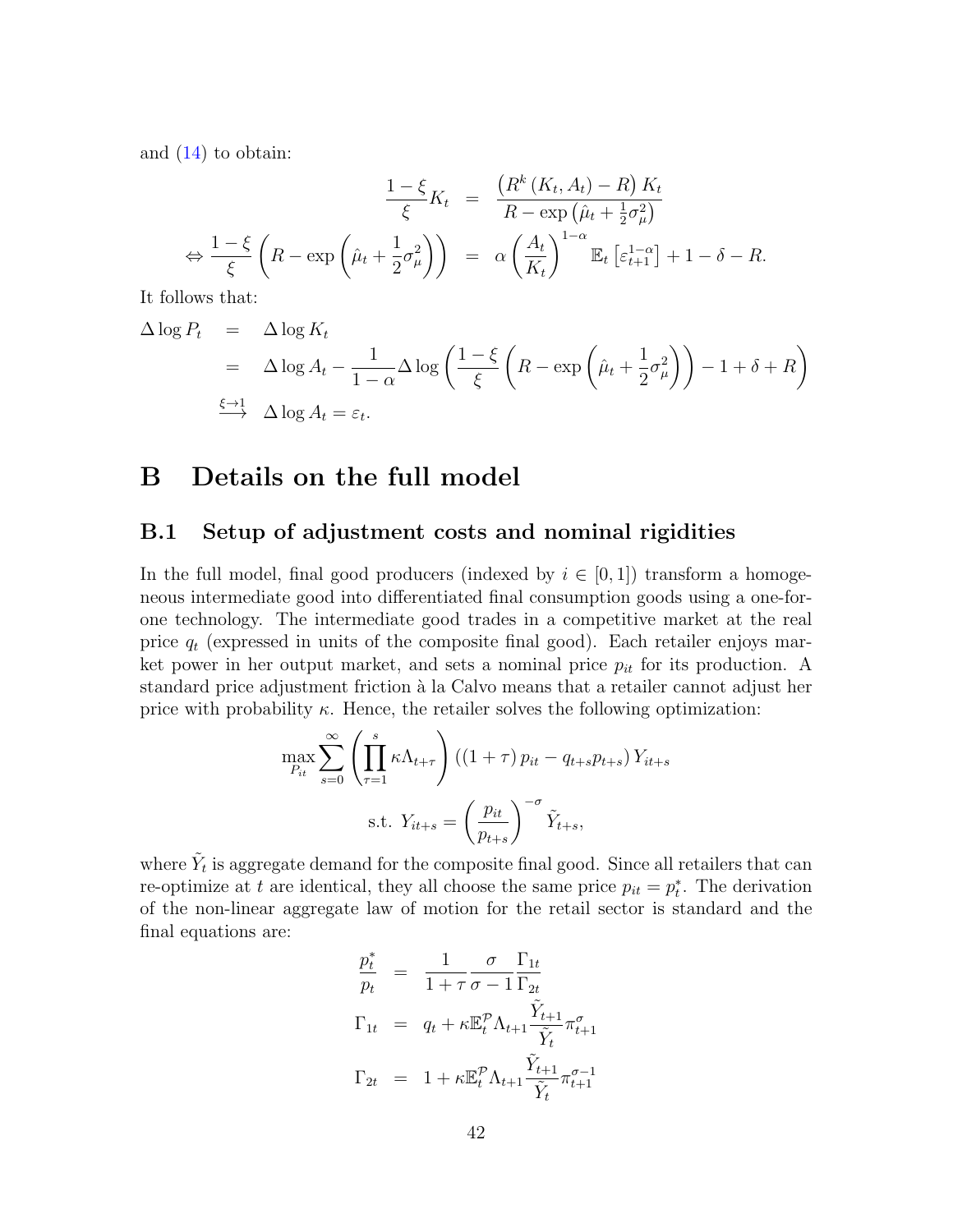I assume that the government sets subsidies such that  $\tau = 1/(\sigma - 1)$  so that the steady-state markup over marginal cost is zero. Inflation  $\pi_t = p_t/p_{t-1}$  and the reset price are linked through the price aggregation equation which can be written as

$$
1 = (1 - \kappa) \left(\frac{p_t^*}{p_t}\right)^{1 - \sigma} + \kappa \pi_t^{\sigma - 1}
$$

and the Tak-Yun distortion term is

$$
\Delta_t = (1 - \kappa) \left(\frac{\Gamma_{1t}}{\Gamma_{2t}}\right)^{-\sigma} + \kappa \pi_t^{\sigma} \Delta_{t-1}.
$$

This term  $\Delta_t \geq 1$  is the wedge due to price distortions between the amount of intermediate goods produced and the amount of the final good consumed. The amount of final goods available for consumption and investment is  $\tilde{Y}_t = Y_t/\Delta_t$ . Similarly, one can define  $\tilde{C}_t = C_t/\Delta_t$  as the level of consumption the household could obtain if price distortions were zero.

Similarly to retailers, labor agencies transform the homogeneous household labor input into differentiated labor goods at the nominal price  $\tilde{w}_t p_t$  and sell them to intermediate firms at the price  $w_{ht}$ , which cannot be adjusted with probability  $\kappa_w$ . Labor agency h solves the following optimization:

$$
\max_{w_{ht}} \mathbb{E}_t^{\mathcal{P}} \sum_{s=0}^{\infty} \left( \prod_{\tau=1}^s \kappa_w \Lambda_{t+\tau} \right) \left( (1 + \tau_w) w_{ht} - \tilde{w}_{t+s} p_{t+s} \right) L_{ht+s}
$$
  
s.t.  $L_{ht} = \left( \frac{w_{ht}}{\tilde{w}_t} \right)^{-\sigma_w} \tilde{L}_t$ 

Since all labor agencies that can re-optimize at  $t$  are identical, they all choose the same price  $w_{ht} = w_t^*$ . The first-order conditions are analogous to those for retailers. Again, I assume that the government sets taxes such that  $\tau = 1/(\sigma_w - 1)$  so that the steady-state markup over marginal cost is zero. Wage inflation  $\pi_{wt}$  and the Tak-Yun distortion  $\Delta_{wt}$  are defined analogously to final good producers.

Capital good producers operate competitively in input and output markets, producing new capital goods using old final consumption goods. For the latter, they have a CES aggregator just like households. Their maximization program is entirely intratemporal:

$$
\max_{I_t} Q_t I_t - \left( I_t + \frac{\psi}{2} \left( \frac{I_t}{I_{t-1}} - 1 \right)^2 \right)
$$

In particular, they take past investment levels  $I_{t-1}$  as given when choosing current investment output. Their first-order condition defines the price for capital goods.

All of the profits made by the firms described above accrue to households. Similarly, all subsidies by the government are financed by lump-sum taxes on households. The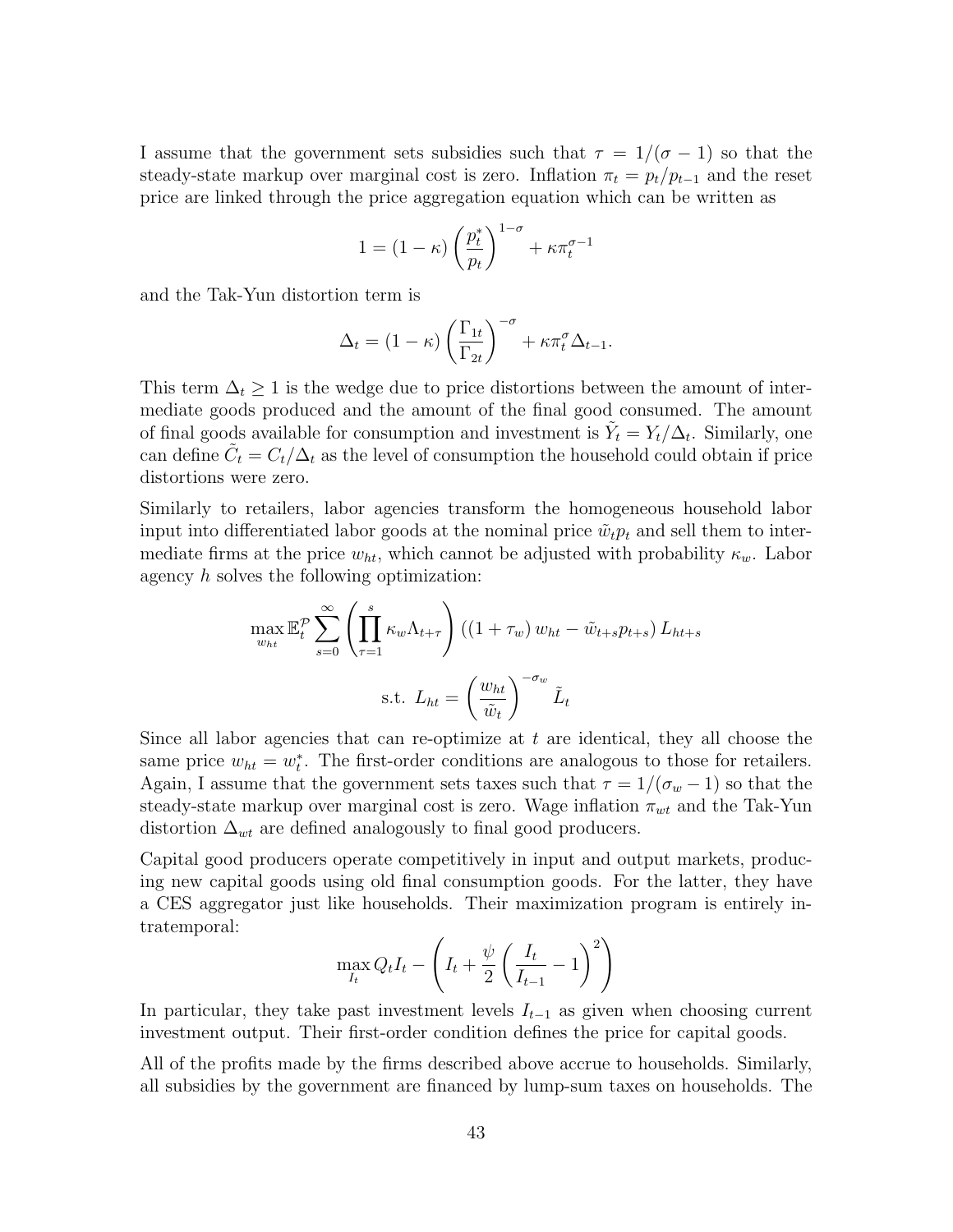market clearing conditions are summarized below. Supply stands on the left-hand side, demand on the right-hand side.

$$
Y_t = \int_0^1 Y_{jt} d\mathbf{j} = \int_0^1 Y_{it} d\mathbf{i}
$$
  
\n
$$
\tilde{Y}_t = \frac{Y_t}{\Delta_t} = C_t + I_t + -\frac{\psi}{2} \left( \frac{I_t}{I_{t-1}} - 1 \right)^2 + C_t^e
$$
  
\n
$$
L_t = \int_0^1 L_{ht} d\mathbf{h}
$$
  
\n
$$
\tilde{L}_t = \frac{L_t}{\Delta_{wt}} = \int_0^1 L_{jt} d\mathbf{j}
$$
  
\n
$$
K_t = \int_0^1 K_{jt} d\mathbf{j} = (1 - \delta) K_{t-1} + I_t
$$
  
\n
$$
1 = S_{jt}, \mathbf{j} \in [0, 1]
$$
  
\n
$$
0 = B_t^g
$$

### B.2 Properties of the rational expectations equilibrium

The rational expectations equilibrium considered here has the following properties that need to be verified. All statements are local in the sense that for each of them, there exists a neighborhood of the non-stochastic steady-state in which the statement holds.

- <span id="page-43-0"></span>1. All firms choose the same capital-labor ratio  $K_{jt}/L_{jt}$ .
- <span id="page-43-1"></span>2. The expected return on capital is higher than the internal return on debt:  $\mathbb{E}_t R_{t+1}^k > R_t.$
- <span id="page-43-2"></span>3. At any time t, the stock market valuation  $P_{jt}$  of a firm j is proportional to its net worth after entry and exit  $\tilde{N}_{jt}$  with a slope that is strictly greater than one.
- <span id="page-43-3"></span>4. Borrowers never default on the equilibrium path and borrow at the risk-free rate, and the lender only accepts debt payments up to a certain limit.
- <span id="page-43-6"></span>5. If the firm defaults and the lender seizes the firm, it always prefers restructuring to liquidation.
- <span id="page-43-4"></span>6. The firm always exhausts the borrowing limit.
- <span id="page-43-5"></span>7. All firms can be aggregated. Aggregate debt, capital and net worth are sufficient to describe the intermediate goods sector.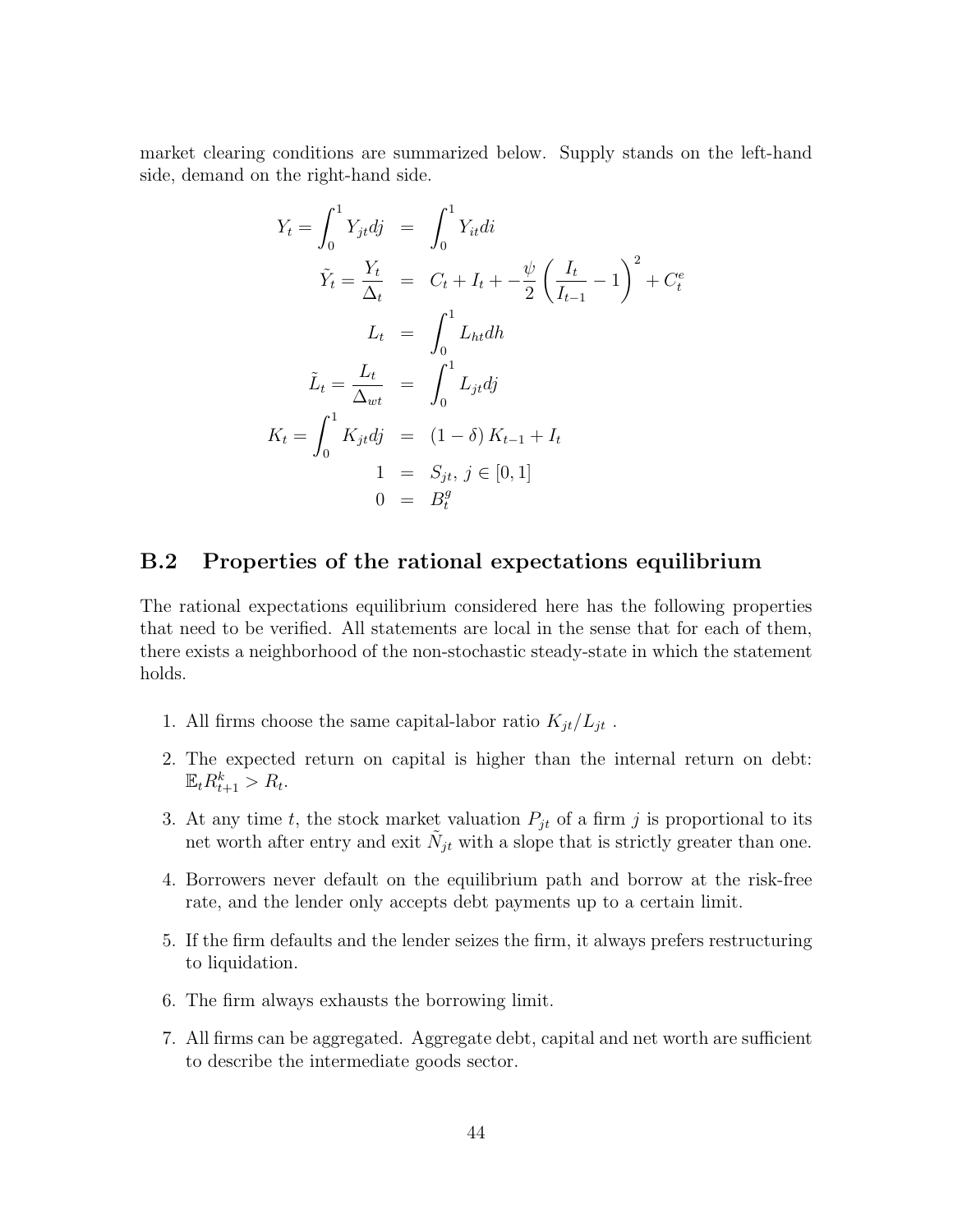I take the following steps to prove the existence of this equilibrium. After setting up the firm value functions, Property [1](#page-43-0) just follows from constant returns to scale. I then take Properties [2](#page-43-1) and [3](#page-43-2) as given and prove [4](#page-43-3) to [6.](#page-43-4) I verify that [3](#page-43-2) holds. The aggregation property [7](#page-43-5) is then easily verified. I conclude by establishing the parameter restrictions for which [2](#page-43-1) holds.

#### Value functions

An operating firm j enters period t with a predetermined stock of capital and debt. It is convenient to decompose its value function into two stages. The first stage is given by:

$$
\begin{aligned} \Upsilon_1\left(K, B\right) &= \max_{N, L, D} \gamma N + (1 - \gamma) \left(D + \Upsilon_2 \left(N - D\right)\right) \\ \text{s.t. } N &= qY - wL + (1 - \delta) \, QK - RB \\ Y &= K^\alpha \left(A L\right)^{1 - \alpha} \\ D &= \zeta \left(N - QK + B\right) \end{aligned}
$$

I suppress the time and firm indices for the sake of notation. After production, the firm exits with probability  $\gamma$  and pays out all net worth as dividends. The second stage of the value function consists in choosing debt and capital levels as well as a strategy in the default game:

$$
\begin{aligned}\n\Upsilon_2\left(\tilde{N}\right) &= \max_{K',B',\text{strategy in default game}} \beta \mathbb{E}\left[\Upsilon_1\left(K',B'\right)\right], \text{ no default}\right] \\
&\quad + \beta \mathbb{E}\left[\Upsilon_1\left(K',B^*\right)\right], \text{debt renegotiated}\right] \\
&\quad + \beta \mathbb{E}\left[0, \text{ lender seizes firm}\right] \\
&\quad \text{s.t. } K' = N + B'\n\end{aligned}
$$

A firm that only enters in the current period starts directly with an exogenous net worth endowment and the value function  $\mathcal{Y}_2$ .

#### Characterizing the first stage

The first order conditions for the first stage with respect to  $L$  equalizes the wage with the marginal revenue:  $w = q(1 - \alpha) (K/L)^{\alpha} A^{1-\alpha}$ . Since there is no firm heterogeneity apart from capital  $K$  and debt  $B$ , this already implies Property [1](#page-43-0) that all firms choose the same capital-labor ratio. Hence the internal rate of return on capital is common across firms:

$$
R^{k} = \alpha q \left( (1 - \alpha) \frac{qA}{w} \right)^{\frac{1 - \alpha}{\alpha}} + (1 - \delta) Q \tag{43}
$$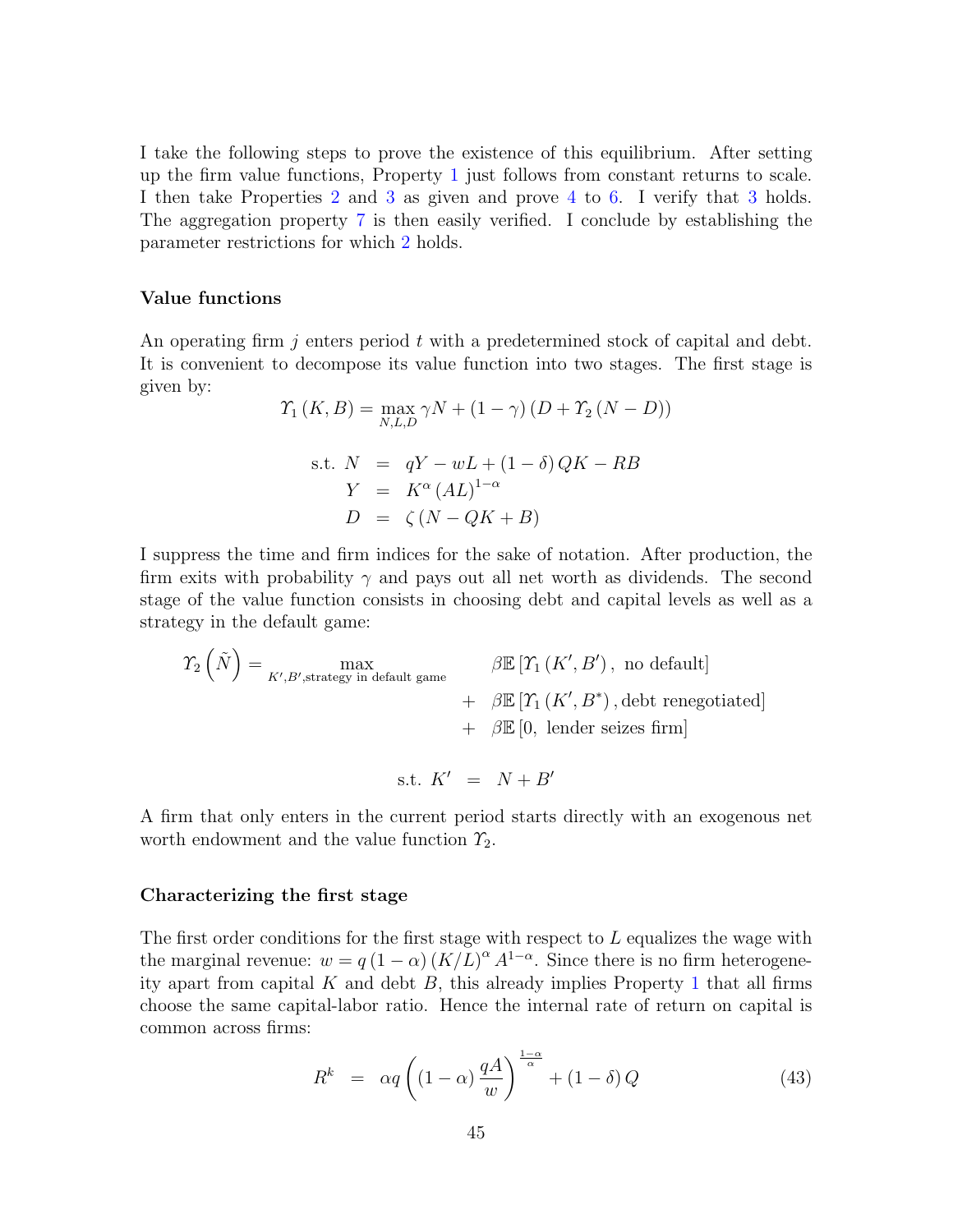Taking Property [3](#page-43-2) as given for now,  $\mathcal{Y}_2$  is a linear function with slope strictly greater than one. Then the following holds for the first-stage value function  $\gamma_1$ :

$$
\begin{aligned}\n\Upsilon_1\,(K,B) &= N + (1 - \gamma)\,(D - N + \Upsilon_2\,(N - D)) \\
&= N + (1 - \gamma)\,(Y_2' - 1)\,((1 - \zeta)\,N + \zeta\,(QK - B)) \\
&> N \\
&= R^k K - RB\n\end{aligned} \tag{44}
$$

This property will be used repeatedly in the next step of the proof.

#### Characterizing the second stage

The second stage involves solving for the subgame-perfect equilibrium of the default game between borrower and lender. Pairings are anonymous, so repeated interactions are ruled out. Also, only the size B and the interest rate  $\tilde{R}$  of the loan can be contracted (in equilibrium  $\ddot{R} = R$  but this is to be established first). The game is played sequentially:

- 1. The firm (F) proposes a borrowing contract  $(B, \tilde{R})$ .
- 2. The lender (L) can accept or reject the contract.
	- A rejection corresponds to setting the contract  $(B, \tilde{R}) = (0, 0)$ . Payoff for L: 0. Payoff for F:  $\beta \mathbb{E} \left[ \gamma_1 \left( \tilde{N}, 0 \right) \right]$ .
- 3. F acquires capital and can then choose to default or not.
	- If F does not default, it has to repay in the next period. Payoff for L:  $\mathbb{E}Q_{t,t+1}\tilde{R}B - B$ . Payoff for F:  $\beta \mathbb{E}\left[\gamma_1\left(K, \frac{\tilde{R}}{R}B\right)\right]$ .
- 4. If F defaults, the debt needs to be renegotiated. F makes an offer for a new debt level  $B^*$ .<sup>[18](#page-45-0)</sup>
- 5. L can accept or reject the offer.
	- If L accepts, the new debt level replaces the old one. Payoff for L:  $\mathbb{E}\Lambda \tilde{R}B^* - B$ . Payoff for F:  $\beta \mathbb{E}\left[\gamma_1\left(K, \frac{\tilde{R}}{R}B^*\right)\right]$ .
- 6. If L rejects, then she seizes the firm. A fraction  $1-\xi$  of the firm's capital is lost in the process. Nature decides randomly whether the firm can be "restructured."

<span id="page-45-0"></span><sup>&</sup>lt;sup>18</sup>That the interest rate on the repayment is fixed is without loss of generality.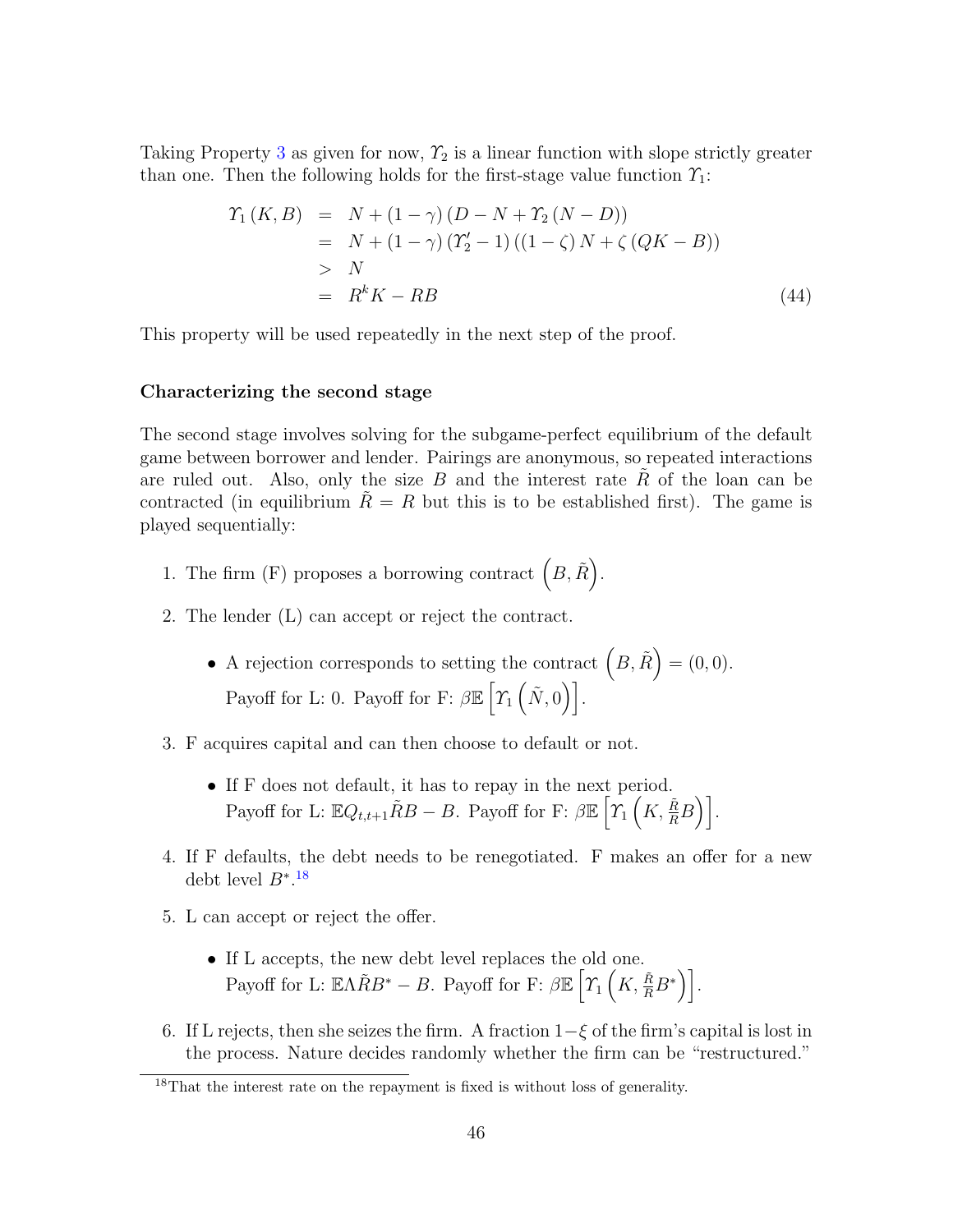- If the firm cannot be restructured, or it can but the lender chooses not to do so, then the lender has to liquidate the firm. Payoff for L:  $\mathbb{E}\Lambda \xi QK - B$ . Payoff for F: 0.
- If the firm can be restructured and the lender chooses to do so, she retains a debt claim of present value  $\zeta B$  and sells the residual equity claim in the firm to another investor. Payoff for L:  $\xi B + \beta \mathbb{E} [\Upsilon_1 (\xi K, \xi B)] - B$ . Payoff for F: 0.

Backward induction leads to the (unique) subgame-perfect equilibrium of this game. Start with the possibility of restructuring. L prefers this to liquidation if

$$
\xi B + \beta \mathbb{E}\left[\Upsilon_1\left(\xi K, \xi B\right)\right] \ge \mathbb{E}\Lambda \xi QK. \tag{45}
$$

This holds true at the steady state because  $R^k > R$  (Property [2\)](#page-43-1),  $Q = 1$ ,  $\tilde{\beta} = \Lambda$  and

$$
\xi B + \beta \mathbb{E} \left[ T_1 \left( \xi K, \xi B \right) \right] \geq \xi B + \beta \mathbb{E} \left[ R^k \xi K - R \xi B \right] \n= \beta \mathbb{E} \left[ R^k \xi K \right] \n> \xi K
$$
\n(46)

Since the inequality is strict, the statement holds in a neighborhood around the steady-state as well. This establishes Property [5.](#page-43-6)

Next, L will accept an offer  $B^*$  if it gives her a better expected payoff (assuming that lenders can diversify among borrowers so that their discount factor is invariant to the outcome of the game). The probability of restructuring is given by  $x$ . The condition for accepting  $B^*$  is therefore that

<span id="page-46-0"></span>
$$
\mathbb{E}\Lambda\tilde{R}B^* \geq x\left(\xi B + \beta \mathbb{E}\left[\Upsilon_1\left(\xi K, \xi B\right)\right]\right) + (1-x)\,\mathbb{E}\Lambda\xi QK.\tag{47}
$$

Now turn to the firm F. Among the set of offers  $B^*$  that are accepted by L, the firm will prefer the lowest one—i.e., that which satisfies  $(47)$  with equality. This follows from  $\mathcal{T}_1$  being a decreasing function of debt. This lowest offer will be made if it leads to a higher payoff than expropriation:  $\beta \mathbb{E}\left[\gamma_1\left(K, \frac{\tilde{R}}{R} B^*\right)\right] \geq 0$ . Otherwise, F offers zero and L seizes the firm.

Going one more step backwards, F has to decide whether to declare default or not. It is preferable to do so if the  $B^*$  that L will just accept is strictly smaller than B or if expropriation is better than repaying,  $\beta \mathbb{E}\left[\gamma_1\left(K, \frac{\tilde{R}}{R}B\right)\right] \geq 0.$ 

What is then the set of contracts that L accepts in the first place? From the perspective of L, there are two types of contracts: those that will not be defaulted on and those that will. If F does not default  $(B^* \geq B)$ , L will accept the contract simply if it pays at least the risk-free rate,  $R \geq R$ . If F does default  $(B^* < B)$ , then L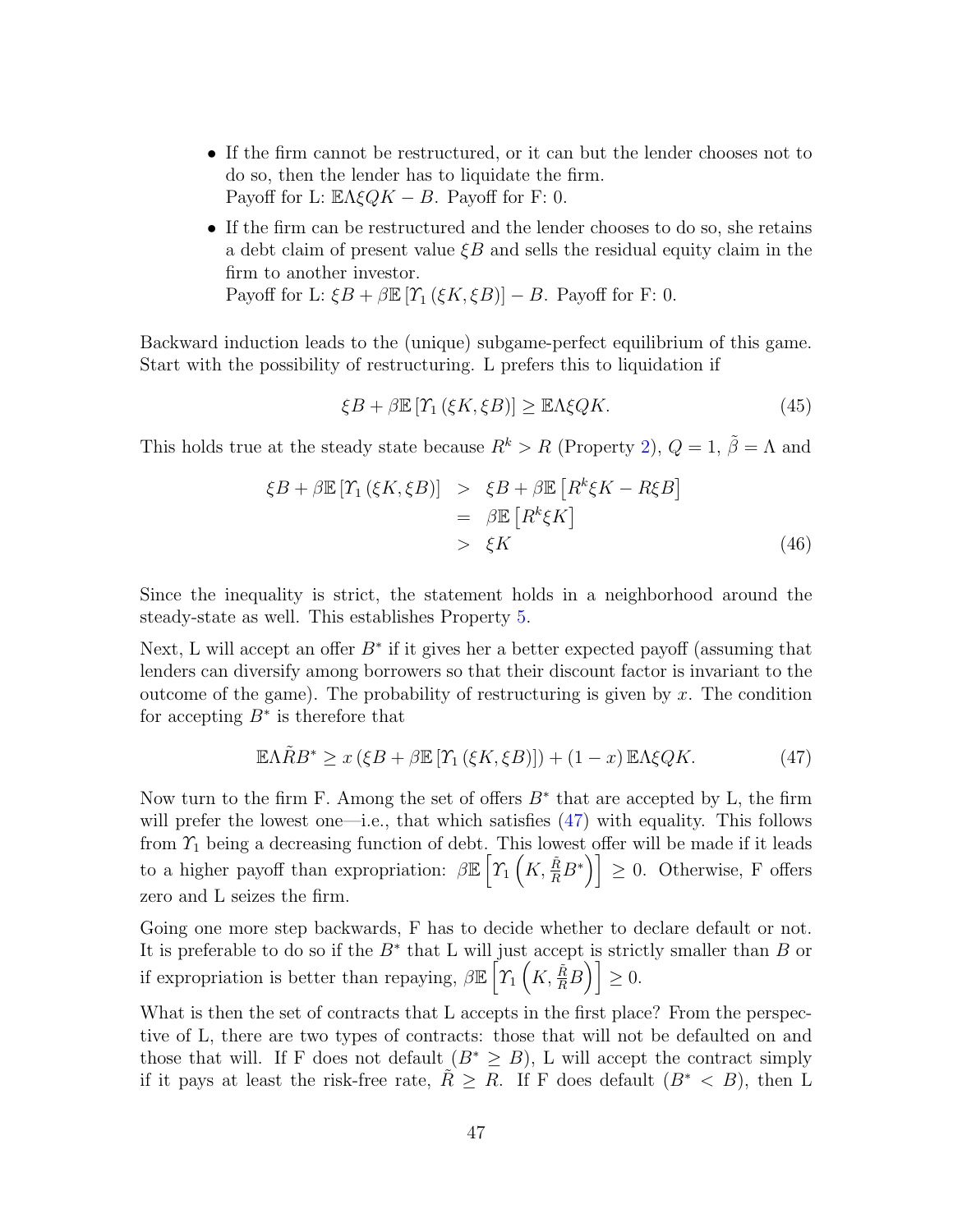accepts if the expected discounted recovery value exceeds the size of the loan—i.e.,  $\mathbb{E} \Lambda R B^* \geq B$ .

Finally, let us consider the contract offer. F can offer a contract on which it will not default. In this case, it is optimal to offer just the risk-free rate  $R = R$ . Also note that the payoff from this strategy is strictly positive since

$$
\tilde{\beta} \mathbb{E} [T_1 (K, B)] > \beta \mathbb{E} [R^k K - RB]
$$
  
=  $\beta \mathbb{E} [R^k \tilde{N} + (R^k - R) B]$   
> 0. (48)

The payoff is also increasing in the size of the loan B. So conditional on not defaulting, it is optimal for F to take out the maximum loan size  $B = B^*$ , and this is preferable to default with expropriation. However, it might also be possible for F to offer a contract that only leads to a default with debt renegotiation. The optimal contract of this type is the solution to the following problem:

$$
\max_{\tilde{R},B,B^*} \beta \mathbb{E}\left[\Upsilon_1\left(\tilde{N} + B, \frac{\tilde{R}}{R}B^*\right)\right]
$$

s.t. 
$$
\mathbb{E}\Lambda \tilde{R}B^* \geq B
$$
  
\n $\mathbb{E}\Lambda \tilde{R}B^* = x(\xi B + \tilde{\beta}\mathbb{E}\left[\Upsilon_1(\xi(\tilde{N} + B), \xi B)\right])$   
\n $+(1-x)\mathbb{E}\Lambda Q\xi(\tilde{N} + B)$ 

The first thing to note is that only the product  $\tilde{R}B^*$  appears, so the choice of the interest rate R is redundant. Further,  $B = B^*$  and  $R = R$  solve this problem, and this amounts to the same as not declaring default. This choice solves the maximization problem above if the following condition is satisfied at the steady state:

$$
\frac{\xi}{R} \left( 1 - x + xR + x\gamma_1' \left[ \frac{R^k}{R} - 1 \right] \right) < 1 \tag{49}
$$

For the degree of stock price dependence  $x$  sufficiently small, this condition is satisfied. This establishes Properties [4](#page-43-3) and [6.](#page-43-4)

#### Linearity of firm value

Since firms do not default and exhaust the borrowing limit  $B^*$ , the second-stage firm value can be written as follows:

$$
\Upsilon_2\left(\tilde{N}\right) = \beta \mathbb{E}\left[\Upsilon_1\left(\tilde{N} + B, B\right)\right] \tag{50}
$$

where 
$$
B = x (\xi B + \beta \mathbb{E} [T_1 (\xi (\tilde{N} + B), \xi B)]) + (1 - x) Q \xi (\tilde{N} + B)
$$
 (51)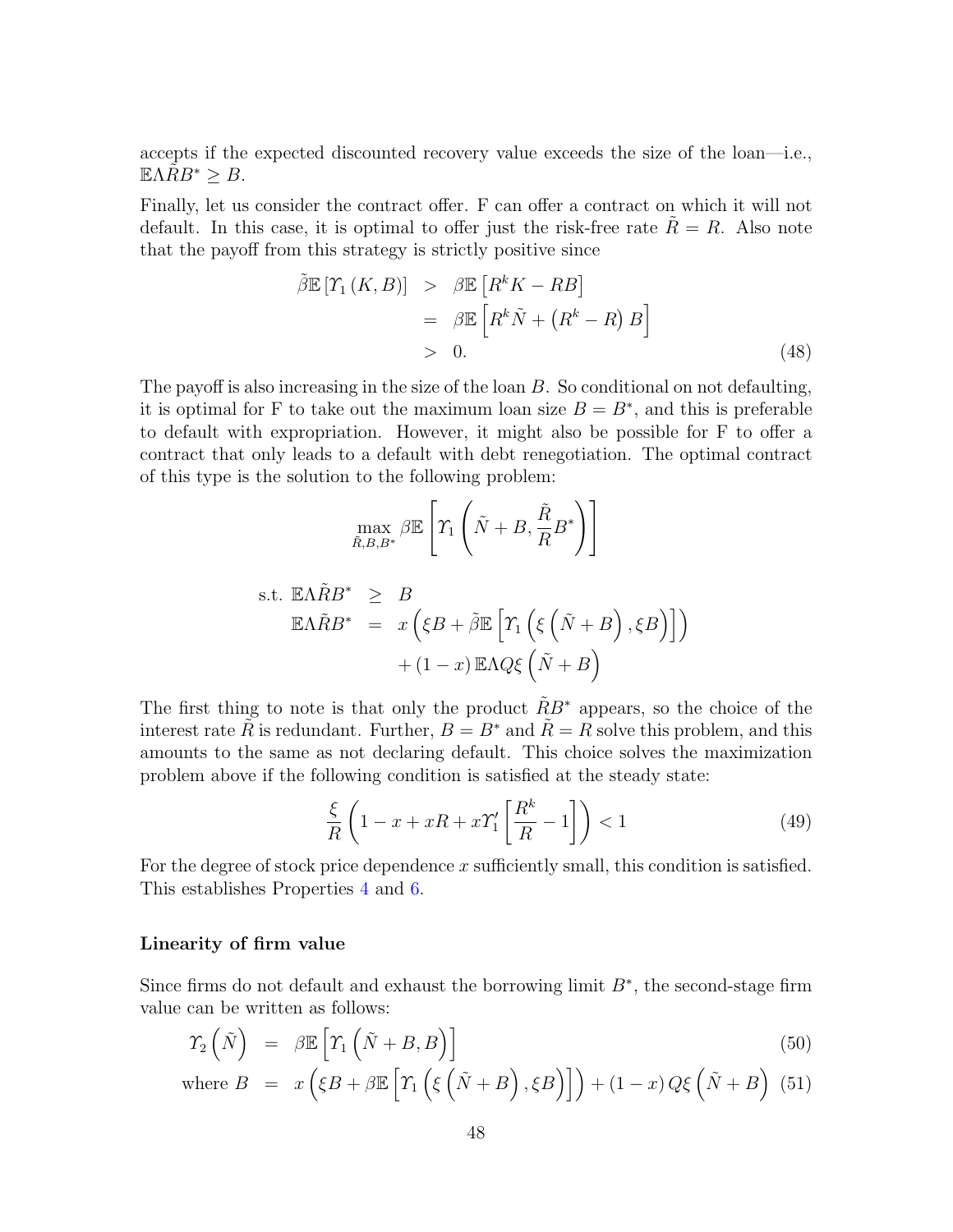We already know that if  $\mathcal{T}_2$  is a linear function, then  $\mathcal{T}_1$  is also linear. The converse also holds: The constraint above, together with linearity of  $\mathcal{T}_1$  imply that B is linear in  $\tilde{N}$ , and thus  $\tilde{T}_2$  is linear, too.

To establish Property [3,](#page-43-2) it remains to show that the slope of  $\mathcal{T}_2$  is greater than one. This is easy to see in steady state:

$$
\begin{split}\n\Upsilon'_{2} &= \beta \frac{\Upsilon_{1}(K,B)}{\tilde{N}} \\
&= \beta \frac{\gamma \left(R^{k}K - RB\right) + (1 - \gamma) \Upsilon_{2} \left(R^{k}K - RB\right)}{\tilde{N}} \\
&= \beta \left(\gamma + (1 - \gamma) \Upsilon'_{2}\right) \left(R^{k} \frac{K}{\tilde{N}} - R \frac{B}{\tilde{N}}\right) \\
&= (\gamma + (1 - \gamma) \Upsilon'_{2}) \underbrace{\frac{R^{k} + \left(R^{k} - R\right) \frac{B}{\tilde{N}}}{R}}_{=:c_{0}>1} \\
&= \frac{\gamma c_{0}}{1 - (1 - \gamma) c_{0}}\n\end{split}
$$
\n(52)

Finally, the aggregated law of motion for capital and net worth needs to be established (Property [7\)](#page-43-5). Denoting again by  $\Gamma_t \subset [0,1]$  the indices of firms that exit and are replaced in period  $t$ , we have

<span id="page-48-0"></span>
$$
K_t = \int_0^1 K_{jt} d\mathbf{j} = \int_{j \notin \Gamma_t} (N_{jt} - \zeta E_{jt} + B_{jt}) d\mathbf{j} + \int_{j \in \Gamma_t} (\omega (N_t - \zeta E_t) + B_{jt}) d\mathbf{j}
$$
  
=  $(1 - \gamma + \gamma \omega) (N_t - \zeta E_t) + B_t$  (53)

$$
N_t = \int_0^1 N_{jt} dj = R_t^k K_{t-1} - R_{t-1} B_{t-1}
$$
\n(54)

$$
B_t = \int_0^1 B_{jt} dj = x\xi (B_t + P_t) + (1 - x)\xi \mathbb{E}_t \Lambda_{t+1} Q_{t+1} K_t
$$
\n(55)

So far, then, all model properties are established except  $R^k > R$ .

#### Return on capital

It can now be shown under which conditions the internal rate of return is indeed greater than the return on debt. From the steady-state versions of equations [\(53\)](#page-48-0) and [\(54\)](#page-48-0), and the definition of earnings  $E = N - K + B$ , it follows that

$$
R^{k} = R + \left(\frac{1 - \zeta(1 - \gamma + \gamma\omega)}{(1 - \zeta)(1 - \gamma + \gamma\omega)} - R\right)\left(1 - \frac{B}{K}\right). \tag{56}
$$